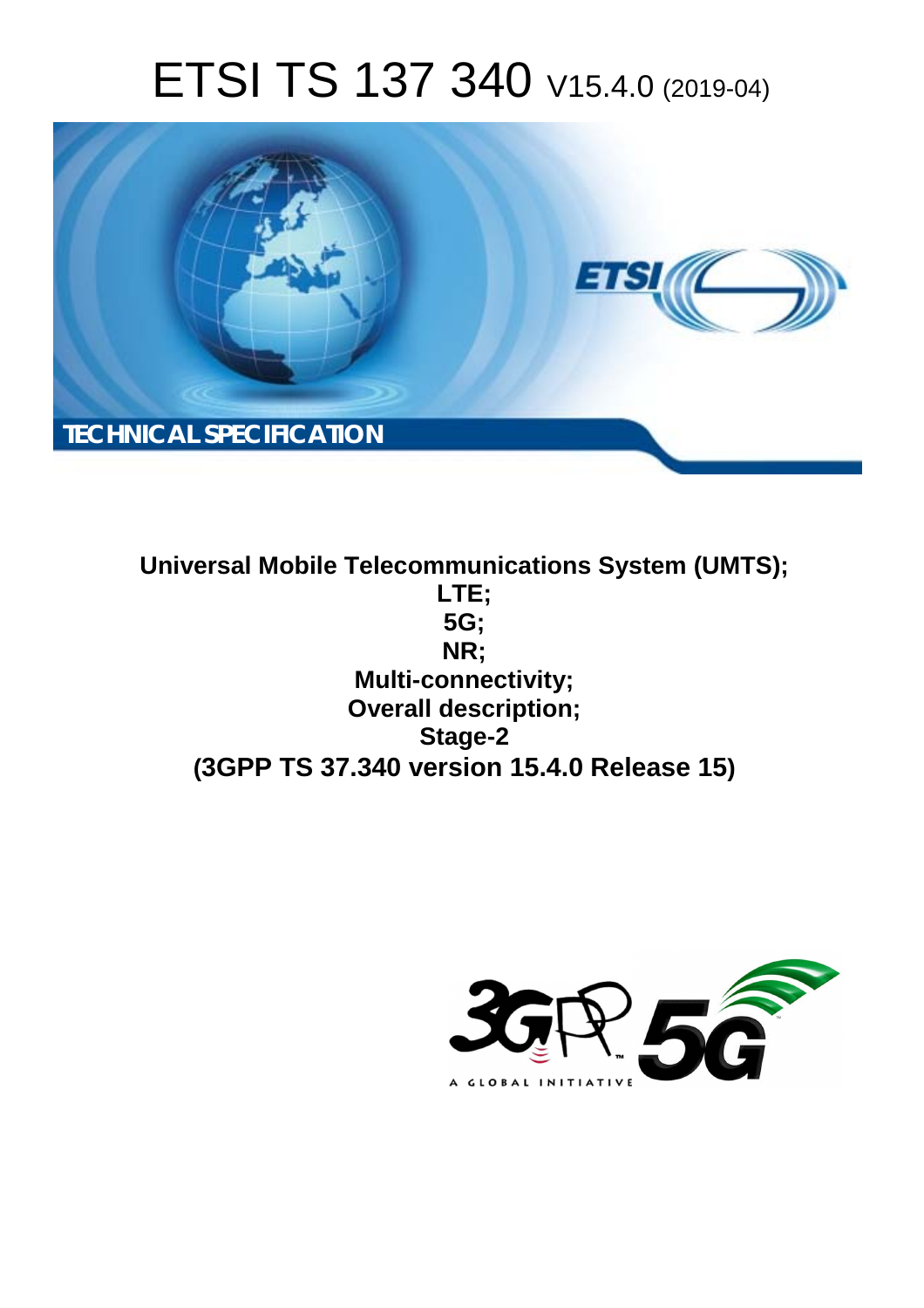Reference RTS/TSGR-0237340vf40

Keywords

5G,LTE,UMTS

#### *ETSI*

#### 650 Route des Lucioles F-06921 Sophia Antipolis Cedex - FRANCE

Tel.: +33 4 92 94 42 00 Fax: +33 4 93 65 47 16

Siret N° 348 623 562 00017 - NAF 742 C Association à but non lucratif enregistrée à la Sous-Préfecture de Grasse (06) N° 7803/88

#### *Important notice*

The present document can be downloaded from: <http://www.etsi.org/standards-search>

The present document may be made available in electronic versions and/or in print. The content of any electronic and/or print versions of the present document shall not be modified without the prior written authorization of ETSI. In case of any existing or perceived difference in contents between such versions and/or in print, the prevailing version of an ETSI deliverable is the one made publicly available in PDF format at [www.etsi.org/deliver](http://www.etsi.org/deliver).

Users of the present document should be aware that the document may be subject to revision or change of status. Information on the current status of this and other ETSI documents is available at <https://portal.etsi.org/TB/ETSIDeliverableStatus.aspx>

If you find errors in the present document, please send your comment to one of the following services: <https://portal.etsi.org/People/CommiteeSupportStaff.aspx>

#### *Copyright Notification*

No part may be reproduced or utilized in any form or by any means, electronic or mechanical, including photocopying and microfilm except as authorized by written permission of ETSI. The content of the PDF version shall not be modified without the written authorization of ETSI. The copyright and the foregoing restriction extend to reproduction in all media.

> © ETSI 2019. All rights reserved.

**DECT**TM, **PLUGTESTS**TM, **UMTS**TM and the ETSI logo are trademarks of ETSI registered for the benefit of its Members. **3GPP**TM and **LTE**TM are trademarks of ETSI registered for the benefit of its Members and of the 3GPP Organizational Partners. **oneM2M™** logo is a trademark of ETSI registered for the benefit of its Members and of the oneM2M Partners. **GSM**® and the GSM logo are trademarks registered and owned by the GSM Association.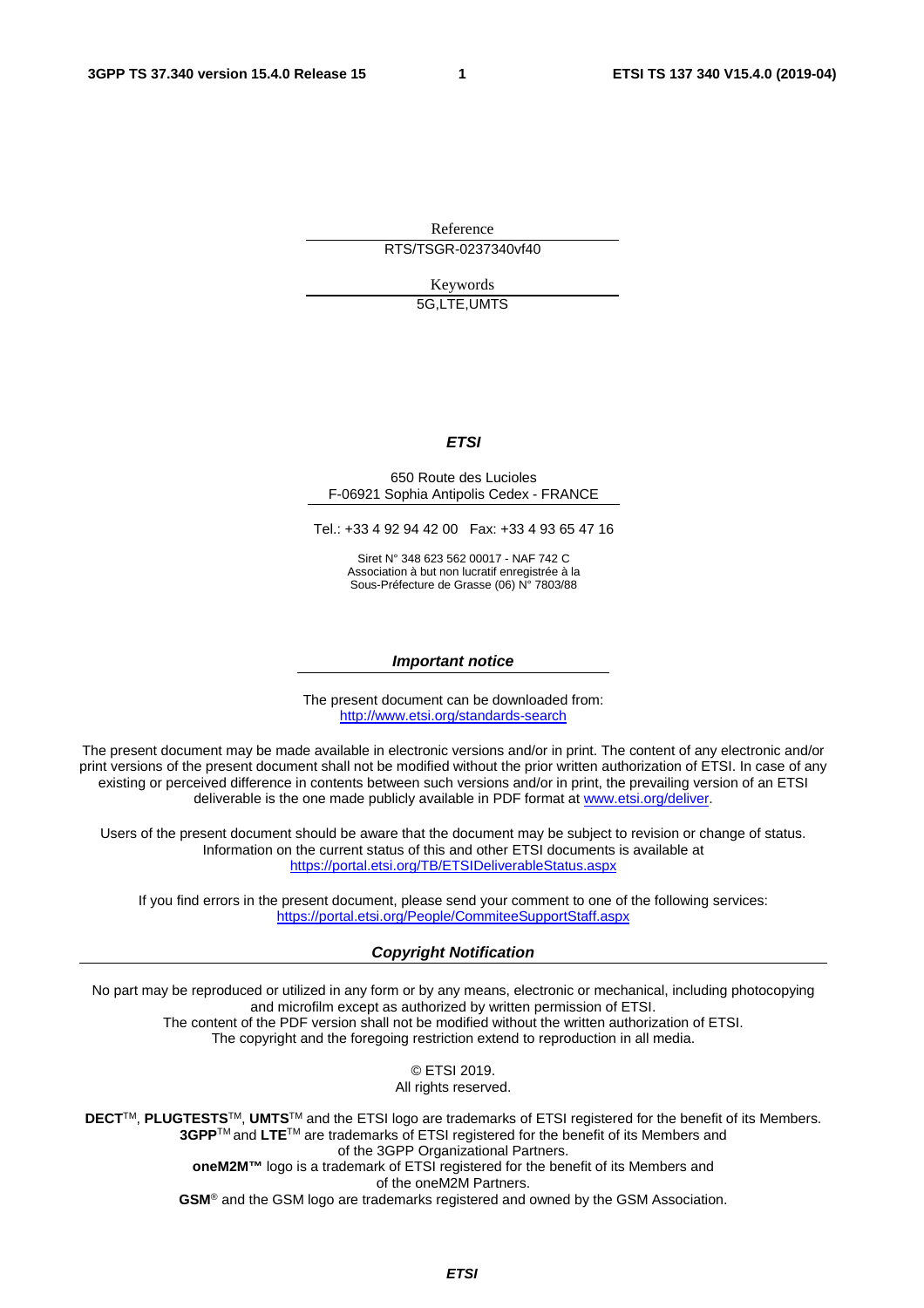# Intellectual Property Rights

#### Essential patents

IPRs essential or potentially essential to normative deliverables may have been declared to ETSI. The information pertaining to these essential IPRs, if any, is publicly available for **ETSI members and non-members**, and can be found in ETSI SR 000 314: *"Intellectual Property Rights (IPRs); Essential, or potentially Essential, IPRs notified to ETSI in respect of ETSI standards"*, which is available from the ETSI Secretariat. Latest updates are available on the ETSI Web server ([https://ipr.etsi.org/\)](https://ipr.etsi.org/).

Pursuant to the ETSI IPR Policy, no investigation, including IPR searches, has been carried out by ETSI. No guarantee can be given as to the existence of other IPRs not referenced in ETSI SR 000 314 (or the updates on the ETSI Web server) which are, or may be, or may become, essential to the present document.

#### **Trademarks**

The present document may include trademarks and/or tradenames which are asserted and/or registered by their owners. ETSI claims no ownership of these except for any which are indicated as being the property of ETSI, and conveys no right to use or reproduce any trademark and/or tradename. Mention of those trademarks in the present document does not constitute an endorsement by ETSI of products, services or organizations associated with those trademarks.

# Foreword

This Technical Specification (TS) has been produced by ETSI 3rd Generation Partnership Project (3GPP).

The present document may refer to technical specifications or reports using their 3GPP identities, UMTS identities or GSM identities. These should be interpreted as being references to the corresponding ETSI deliverables.

The cross reference between GSM, UMTS, 3GPP and ETSI identities can be found under [http://webapp.etsi.org/key/queryform.asp.](http://webapp.etsi.org/key/queryform.asp)

# Modal verbs terminology

In the present document "**shall**", "**shall not**", "**should**", "**should not**", "**may**", "**need not**", "**will**", "**will not**", "**can**" and "**cannot**" are to be interpreted as described in clause 3.2 of the [ETSI Drafting Rules](https://portal.etsi.org/Services/editHelp!/Howtostart/ETSIDraftingRules.aspx) (Verbal forms for the expression of provisions).

"**must**" and "**must not**" are **NOT** allowed in ETSI deliverables except when used in direct citation.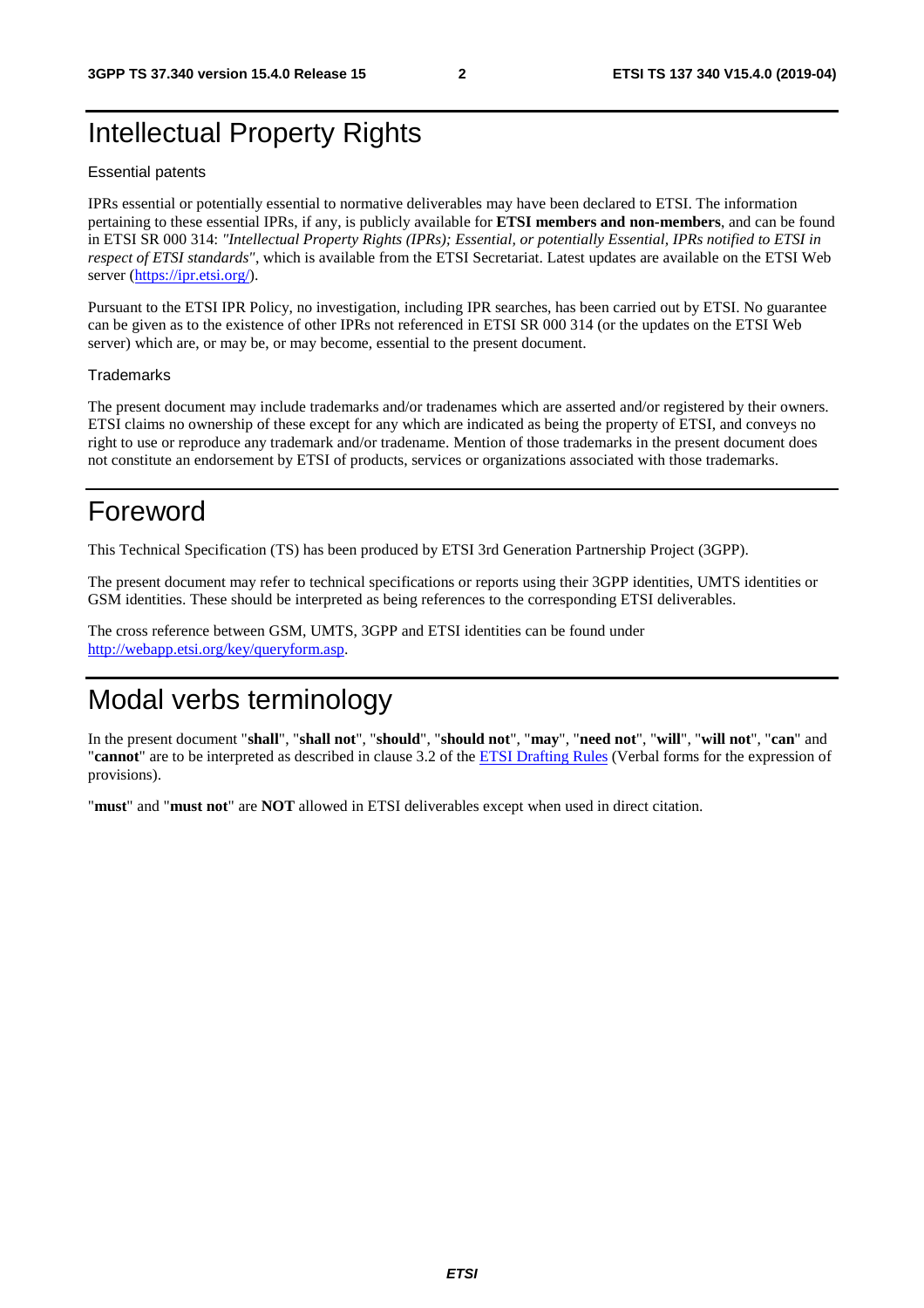ETSI TS 137 340 V15.4.0 (2019-04)

# Contents

| 1              |  |  |  |  |  |  |  |
|----------------|--|--|--|--|--|--|--|
| 2              |  |  |  |  |  |  |  |
| 3              |  |  |  |  |  |  |  |
| 3.1<br>3.2     |  |  |  |  |  |  |  |
|                |  |  |  |  |  |  |  |
| $\overline{4}$ |  |  |  |  |  |  |  |
| 4.1            |  |  |  |  |  |  |  |
| 4.1.1<br>4.1.2 |  |  |  |  |  |  |  |
| 4.1.3          |  |  |  |  |  |  |  |
| 4.1.3.1        |  |  |  |  |  |  |  |
| 4.1.3.2        |  |  |  |  |  |  |  |
| 4.1.3.3        |  |  |  |  |  |  |  |
| 4.2            |  |  |  |  |  |  |  |
| 4.2.1          |  |  |  |  |  |  |  |
| 4.2.2          |  |  |  |  |  |  |  |
| 4.3            |  |  |  |  |  |  |  |
| 4.3.1          |  |  |  |  |  |  |  |
| 4.3.1.1        |  |  |  |  |  |  |  |
| 4.3.1.2        |  |  |  |  |  |  |  |
| 4.3.1.3        |  |  |  |  |  |  |  |
| 4.3.2          |  |  |  |  |  |  |  |
| 4.3.2.1        |  |  |  |  |  |  |  |
| 4.3.2.2        |  |  |  |  |  |  |  |
| 4.3.2.3        |  |  |  |  |  |  |  |
| 5              |  |  |  |  |  |  |  |
| 6              |  |  |  |  |  |  |  |
| 6.1            |  |  |  |  |  |  |  |
| 6.2            |  |  |  |  |  |  |  |
| 6.3            |  |  |  |  |  |  |  |
| 6.4            |  |  |  |  |  |  |  |
| 7              |  |  |  |  |  |  |  |
| 7.1            |  |  |  |  |  |  |  |
| 7.2            |  |  |  |  |  |  |  |
| 7.3            |  |  |  |  |  |  |  |
| 7.4            |  |  |  |  |  |  |  |
| 7.5            |  |  |  |  |  |  |  |
| 7.6            |  |  |  |  |  |  |  |
| 7.7            |  |  |  |  |  |  |  |
| 7.8            |  |  |  |  |  |  |  |
| 7.9            |  |  |  |  |  |  |  |
| 8              |  |  |  |  |  |  |  |
| 8.1            |  |  |  |  |  |  |  |
| 8.2            |  |  |  |  |  |  |  |
| 8.3            |  |  |  |  |  |  |  |
| 8.4            |  |  |  |  |  |  |  |
| 9              |  |  |  |  |  |  |  |
|                |  |  |  |  |  |  |  |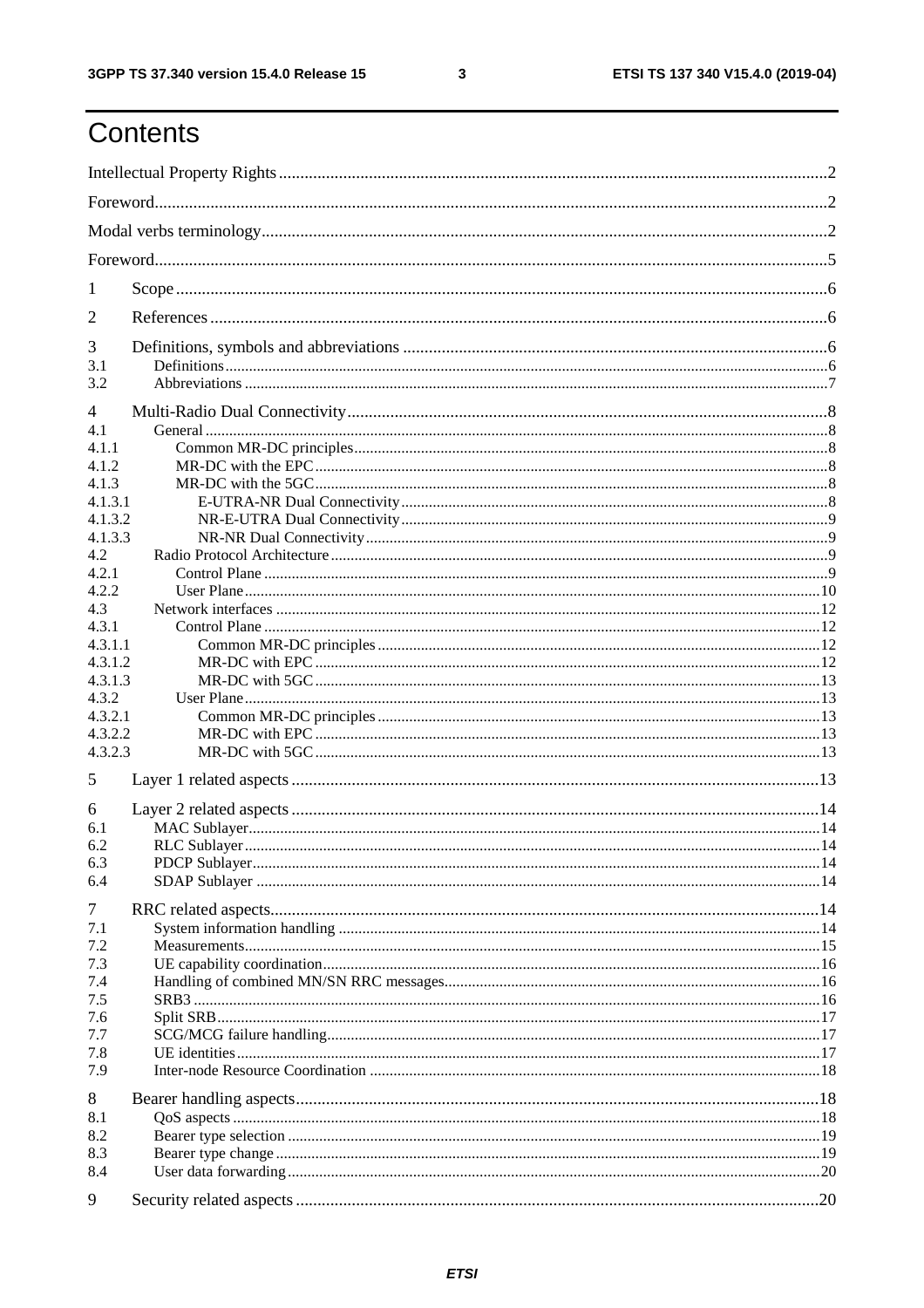#### $\overline{\mathbf{4}}$

| 10      |                                                                               |  |
|---------|-------------------------------------------------------------------------------|--|
| 10.1    |                                                                               |  |
| 10.2    |                                                                               |  |
| 10.2.1  |                                                                               |  |
| 10.2.2  |                                                                               |  |
| 10.3    |                                                                               |  |
| 10.3.1  |                                                                               |  |
| 10.3.2  |                                                                               |  |
| 10.4    |                                                                               |  |
| 10.4.1  |                                                                               |  |
| 10.4.2  |                                                                               |  |
| 10.5    |                                                                               |  |
| 10.5.1  |                                                                               |  |
| 10.5.2  |                                                                               |  |
| 10.6    |                                                                               |  |
| 10.7    |                                                                               |  |
| 10.7.1  |                                                                               |  |
| 10.7.2  |                                                                               |  |
| 10.8    |                                                                               |  |
| 10.8.1  |                                                                               |  |
| 10.8.2  |                                                                               |  |
| 10.9    |                                                                               |  |
| 10.9.1  |                                                                               |  |
| 10.9.2  |                                                                               |  |
| 10.10   |                                                                               |  |
| 10.10.1 |                                                                               |  |
| 10.10.2 |                                                                               |  |
| 10.11   |                                                                               |  |
| 10.11.1 |                                                                               |  |
| 10.11.2 |                                                                               |  |
| 10.12   |                                                                               |  |
| 10.12.1 |                                                                               |  |
| 10.12.2 |                                                                               |  |
| 10.13   |                                                                               |  |
| 10.13.1 |                                                                               |  |
|         |                                                                               |  |
| 10.13.2 |                                                                               |  |
| 10.14   |                                                                               |  |
| 10.14.1 |                                                                               |  |
| 10.14.2 | PDU Session Split at UPF during PDU session resource modify (5GC initiated)57 |  |
| 10.14.3 |                                                                               |  |
| 11      |                                                                               |  |
| 11.1    |                                                                               |  |
| 12      |                                                                               |  |
|         |                                                                               |  |
|         | <b>Annex A (informative):</b>                                                 |  |
|         | <b>Annex B</b> (informative):                                                 |  |
|         |                                                                               |  |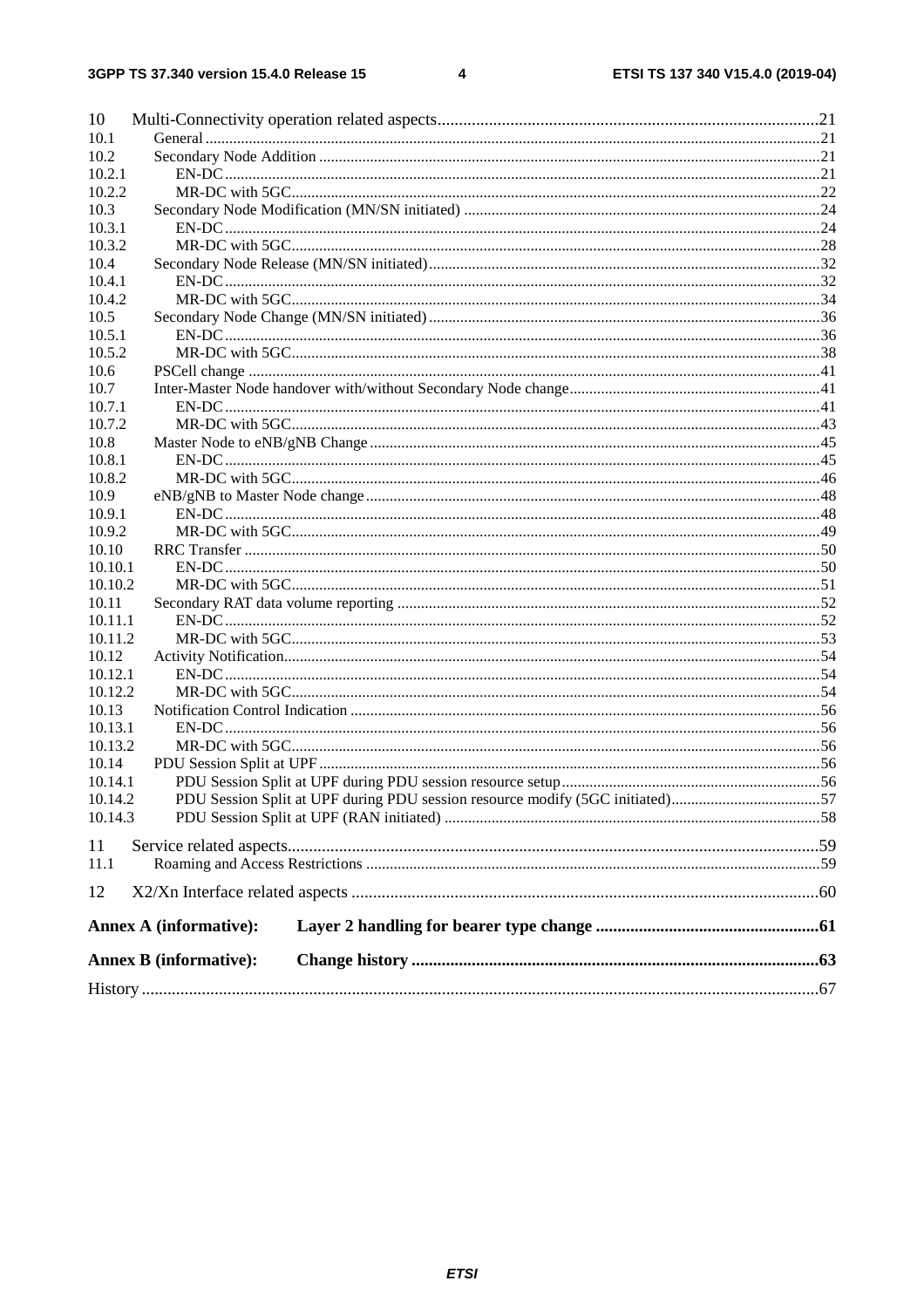# Foreword

This Technical Specification has been produced by the 3rd Generation Partnership Project (3GPP).

The contents of the present document are subject to continuing work within the TSG and may change following formal TSG approval. Should the TSG modify the contents of the present document, it will be re-released by the TSG with an identifying change of release date and an increase in version number as follows:

Version x.y.z

where:

- x the first digit:
	- 1 presented to TSG for information;
	- 2 presented to TSG for approval;
	- 3 or greater indicates TSG approved document under change control.
- Y the second digit is incremented for all changes of substance, i.e. technical enhancements, corrections, updates, etc.
- Z the third digit is incremented when editorial only changes have been incorporated in the document.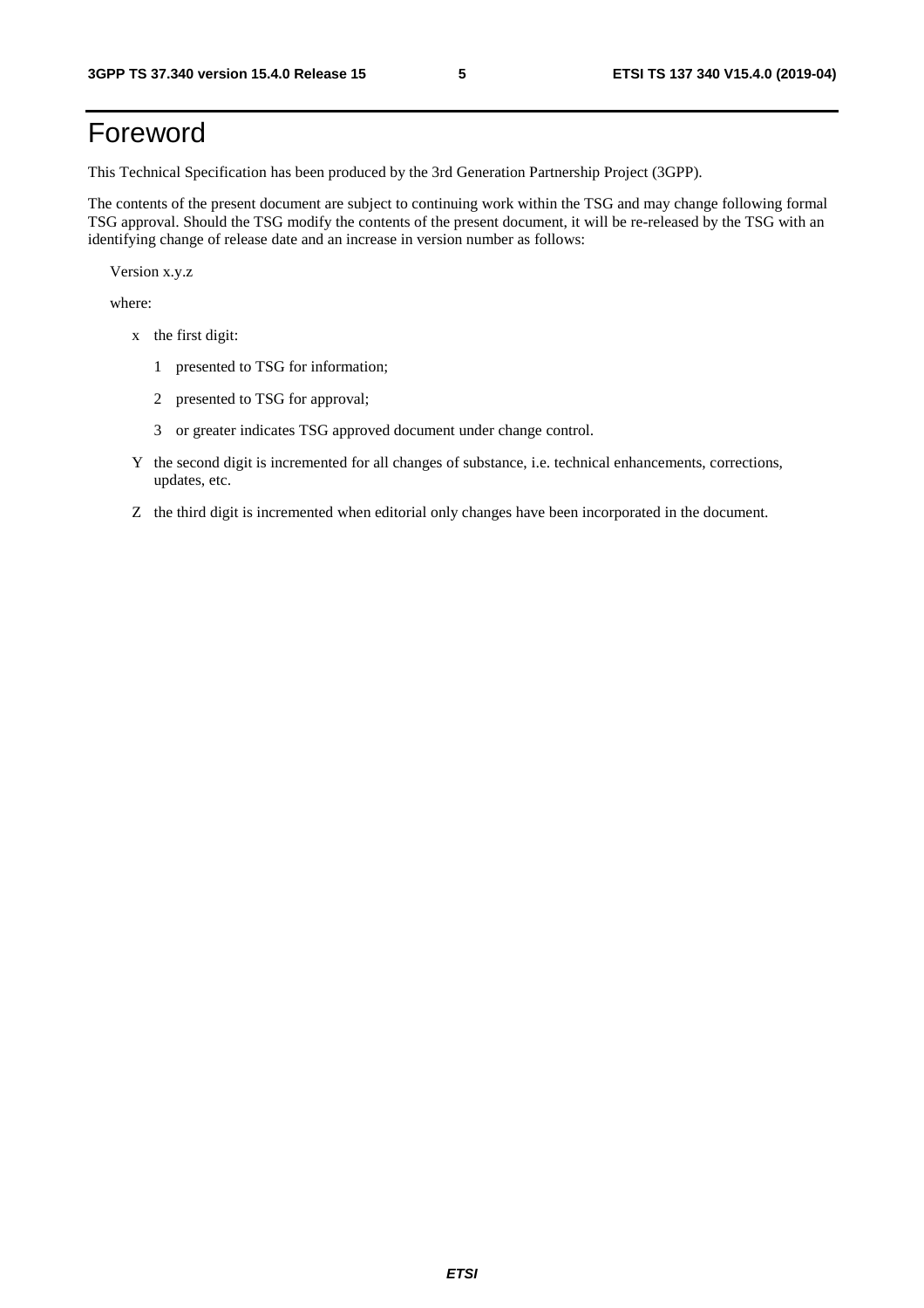# 1 Scope

The present document provides an overview of the multi-connectivity operation using E-UTRA and NR radio access technologies. Details of the network and radio interface protocols are specified in companion specifications of the 36 and 38 series.

# 2 References

The following documents contain provisions which, through reference in this text, constitute provisions of the present document.

- References are either specific (identified by date of publication, edition number, version number, etc.) or non-specific.
- For a specific reference, subsequent revisions do not apply.
- For a non-specific reference, the latest version applies. In the case of a reference to a 3GPP document (including a GSM document), a non-specific reference implicitly refers to the latest version of that document *in the same Release as the present document*.
- [1] 3GPP TR 21.905: "Vocabulary for 3GPP Specifications".
- [2] 3GPP TS 36.300: "Evolved Universal Terrestrial Radio Access (E-UTRA) and Evolved Universal Terrestrial Radio Access Network (E-UTRAN); Overall description; Stage 2".
- [3] 3GPP TS 38.300: "NR; NR and NG-RAN Overall description; Stage 2".
- [4] 3GPP TS 38.331: "NR; Radio Resource Control (RRC) protocol specification".
- [5] 3GPP TS 38.423: "NG-RAN; Xn application protocol (XnAP)".
- [6] 3GPP TS 38.425: "NG-RAN; NR user plane protocol".
- [7] 3GPP TS 38.401: "NG-RAN; Architecture description".
- [8] 3GPP TS 38.133: "NG-RAN; Requirements for support of radio resource management".
- [9] 3GPP TS 36.423: "Evolved Universal Terrestrial Radio Access Network (E-UTRAN); X2 Application Protocol (X2AP)".
- [10] 3GPP TS 36.331: "Evolved Universal Terrestrial Radio Access (E-UTRA); Radio Resource Control (RRC); Protocol specification".
- [11] 3GPP TS 23.501: "System Architecture for the 5G System; Stage 2".

# 3 Definitions, symbols and abbreviations

## 3.1 Definitions

For the purposes of the present document, the terms and definitions given in 3GPP TR 21.905 [1] and the following apply. A term defined in the present document takes precedence over the definition of the same term, if any, in 3GPP TR 21.905 [1] and 3GPP TS 36.300 [2].

**En-gNB:** node providing NR user plane and control plane protocol terminations towards the UE, and acting as Secondary Node in EN-DC.

**Master Cell Group**: in MR-DC, a group of serving cells associated with the Master Node, comprising of the SpCell (Pcell) and optionally one or more Scells.

**Master node**: in MR-DC, the radio access node that provides the control plane connection to the core network. It may be a Master eNB (in EN-DC), a Master ng-eNB (in NGEN-DC) or a Master gNB (in NR-DC and NE-DC).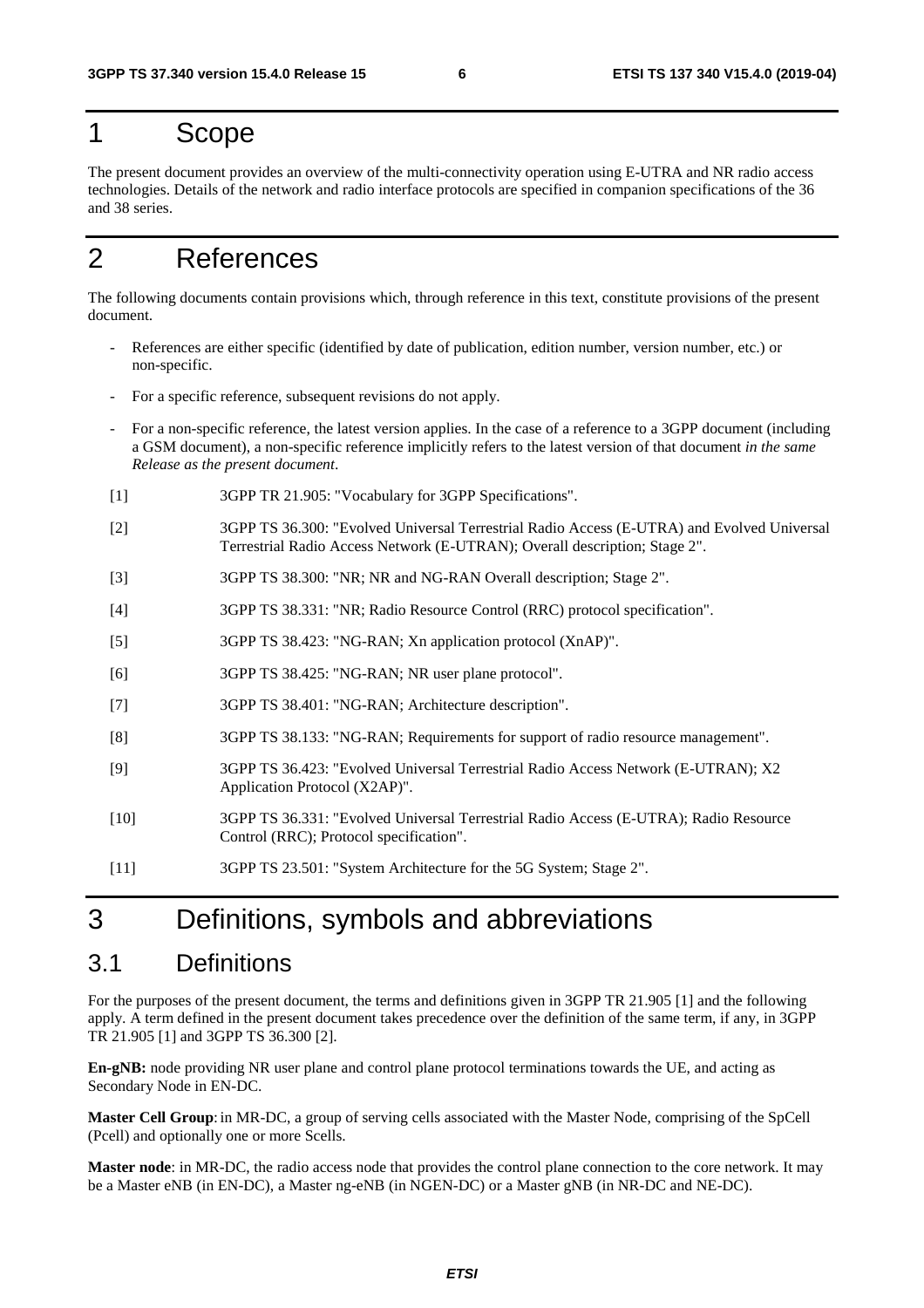**MCG bearer**: in MR-DC, a radio bearer with an RLC bearer (or two RLC bearers, in case of CA packet duplication) only in the MCG.

**MN terminated bearer:** in MR-DC, a radio bearer for which PDCP is located in the MN.

**MCG SRB**: in MR-DC, a direct SRB between the MN and the UE.

**Multi-Radio Dual Connectivity:** Dual Connectivity between E-UTRA and NR nodes, or between two NR nodes.

**Ng-eNB**: as defined in TS 38.300 [3].

**PCell**: SpCell of a master cell group.

**PSCell**: SpCell of a secondary cell group.

**RLC bearer:** RLC and MAC logical channel configuration of a radio bearer in one cell group.

**Secondary Cell Group**: in MR-DC, a group of serving cells associated with the Secondary Node, comprising of the SpCell (PSCell) and optionally one or more Scells.

**Secondary node**: in MR-DC, the radio access node, with no control plane connection to the core network, providing additional resources to the UE. It may be an en-gNB (in EN-DC), a Secondary ng-eNB (in NE-DC) or a Secondary gNB (in NR-DC and NGEN-DC).

**SCG bearer**: in MR-DC, a radio bearer with an RLC bearer (or two RLC bearers, in case of CA packet duplication) only in the SCG.

**SN terminated bearer:** in MR-DC, a radio bearer for which PDCP is located in the SN.

**SpCell**: primary cell of a master or secondary cell group.

**SRB3**: in EN-DC, NGEN-DC and NR-DC, a direct SRB between the SN and the UE.

**Split bearer:** in MR-DC, a radio bearer with RLC bearers both in MCG and SCG.

**Split SRB**: in MR-DC, a SRB between the MN and the UE with RLC bearers both in MCG and SCG.

**User plane resource configuration:** in MR-DC with 5GC, encompasses radio network resources and radio access resources related to either one or more PDU sessions, one or more QoS flows, one or more DRBs, or any combination thereof.

# 3.2 Abbreviations

For the purposes of the present document, the abbreviations given in 3GPP TR 21.905 [1] and the following apply. An abbreviation defined in the present document takes precedence over the definition of the same abbreviation, if any, in 3GPP TR 21.905 [1] and 3GPP TS 36.300 [2].

| DC         | Intra-E-UTRA Dual Connectivity     |
|------------|------------------------------------|
| EN-DC      | E-UTRA-NR Dual Connectivity        |
| <b>MCG</b> | Master Cell Group                  |
| MN         | <b>Master Node</b>                 |
| MR-DC      | Multi-Radio Dual Connectivity      |
| NE-DC      | NR-E-UTRA Dual Connectivity        |
| NGEN-DC    | NG-RAN E-UTRA-NR Dual Connectivity |
| NR-DC      | NR-NR Dual Connectivity            |
| <b>SCG</b> | Secondary Cell Group               |
| <b>SN</b>  | Secondary Node                     |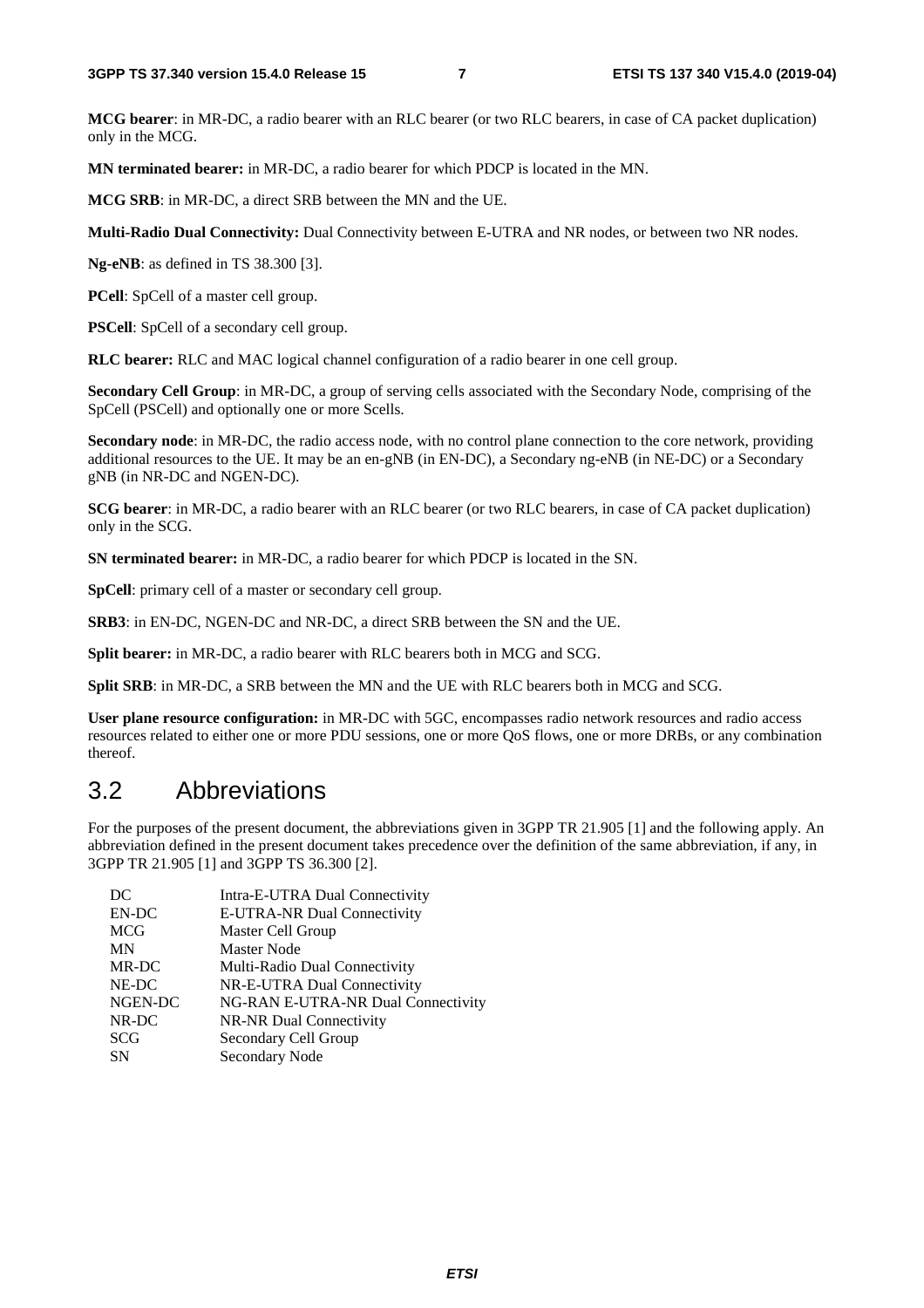# 4 Multi-Radio Dual Connectivity

### 4.1 General

### 4.1.1 Common MR-DC principles

Multi-Radio Dual Connectivity (MR-DC) is a generalization of the Intra-E-UTRA Dual Connectivity (DC) described in 36.300 [2], where a multiple Rx/Tx UE may be configured to utilise resources provided by two different nodes connected via non-ideal backhaul, one providing NR access and the other one providing either E-UTRA or NR access. One node acts as the MN and the other as the SN. The MN and SN are connected via a network interface and at least the MN is connected to the core network.

- NOTE 1: MR-DC is designed based on the assumption of non-ideal backhaul between the different nodes but can also be used in case of ideal backhaul.
- NOTE 2: All MR-DC normative text and procedures in this version of the specification show the aggregated node case. The details about non-aggregated node for MR-DC operation are described in TS38.401[7].

### 4.1.2 MR-DC with the FPC

E-UTRAN supports MR-DC via E-UTRA-NR Dual Connectivity (EN-DC), in which a UE is connected to one eNB that acts as a MN and one en-gNB that acts as a SN. The eNB is connected to the EPC via the S1 interface and to the en-gNB via the X2 interface. The en-gNB might also be connected to the EPC via the S1-U interface and other en-gNBs via the X2-U interface.

> MME/S-GW MME/S-GW EPC Ō. 곧  $((\bullet))$  $\left(\left(\mathbf{\varphi}\right)\right)$ Qj E-UTRAN en-gNB en-gNB  $((\bullet))$  $((\bullet))$  $e$ NB  $e$ NB

The EN-DC architecture is illustrated in Figure 4.1.2-1 below.



### 4.1.3 MR-DC with the 5GC

### 4.1.3.1 E-UTRA-NR Dual Connectivity

NG-RAN supports NG-RAN E-UTRA-NR Dual Connectivity (NGEN-DC), in which a UE is connected to one ng-eNB that acts as a MN and one gNB that acts as a SN. The ng-eNB is connected to the 5GC and the gNB is connected to the ng-eNB via the Xn interface.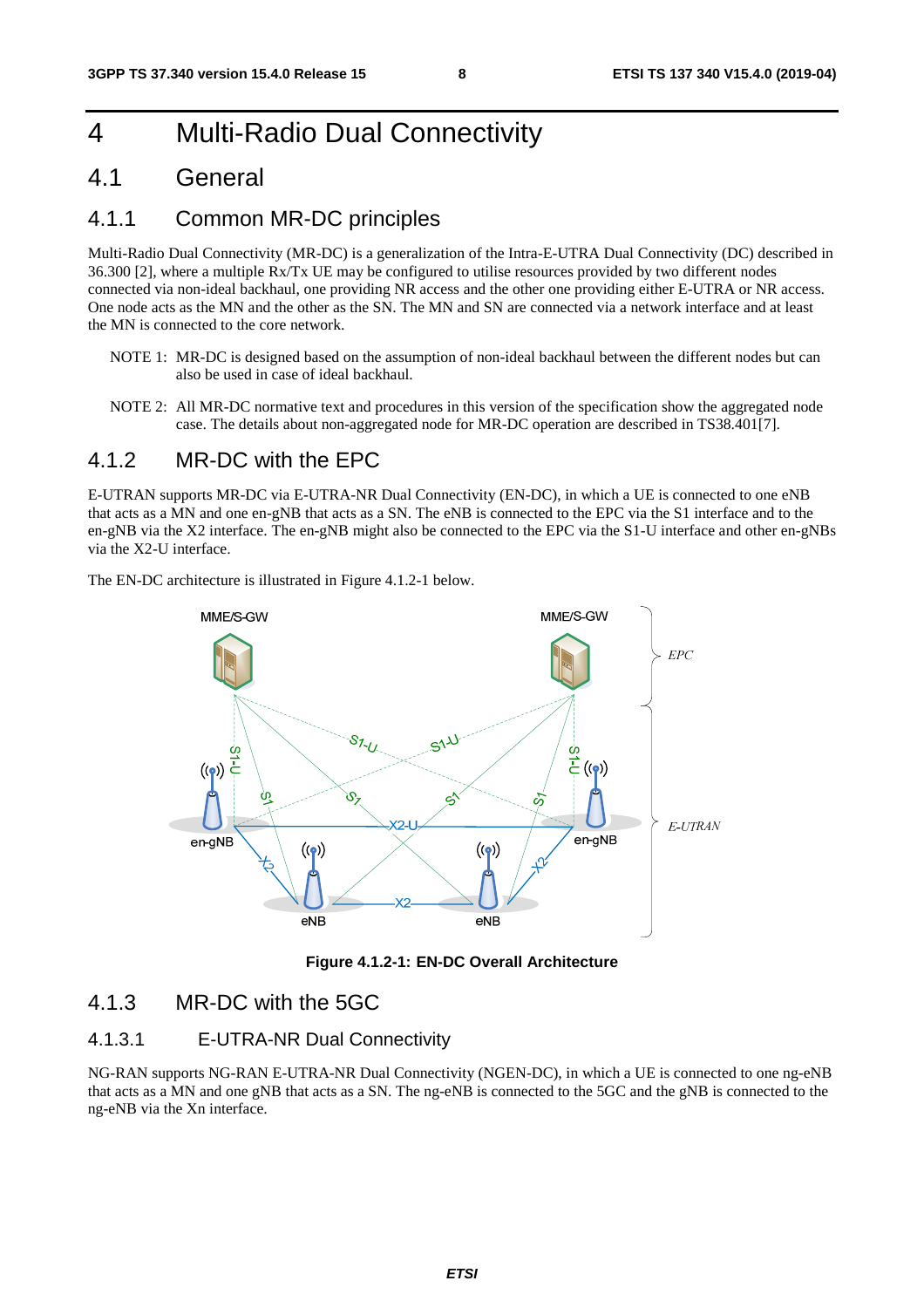### 4.1.3.2 NR-E-UTRA Dual Connectivity

NG-RAN supports NR-E-UTRA Dual Connectivity (NE-DC), in which a UE is connected to one gNB that acts as a MN and one ng-eNB that acts as a SN. The gNB is connected to 5GC and the ng-eNB is connected to the gNB via the Xn interface.

#### 4.1.3.3 NR-NR Dual Connectivity

NG-RAN supports NR-NR Dual Connectivity (NR-DC), in which a UE is connected to one gNB that acts as a MN and another gNB that acts as a SN. The master gNB is connected to the 5GC via the NG interface and to the secondary gNB via the Xn interface. The secondary gNB might also be connected to the 5GC via the NG-U interface. In addition, NR-DC can also be used when a UE is connected to two gNB-DUs, one serving the MCG and the other serving the SCG, connected to the same gNB-CU, acting both as a MN and as a SN.

# 4.2 Radio Protocol Architecture

### 4.2.1 Control Plane

In MR-DC, the UE has a single RRC state, based on the MN RRC and a single C-plane connection towards the Core Network. Figure 4.2.1-1 illustrates the Control plane architecture for MR-DC. Each radio node has its own RRC entity (E-UTRA version if the node is an eNB or NR version if the node is a gNB) which can generate RRC PDUs to be sent to the UE.

RRC PDUs generated by the SN can be transported via the MN to the UE. The MN always sends the initial SN RRC configuration via MCG SRB (SRB1), but subsequent reconfigurations may be transported via MN or SN. When transporting RRC PDU from the SN, the MN does not modify the UE configuration provided by the SN.

In E-UTRA connected to EPC, at initial connection establishment SRB1 uses E-UTRA PDCP. If the UE supports EN-DC, regardless whether EN-DC is configured or not, after initial connection establishment, MCG SRBs (SRB1 and SRB2) can be configured by the network to use either E-UTRA PDCP or NR PDCP (either SRB1 and SRB2 are both configured with E-UTRA PDCP, or they are both configured with NR PDCP). Change from E-UTRA PDCP to NR PDCP (or vice-versa) is supported via a handover procedure (reconfiguration with mobility) or, for the initial change of SRB1 from E-UTRA PDCP to NR PDCP, with a reconfiguration without mobility before the initial security activation.

If the SN is a gNB (i.e. for EN-DC, NGEN-DC and NR-DC), the UE can be configured to establish a SRB with the SN (SRB3) to enable RRC PDUs for the SN to be sent directly between the UE and the SN. RRC PDUs for the SN can only be transported directly to the UE for SN RRC reconfiguration not requiring any coordination with the MN. Measurement reporting for mobility within the SN can be done directly from the UE to the SN if SRB3 is configured.

Split SRB is supported for all MR-DC options, allowing duplication of RRC PDUs generated by the MN, via the direct path and via the SN. Split SRB uses NR PDCP. This version of the specification does not support the duplication of RRC PDUs generated by the SN via the MN and SN paths.

In EN-DC, the SCG configuration is kept in the UE during suspension. The UE releases the SCG configuration (but not the radio bearer configuration) during resumption initiation.

In MR-DC with 5GC, the UE stores the PDCP/SDAP configuration when moving to RRC Inactive but it releases the SCG configuration.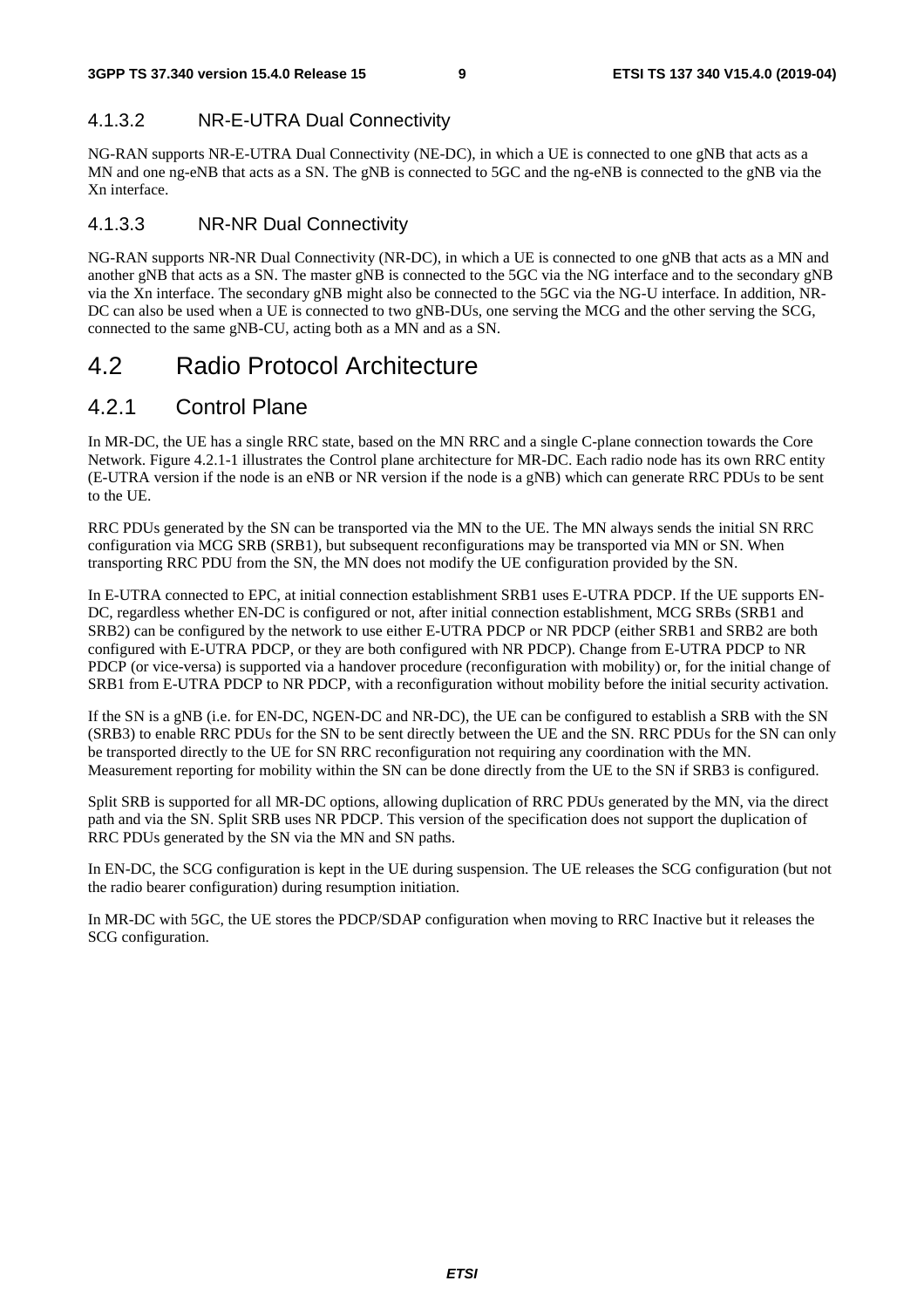

**Figure 4.2.1-1: Control plane architecture for EN-DC (left) and MR-DC with 5GC (right).** 

### 4.2.2 User Plane

In MR-DC, from a UE perspective, three bearer types exist: MCG bearer, SCG bearer and split bearer. These three bearer types are depicted in Figure 4.2.2-1 for MR-DC with EPC (EN-DC) and in Figure 4.2.2-2 for MR-DC with 5GC (NGEN-DC, NE-DC and NR-DC).

For EN-DC, the network can configure either E-UTRA PDCP or NR PDCP for MN terminated MCG bearers while NR PDCP is always used for all other bearers.

In MR-DC with 5GC, NR PDCP is always used for all bearer types. In NGEN-DC, E-UTRA RLC/MAC is used in the MN while NR RLC/MAC is used in the SN. In NE-DC, NR RLC/MAC is used in the MN while E-UTRA RLC/MAC is used in the SN. In NR-DC, NR RLC/MAC is used in both MN and SN.



**Figure 4.2.2-1: Radio Protocol Architecture for MCG, SCG and split bearers from a UE perspective in MR-DC with EPC (EN-DC)**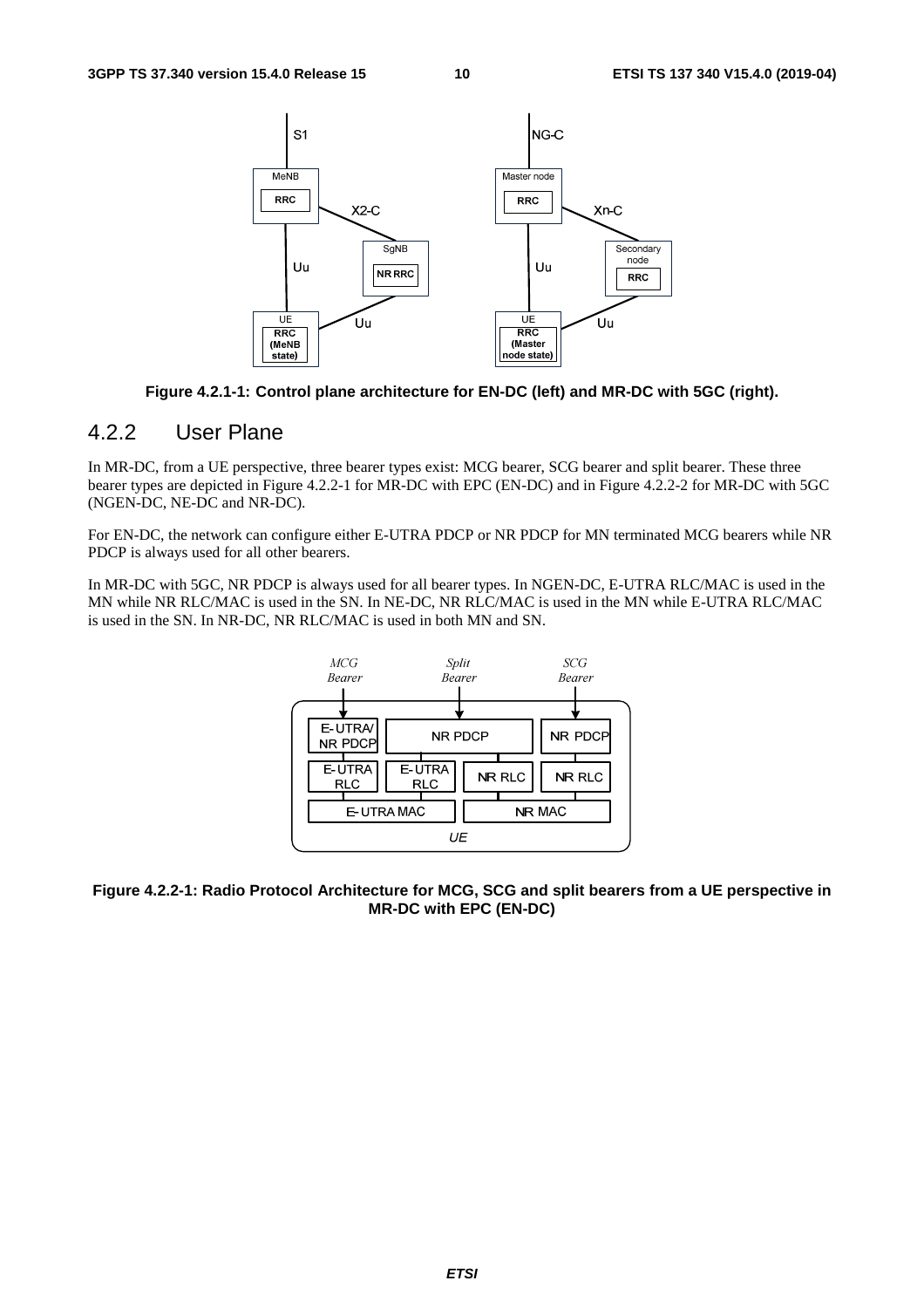

#### **Figure 4.2.2-2: Radio Protocol Architecture for MCG, SCG and split bearers from a UE perspective in MR-DC with 5GC (NGEN-DC, NE-DC and NR-DC).**

From a network perspective, each bearer (MCG, SCG and split bearer) can be terminated either in MN or in SN. Network side protocol termination options are shown in Figure 4.2.2-3 for MR-DC with EPC (EN-DC) and in Figure 4.2.2-4 for MR-DC with 5GC (NGEN-DC, NE-DC and NR-DC).

- NOTE 1: Even if only SCG bearers are configured for a UE, for SRB1 and SRB2 the logical channels are always configured at least in the MCG, i.e. this is still an MR-DC configuration and a Pcell always exists.
- NOTE 2: If only MCG bearers are configured for a UE, i.e. there is no SCG, this is still considered an MR-DC configuration, as long as at least one of the bearers is terminated in the SN.



**Figure 4.2.2-3: Network side protocol termination options for MCG, SCG and split bearers in MR-DC with EPC (EN-DC).**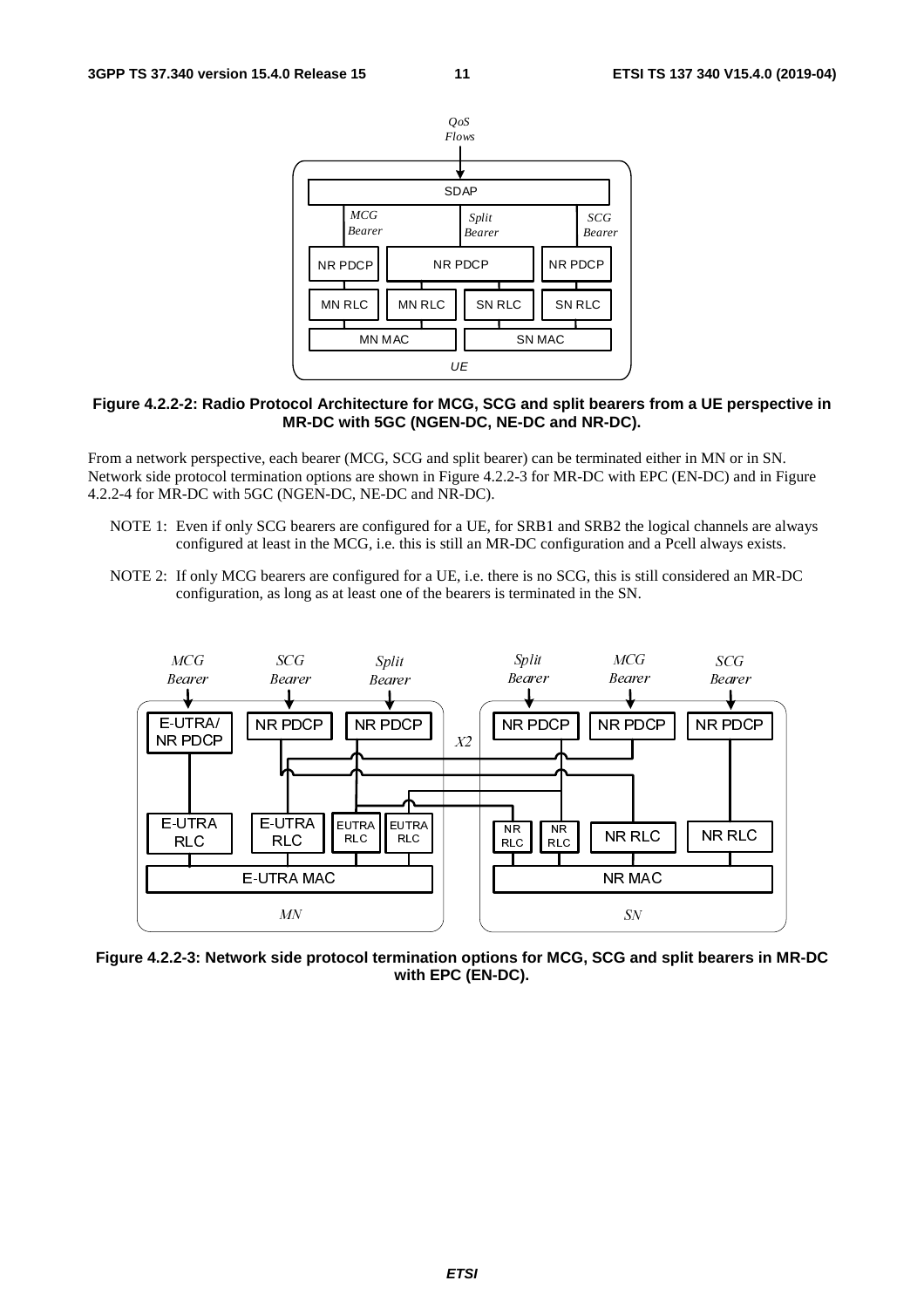

**Figure 4.2.2-4: Network side protocol termination options for MCG, SCG and split bearers in MR-DC with 5GC (NGEN-DC, NE-DC and NR-DC).** 

# 4.3 Network interfaces

4.3.1 Control Plane

### 4.3.1.1 Common MR-DC principles

In MR-DC, there is an interface between the MN and the SN for control plane signalling and coordination. For each MR-DC UE, there is also one control plane connection between the MN and a corresponding CN entity. The MN and the SN involved in MR-DC for a certain UE control their radio resources and are primarily responsible for allocating radio resources of their cells.

Figure 4.3.1.1-1 shows C-plane connectivity of MN and SN involved in MR-DC for a certain UE.





#### 4.3.1.2 MR-DC with EPC

In MR-DC with EPC (EN-DC), the involved core network entity is the MME. S1-MME is terminated in MN and the MN and the SN are interconnected via X2-C.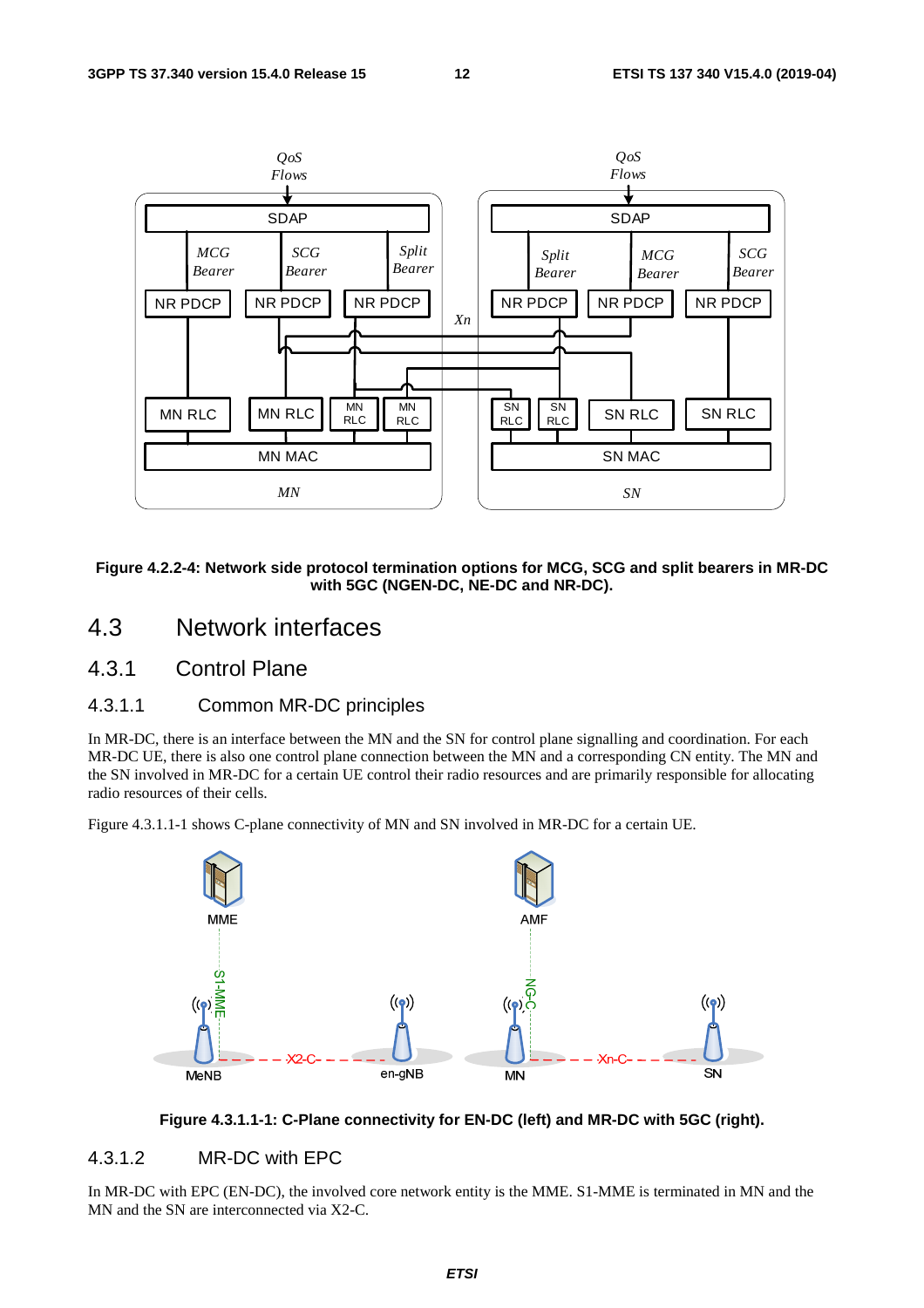#### 4.3.1.3 MR-DC with 5GC

In MR-DC with 5GC (NGEN-DC, NE-DC and NR-DC), the involved core network entity is the AMF. NG-C is terminated in the MN and the MN and the SN are interconnected via Xn-C.

### 4.3.2 User Plane

#### 4.3.2.1 Common MR-DC principles

There are different U-plane connectivity options of the MN and SN involved in MR-DC for a certain UE, as shown in Figure 4.3.2.1-1. The U-plane connectivity depends on the bearer option configured:

- For *MN terminated bearers*, the user plane connection to the CN entity is terminated in the MN;
- For *SN terminated bearers*, the user plane connection to the CN entity is terminated in the SN;
- The transport of user plane data over the Uu either involves MCG or SCG radio resources or both:
	- For *MCG bearers*, only MCG radio resources are involved;
	- For *SCG bearers*, only SCG radio resources are involved;
	- For *split bearers*, both MCG and SCG radio resources are involved.
- For split bearers, *MN terminated SCG bearers* and *SN terminated MCG bearers*, PDCP data is transferred between the MN and the SN via the MN-SN user plane interface.





### 4.3.2.2 MR-DC with EPC

For MR-DC with EPC (EN-DC), X2-U interface is the user plane interface between MN and SN, and S1-U is the user plane interface between the MN, the SN or both and the S-GW.

### 4.3.2.3 MR-DC with 5GC

For MR-DC with 5GC (NGEN-DC, NE-DC and inter-gNB NR-DC), Xn-U interface is the user plane interface between MN and SN, and NG-U is the user plane interface between the MN, the SN or both and the UPF.

# 5 Layer 1 related aspects

In MR-DC, two or more Component Carriers (CCs) may be aggregated over two cell groups. A UE may simultaneously receive or transmit on multiple CCs depending on its capabilities. The maximum number of configured CCs for a UE is 32 for DL and UL. Depending on UE's capabilities, up to 31 CCs can be configured for an E-UTRA cell group when the NR cell group is configured. For the NR cell group, the maximum number of configured CCs for a UE is 16 for DL and 16 for UL.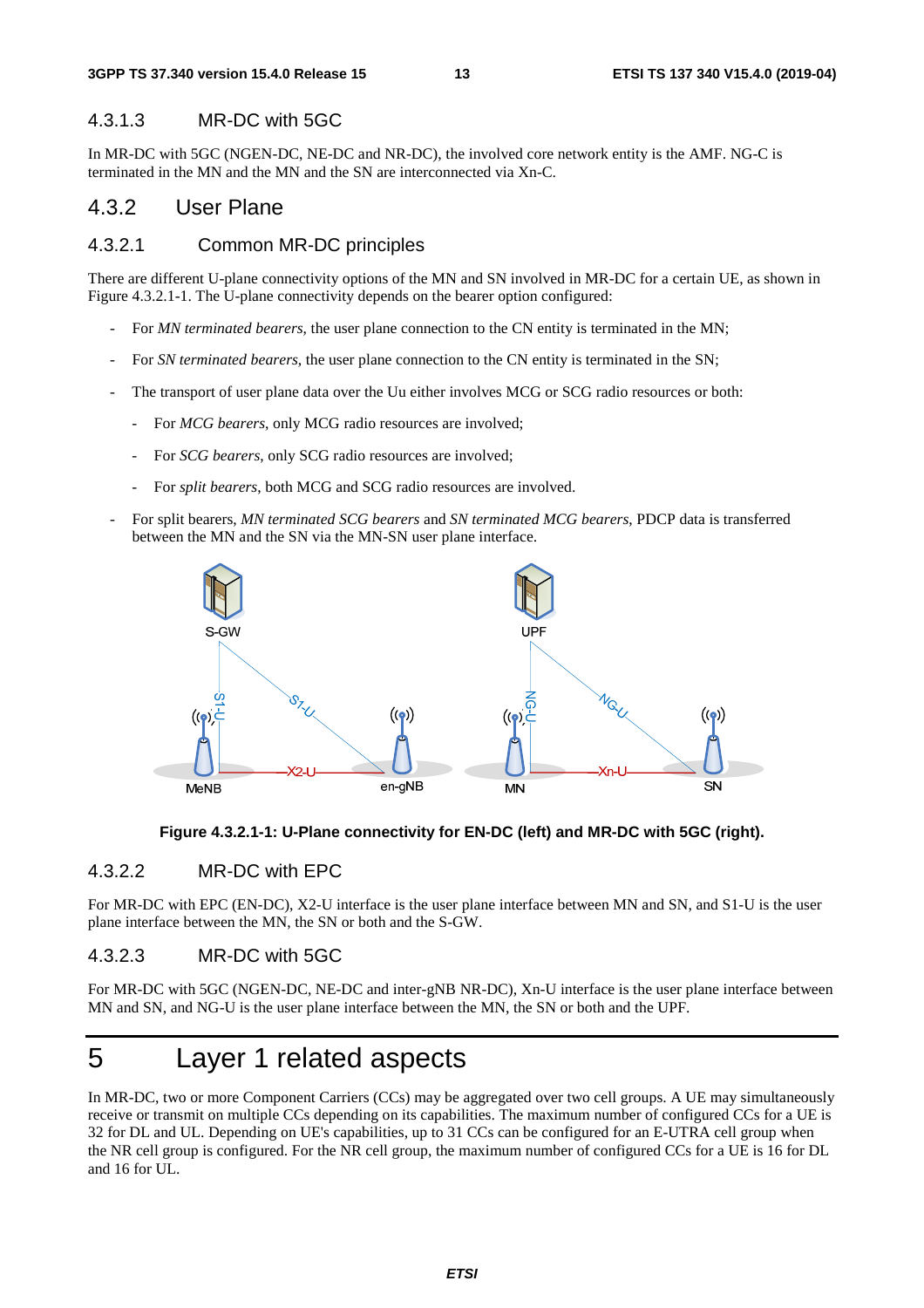A gNB may configure the same Physical Cell ID (PCI) to more than one NR cell it serves. To avoid PCI confusion for MR-DC, NR PCIs should be allocated in a way that an NR cell is uniquely identifyable by a PCell identifier. This Pcell is in the coverage area of an NR cell included in the MR-DC operation. In addtion, NR PCIs should only be re-used in NR cells on the same SSB frequency sufficiently distant from each other. X2-C/Xn-C signalling supports disambiguation of NR PCIs by including the CGI of the PCell in respective X2AP/XnAP messages (e.g. SGNB ADDITION REQUEST/S-NODE ADDITION REQUEST) and by providing neighbour cell relationship via non-UE associated signaling (e.g. via the Xn Setup procedure or the NG-RAN node Configuration Update procedure).

# 6 Layer 2 related aspects

# 6.1 MAC Sublayer

In MR-DC, the UE is configured with two MAC entities: one MAC entity for the MCG and one MAC entity for the SCG.

In MR-DC, semi-persistent scheduling (SPS) resources can be configured on both Pcell and PSCell.

In MR-DC, the BSR configuration, triggering and reporting are independently performed per cell group. For split bearers, the PDCP data is considered in BSR in the cell group(s) configured by RRC.

In EN-DC, separate DRX configurations are provided for MCG and SCG.

# 6.2 RLC Sublayer

Both RLC AM and UM can be configured for MR-DC, for all bearer types (MCG, SCG and split bearers).

# 6.3 PDCP Sublayer

In EN-DC, CA packet duplication (see [3]) can be applied to CA in the MN and in the SN, but MCG bearer CA packet duplication can be configured only in combination with E-UTRAN PDCP and MCG DRB CA duplication can be configured only if DC packet duplication is not configured for any split DRB.

In NGEN-DC, CA packet duplication can only be configured for SCG bearer. In NE-DC, CA packet duplication can only be configured for MCG bearer. In NR-DC, CA packet duplication can be configured for both MCG and SCG bearers.

In EN-DC, RoHC can be configured for all the bearer types.

# 6.4 SDAP Sublayer

In MR-DC with 5GC, the network may host up to two SDAP protocol entities for each individual PDU session, one for MN and another one for SN (see subclause 8.1). The UE is configured with one SDAP protocol entity per PDU session.

# 7 RRC related aspects

# 7.1 System information handling

In MR-DC, the SN is not required to broadcast system information other than for radio frame timing and SFN. System information for initial configuration is provided to the UE by dedicated RRC signalling via the MN. The UE acquires, at least, radio frame timing and SFN of SCG from the PSS/SSS and MIB (if the SN is an eNB) / NR-PSS/SSS and PBCH (if the SN is a gNB) of the PSCell.

Additionally, upon change of the relevant system information of a configured Scell, the network releases and subsequently adds the concerned Scell (with updated system information), via one or more *RRC reconfiguration* messages sent on SRB1 or SRB3, if configured.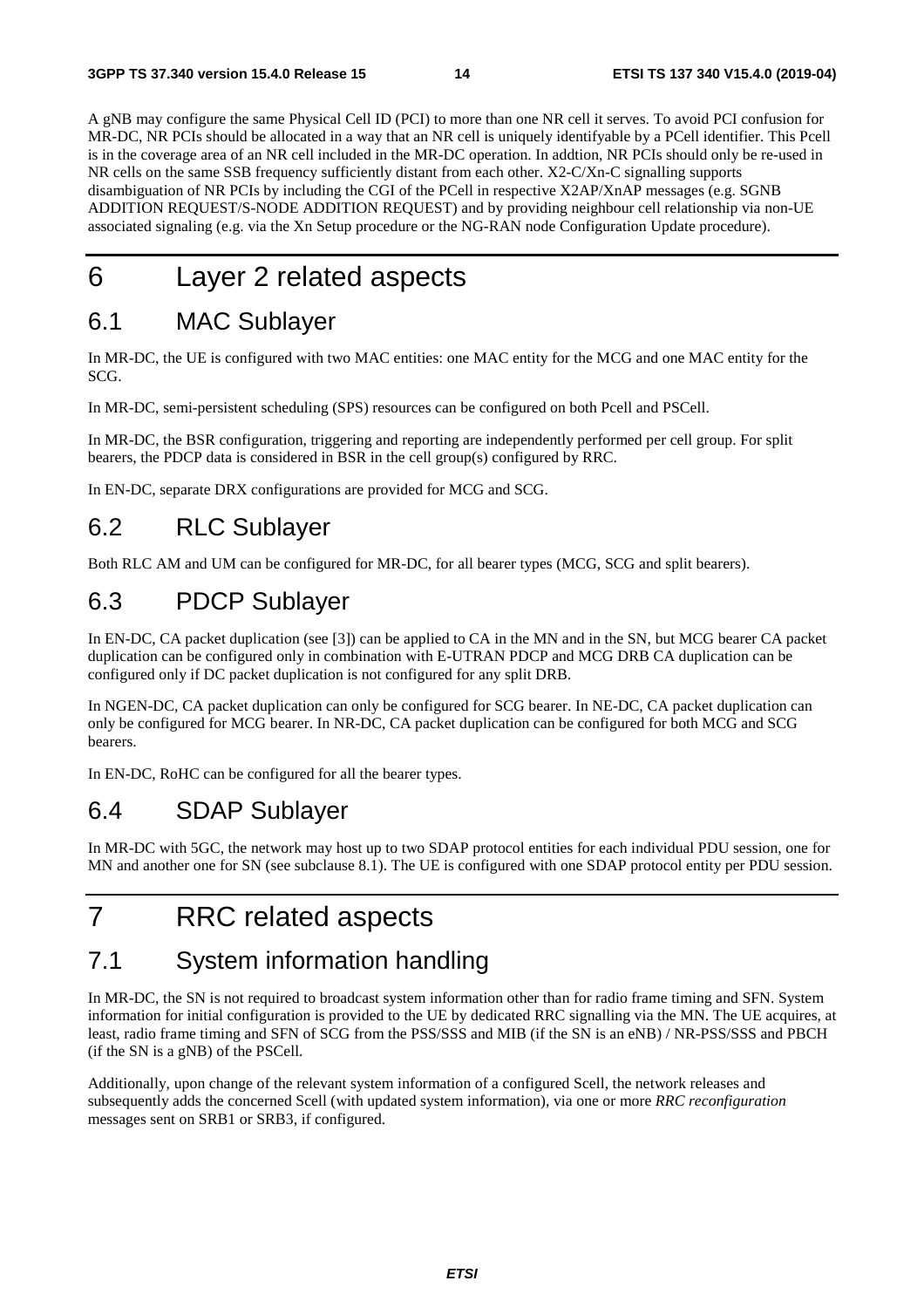# 7.2 Measurements

If the measurement is configured to the UE in preparation for the Secondary Node Addition procedure described in subclause 10.2, the Master node should configure the measurement to the UE.

In case of the intra-secondary node mobility described in sub-clause 10.3, the SN should configure the measurement to the UE in coordination with the MN, if required.

The Secondary Node Change procedure described in sub-clause 10.5 can be triggered by both the MN (only for interfrequency secondary node change) and the SN. For secondary node changes triggered by the SN, the RRM measurement configuration is maintained by the SN which also processes the measurement reporting, without providing the measurement results to the MN.

Measurements can be configured independently by the MN and by the SN (intra-RAT measurements on serving and non-serving frequencies). The MN indicates the maximum number of frequency layers and measurement identities that can be used in the SN to ensure that UE capabilities are not exceeded. If MN and SN both configure measurements on the same carrier frequency then the configurations need to be consistent (if the network wants to ensure these are considered as a single measurement layer). Each node (MN and SN) can configure independently a threshold for the SpCell quality: when the PCell quality is above the threshold configured by the MN, the UE is still required to perform inter-RAT measurements configured by the MN on the SN RAT (while it's not required to perform intra-RAT measurements); when the PSCell quality is above the threshold configured by the SN, the UE is not required to perform measurements configured by the SN.

NOTE: The SN cannot renegotiate the number of frequency layers allocated by the MN in this version of the protocol.

When SRB3 is not configured, reports for measurements configured by the SN are sent on SRB1. When SRB3 is configured, reports for measurements configured by the SN are sent on SRB3.

Measurement results related to the target SN can be provided by MN to target SN at MN initiated SN change procedure. Measurement results of target SN can be forwarded from source SN to target SN via MN at SN initiated SN change procedure. Measurement results related to the target SN can be provided by source MN to target MN at Inter-MN handover with/without SN change procedure.

Measurement results according to measurement configuration from the MN are encoded according to SN RRC when they are provided by MN to SN in *SgNB Addition Request* message / *SN Addition Request* message. During SN initiated SN change procedure, measurement results according to measurement configuration from SN are encoded according to SN RRC when they are provided by MN to SN in *SgNB Addition Request* message / *SN Addition Request* message.

Per-UE or per-FR measurement gaps can be configured, depending on UE capability to support independent FR measurement and network preference. Per-UE gap applies to both FR1 (E-UTRA and NR) and FR2 (NR) frequencies. For per-FR gap, two independent gap patterns (i.e. FR1 gap and FR2 gap) are configured for FR1 and FR2 respectively. The UE may also be configured with a per-UE gap sharing configuration (applying to per-UE gap) or with two separate gap sharing configurations (applying to FR1 and FR2 measurement gaps respectively) [8].

In the following scenarios, a measurement gap configuration is always provided in the following scenarios:

- For UEs configured with E-UTRA inter-frequency measurements;
- For UEs that support either per-UE or per-FR gaps, when the conditions to measure SSB based inter-frequency measurement or SSB based intra-frequency measurement as described in section 9.2.4 in TS38.300 [3] are met;

If per-UE gap is used, the MN decides the gap pattern and the related gap sharing configuration. If per-FR gap is used, in EN-DC and NGEN-DC, the MN decides the FR1 gap pattern and the related gap sharing configuration for FR1, while the SN decides the FR2 gap pattern and the related gap sharing configuration for FR2; in NE-DC and NR-DC, the MN decides both the FR1 and FR2 gap patterns and the related gap sharing configurations.

In EN-DC and NGEN-DC, the measurement gap configuration from the MN to the UE indicates if the configuration from the MN is a per-UE gap or an FR1 gap configuration. The MN also indicates the configured per-UE or FR1 measurement gap pattern and the gap purpose (per-UE or per-FR1) to the SN. Measurement gap configuration assistance information can be exchanged between the MN and the SN. For the case of per-UE gap, the SN indicates to the MN the list of SN configured frequencies in FR1 and FR2 measured by the UE. For the per-FR gap case, the SN indicates to the MN the list of SN configured frequencies in FR1 measured by the UE and the MN indicates to the SN the list of MN configured frequencies in FR2 measured by the UE.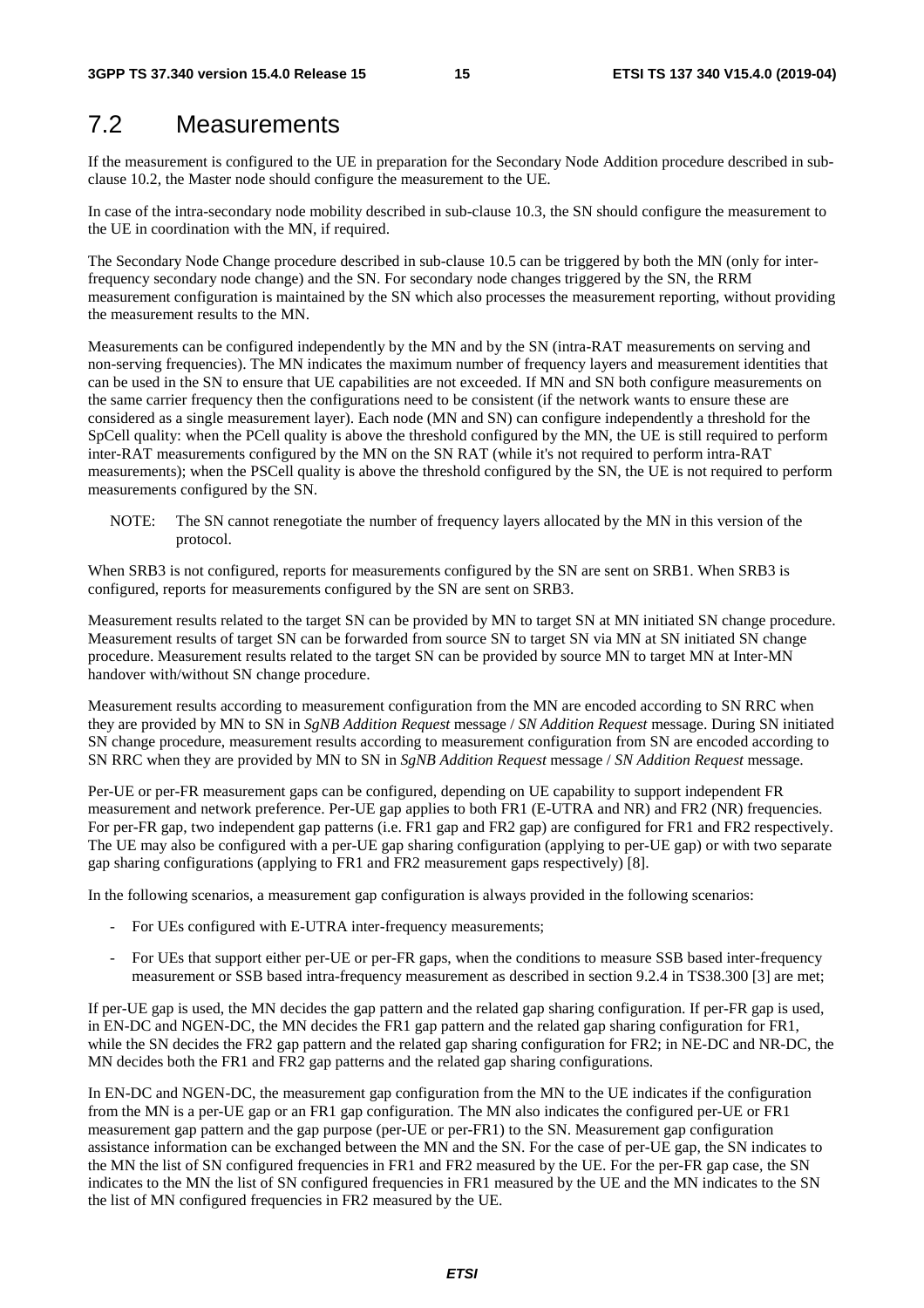In NE-DC, the MN indicates the configured per-UE or FR1 measurement gap pattern to the SN. The SN can provide a gap request to the MN, without indicating any list of frequencies.

In NR-DC, the MN indicates the configured per-UE, FR1 or FR2 measurement gap pattern and the gap purpose to the SN. The SN can indicate to the MN the list of SN configured frequencies in FR1 and FR2 measured by the UE.

# 7.3 UE capability coordination

The capabilities of a UE supporting MR-DC are carried by different capability containers. Some MR-DC related capabilities are in the MR-DC container e.g. MR-DC band combinations, while other MR-DC related capabilities are contained in the E-UTRA and NR capability containers e.g. feature sets. The MR-DC capabilities in the MR-DC container need to be visible to both MN and SN, while the capabilities in the E-UTRA and NR containers only need to be visible to the node of the concerned RAT.

When retrieving MR-DC related capabilities, the MN shall provide an MR-DC filter that affects the MR-DC related capabilities in MR-DC, E-UTRA and NR capability containers. When using different *UE capability enquiry* messages to retrieve the different containers, the MN shall employ the same MR-DC filter in all enquiry messages. In the E-UTRA RRC UE capability enquiry, the MR-DC filter is also used for retrieval of NR capabilities i.e. there is in fact one MR-DC/NR filter (while there is a separate filter for E-UTRA capabilities). Furthermore, the MN stores the retrieved capabilities and the corresponding filter, used to retrieve those capabilities, in the core network for later use.

For the UE capabilities requiring coordination between E-UTRA and NR (i.e. band combinations, baseband processing capabilities and the maximum power for FR1 the UE can use in SCG), it is up to the MN to decide on how to resolve the dependency between MN and SN configurations. The MN then provides the resulting UE capabilities usable for SCG configuration to the SN. As part of an SN initiated SN modification, the SN may indicate the desired UE capabilities usable for SCG configuration, and it is up to the MN to make the final decision whether to accept or reject the request.

# 7.4 Handling of combined MN/SN RRC messages

When both MCG and SCG reconfiguration is required due to the need for coordination with the MN, the *SN RRC reconfiguration* message is encapsulated in an MN RRC message that also carries the corresponding MCG reconfiguration that ensures that the combined configuration can be jointly processed by the UE. If the MN terminates a bearer using NR PDCP, the NR PDCP configuration is generated by the MN itself. If the SN terminates the bearer, the SN generates the NR PDCP configuration and sends it to the MN as a separate container.

The UE uses a joint success/failure procedure for messages in an encapsulating MN RRC message. A failure of the MN RRC messages, including one encapsulated SN RRC message with or without any MCG reconfiguration fields, triggers a re-establishment procedure. Each *SN RRC reconfiguration* message should have its own RRC response message even when the SN RRC message is encapsulated in an MN RRC message. The SN RRC response message is forwarded over X2/Xn to the SN. If a *SN RRC reconfiguration* message is contained in a MN RRC message, the UE sends a MN RRC response message that encapsulates the SN RRC response message.

NOTE: If the MN RRC message does not encapsulate an *SN RRC reconfiguration* message (i.e. an SCG configuration) but only information elements generated by the SN (e.g. the PDCP configuration for an SN terminated bearer), the UE will not send an SN RRC response message.

# 7.5 SRB3

SRB3 is supported in EN-DC, NGEN-DC and NR-DC, but not in NE-DC.

The decision to establish SRB3 is taken by the SN, which provides the SRB3 configuration using an SN RRC message. SRB3 establishment and release can be done at Secondary Node Addition and Secondary Node Change. SRB3 reconfiguration can be done at Secondary Node Modification procedure.

SRB3 may be used to send *SN RRC Reconfiguration*, *SN RRC Reconfiguration Complete* and *SN Measurement Report* messages, only in procedures where the MN is not involved. *SN RRC Reconfiguration Complete* messages are mapped to the same SRB as the message initiating the procedure. *SN Measurement Report* messages are mapped to SRB3, if configured, regardless of whether the configuration is received directly from the SN or via the MN. No MN RRC messages are mapped to SRB3.

SRB3 is modelled as one of the SRBs defined in TS 38.331 [4] and uses the NR-DCCH logical channel type. RRC PDUs on SRB3 are ciphered and integrity protected using NR PDCP, with security keys derived from S-K<sub>gNB</sub>. The SN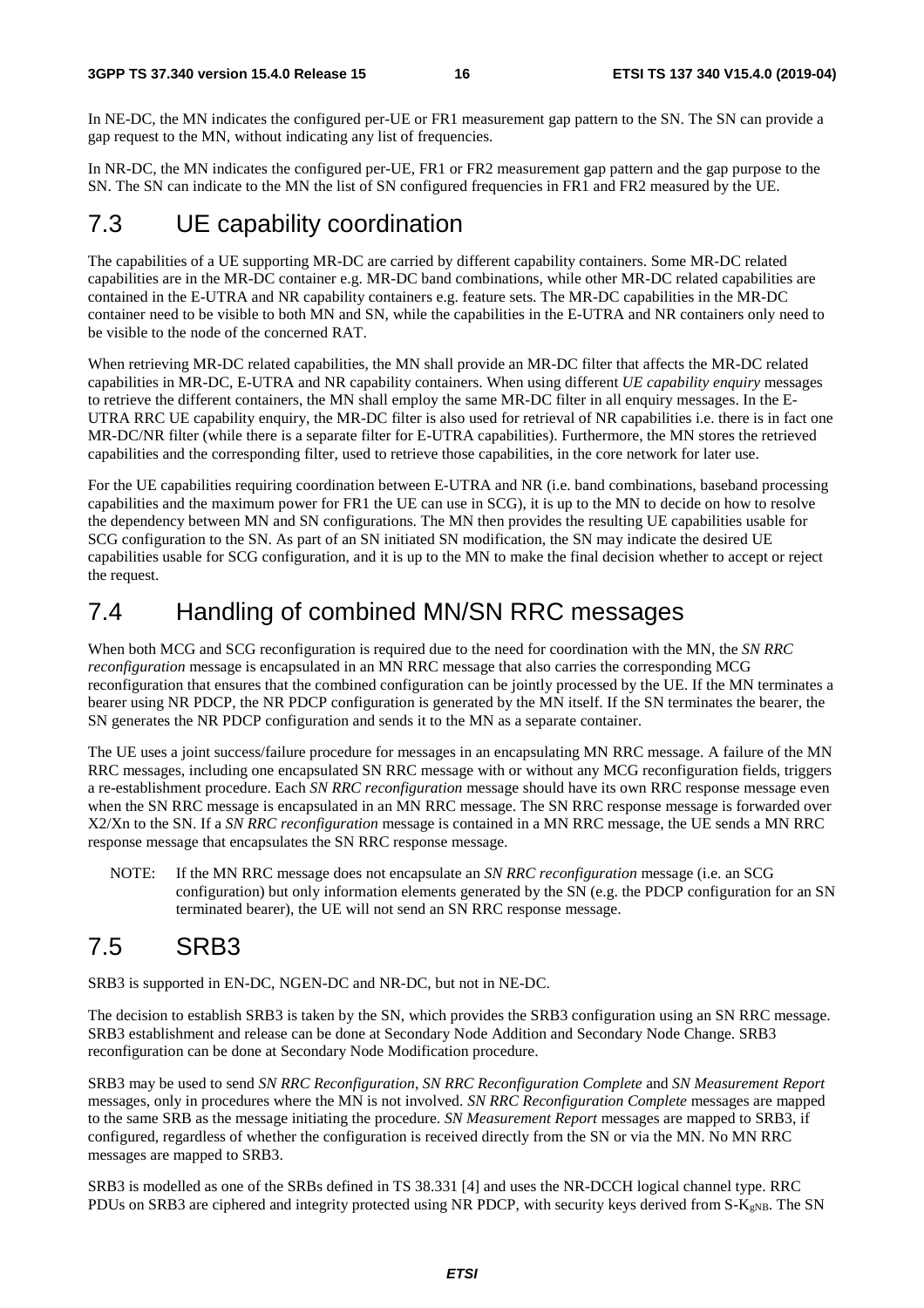selects ciphering and integrity protection algorithms for the SRB3 and provides them to the MN within the SCG Configuration for transmission to the UE.

NOTE: A NR SCG RRC message sent via E-UTRA MCG SRB is protected by E-UTRA MCG SRB security (NR security is not used in this case).

SRB3 is of higher scheduling priority than all DRBs. The default scheduling priorities of split SRB1 and SRB3 are the same.

There is no requirement on the UE to perform any reordering of RRC messages between SRB1 and SRB3.

When SCG is released, SRB3 is released.

# 7.6 Split SRB

Split SRB is supported for both SRB1 and SRB2 (split SRB is not supported for SRB0 and SRB3) in all MR-DC cases. RRC PDUs on split SRB are ciphered and integrity protected using NR PDCP.

Split SRB can be configured by the MN in Secondary Node Addition and/or Modification procedure, with SN configuration part provided by the SN. A UE can be configured with both split SRB and SRB3 simultaneously. SRB3 and the SCG leg of split SRB can be independently configured.

For the split SRB, the selection of transmission path in downlink depends on network implementation. For uplink, the UE is configured via MN RRC signalling whether to use MCG path or duplicate the transmission on both MCG and SCG.

# 7.7 SCG/MCG failure handling

RLF is declared separately for the MCG and for the SCG.

If radio link failure is detected for MCG, the UE initiates the RRC connection re-establishment procedure.

The following SCG failure cases are supported:

- SCG RLF;
- SN change failure:
- For EN-DC, NGEN-DC and NR-DC, SCG configuration failure (only for messages on SRB3);
- For EN-DC, NGEN-DC and NR-DC, SCG RRC integrity check failure (on SRB3).

Upon SCG failure the UE suspends SCG transmissions for all radio bearers and reports the SCG Failure Information to the MN, instead of triggering re-establishment.

In all SCG failure cases, the UE maintains the current measurement configurations from both the MN and the SN and the UE continues measurements based on configuration from the MN and the SN if possible. The SN measurements configured to be routed via the MN will continue to be reported after the SCG failure.

NOTE: UE may not continue measurements based on configuration from the SN after SCG failure in certain cases (e.g. UE can not maintain the timing of PSCell).

The UE includes in the *SCG Failure Information* message the measurement results available according to current measurement configuration of both the MN and the SN. The MN handles the *SCG Failure Information* message and may decide to keep, change, or release the SN/SCG. In all the cases, the measurement results according to the SN configuration and the SCG failure type may be forwarded to the old SN and/or to the new SN.

# 7.8 UE identities

In MR-DC, two C-RNTIs are independently allocated to the UE: one for MCG, and one for SCG.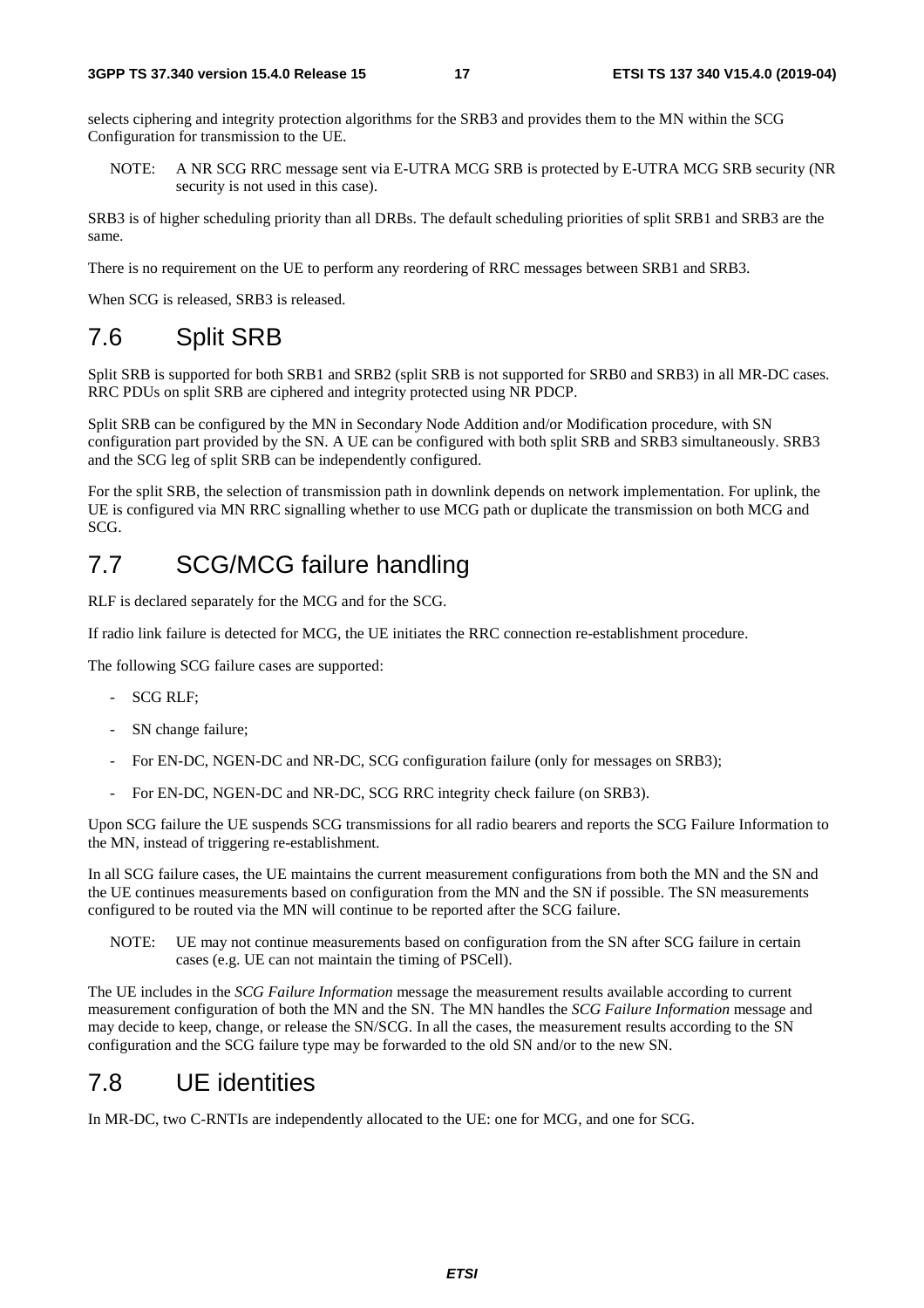# 7.9 Inter-node Resource Coordination

For EN-DC operation, MN and SN may coordinate their UL and DL radio resources in semi-static manner via UE associated signalling.

# 8 Bearer handling aspects

# 8.1 QoS aspects

In EN-DC, the E-UTRAN QoS framework defined in TS 36.300 [2] applies:

- An S1-U bearer is established between the EPC and the SN for SN terminated bearers;
- An X2-U bearer is established between the MN and the SN for split bearers, MN terminated SCG bearers and SN terminated MCG bearers;
- MN terminated and SN terminated bearers may have either MCG or SCG radio resources or both, MCG and SCG radio resources, established;

In MR-DC with 5GC:

- The NG-RAN QoS framework defined in TS 38.300 [3] applies;
- QoS flows belonging to the same PDU session may be mapped to different bearer types (see subclause 4.2.2) and as a result there may be two different SDAP entities for the same PDU session: one at the MN and another one at the SN, in which case the MN decides which QoS flows are assigned to the SDAP entity in the SN. If the SN decides that its SDAP entity cannot host a given QoS flow any longer, the SN informs the MN and the MN cannot reject the request;
- The MN or SN node that hosts the SDAP entity for a given OoS flow decides how to map the OoS flow to DRBs;
- If the SDAP entity for a given QoS flow is hosted by the MN and the MN decides that SCG resources are to be configured it provides to the SN
	- DRB QoS flow level QoS parameters, which the SN may reject, and
	- QoS flow to DRB mapping information and the respective per QoS flow information;
- If the SDAP entity for a given QoS flow is hosted by the SN and the SN configures MCG resources, based on offered MCG resource information from the MN, the SN provides to the MN
	- DRB QoS flow level QoS parameters, which the MN may reject, and
	- QoS flow to DRB mapping information and the respective per QoS flow information.
- If the SDAP entity for a given QoS flow is hosted by the SN, the MN provides sufficient QoS related information to enable the SN to configure appropriate SCG resources and to request the configuration of appropriate MCG resources. The MN may offer MCG resources to the SN and may indicate for GBR QoS flows the amount offered to the SN on a per QoS flow level. The SN may request the MN to release QoS flows from the SDAP entity hosted by the SN that the MN cannot reject.
- MN decides the DL PDU session AMBR and UL PDU session AMBR limits to be assigned to the SN, and indicates these to the SN:
	- The PDCP entity at the SN applies the received DL PDU session AMBR limi t to the set of all bearers for which the SN hosts PDCP for the UE;
	- The MAC entity at the SN applies the received UL PDU session AMBR limit to the scheduled uplink radio traffic at the SN for the UE.

In all MR-DC cases: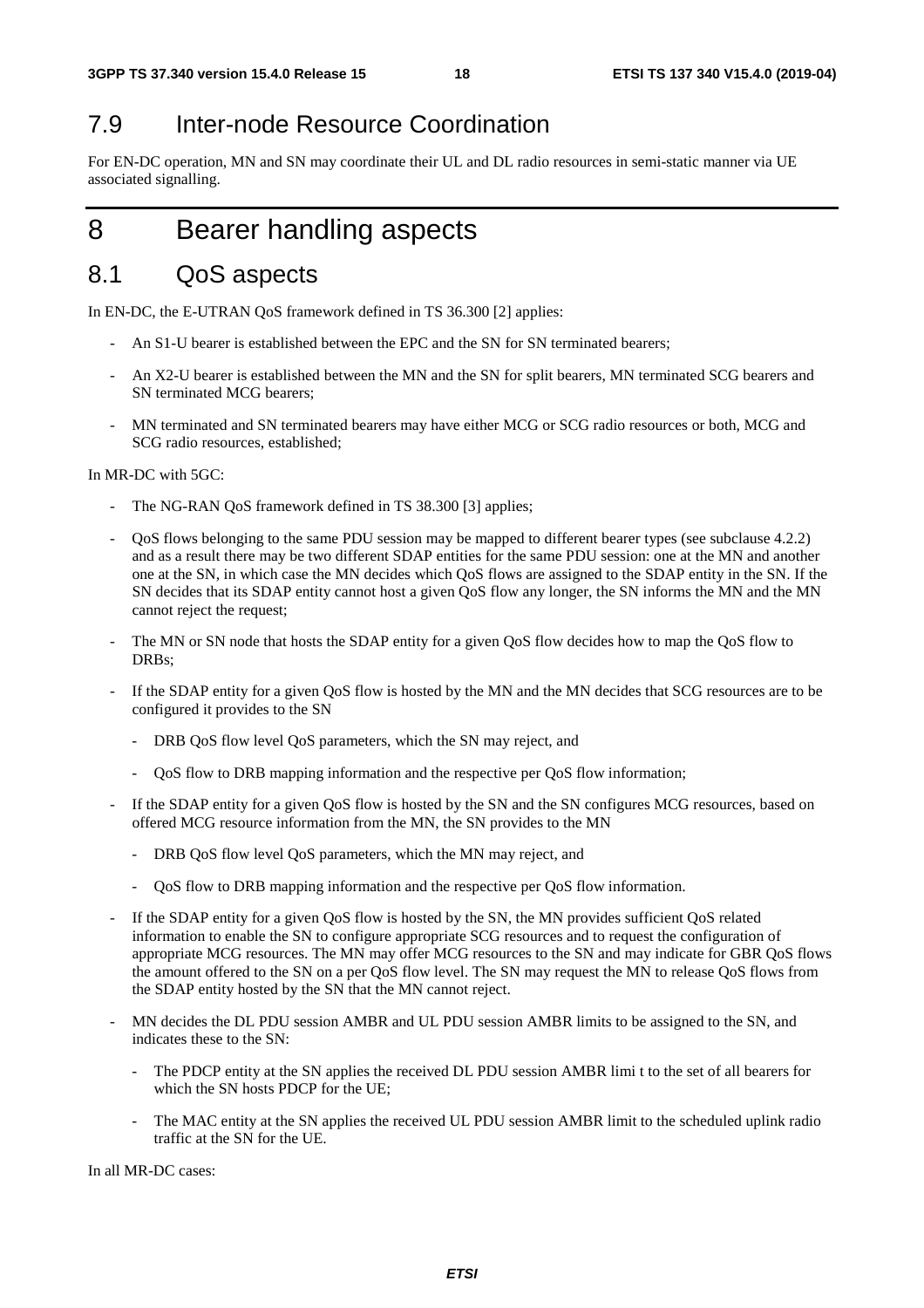- The MN decides the DL UE AMBR and UL UE AMBR limits to be assigned to the SN, and indicates these to the SN:
	- The PDCP entity at the SN applies the received DL UE AMBR limit to the set of all bearers for which the SN hosts PDCP for the UE;
	- The MAC entity at the SN applies the received UL UE AMBR limit to the scheduled uplink radio traffic at the SN for the UE.

To support PDU sessions mapped to different bearer types, MR-DC with 5GC provides the possibility for the MN to request the 5GC:

- For some PDU sessions of a UE: Direct the User Plane traffic of the whole PDU session either to the MN or to the SN. In that case, there is a single NG-U tunnel termination at the NG-RAN for such PDU session.
	- The MN may request to change this assignment during the life time of the PDU session.
- For some other PDU sessions of a UE: Direct the User Plane traffic of a subset of the QoS flows of the PDU session to the SN (respectively MN) while the rest of the QoS flows of the PDU session is directed to the MN (respectively SN). In that case, there are two NG-U tunnel terminations at the NG-RAN for such PDU session.
	- The MN may request to change this assignment during the life time of the PDU session.

To support notification control indication for GBR QoS flows along the QoS framework specified in 38.300 [3] for MR-DC with 5GC, SN and MN may mutually indicate whenever QoS requirements for GBR QoS flows cannot be fulfilled anymore or can be fulfilled again.

# 8.2 Bearer type selection

In EN-DC, for each radio bearer the MN decides the location of the PDCP entity and in which cell group(s) radio resources are to be configured. Once an SN terminated split bearer is established, e.g. by means of the Secondary Node Addition procedure or MN initiated Secondary Node Modification procedure, the SN may removeSCG resources for the respective E-RAB, as long as the QoS for the respective E-RAB is guaranteed.

In MR-DC with 5GC, the following principles apply:

- The MN decides per PDU session the location of the SDAP entity, i.e. whether it shall be hosted by the MN or the SN or by both (split PDU session);
- If the MN decides to host an SDAP entity it may decide some of the related QoS flows to be realized as MCG bearer, some as SCG bearer, and others to be realized as split bearer;
- If the MN decides that an SDAP entity shall be hosted in the SN, some of the related OoS flows may be realized as SCG bearer, some as MCG bearer, while others may be realized as split bearer. The SN is responsible to assign the corresponding DRB IDs, based on the DRB IDs indicated by the MN. The SN may remove or add SCG resources for the respective QoS flows, as long as the QoS for the respective QoS flow is guaranteed
- For each PDU session, including split PDU sessions, at most one default DRB may be configured (see [3]).

# 8.3 Bearer type change

In MR-DC, all the possible bearer type change options are supported:

- MCG bearer to/from split bearer;
- MCG bearer to/from SCG bearer;
- SCG bearer to/from split bearer.

Bearer termination point change is supported for all bearer types, and can be performed with or without bearer type change:

- MN terminated bearer to/from SN terminated bearer.

For MR-DC: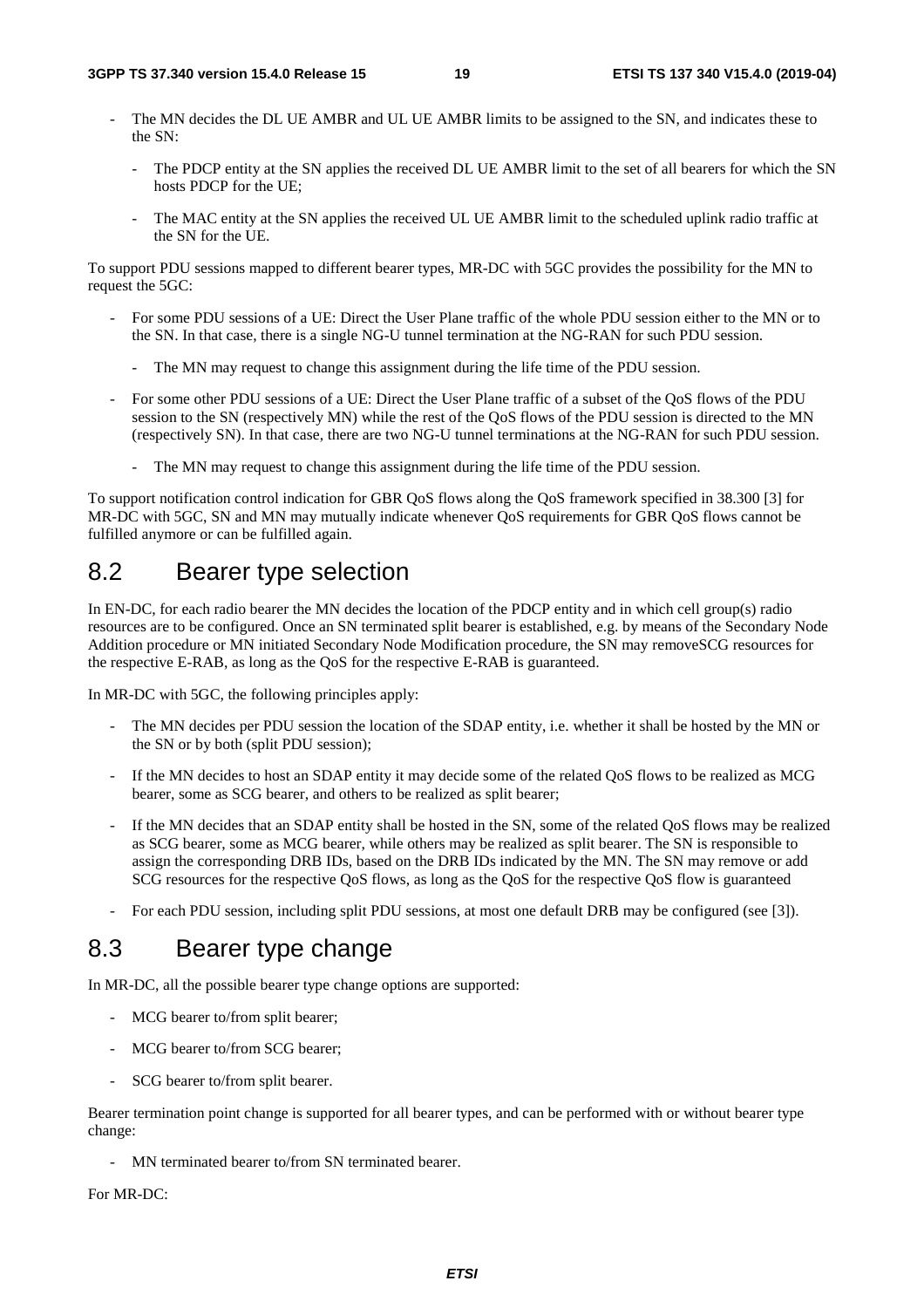- when the security key is changed for a bearer, the associated PDCP and RLC entities are re-established, while MAC behavior might depend on the solution selected by the network, e.g. MAC reset, change of LCID, etc. (see Annex A);
- for MCG bearer, split bearer and SCG bearer, during handover MCG/SCG PDCP and RLC are re-established and MCG/SCG MAC is reset;
- if a bearer type change happens through handover procedure then for MCG bearer, split bearer and SCG bearer, MCG/SCG PDCP/RLC are re-established and MCG/SCG MAC is reset;

*Editor's note: It is FFS whether the term "handover" needs to be replaced by a different terminology.*

- if a bearer type change happens through SN change procedure, then SN terminated PDCP /RLC are reestablished and SCG MAC is reset;
- one step (direct) bearer type change between MN terminated bearer types without using the handover procedure is supported;
- one step (direct) bearer type change between SN terminated bearer types without using the handover or SN change procedure is supported;
- one step (direct) bearer type change from/to MN terminated bearer to/from SN terminated bearer without using the handover procedure is supported;
- PDCP version change for DRB (only applicable for EN-DC) or PDCP SN length change for an AM DRB or RLC mode change for DRB is performed using a release and add of the DRBs (in a single message) or full configuration;
- One step (direct) bearer type change with PDCP version change (only applicable for EN-DC) is supported.
- NOTE: L2 handling for bearer type change in MR-DC is also summarized in Annex A (the table does not consider the cases that PDCP SN length is changed and avoiding reuse of COUNT).

# 8.4 User data forwarding

Upon EN-DC specific activities, user data forwarding may be performed for E-RABs for which the bearer type change from/to MN terminated bearer to/from SN terminated bearer is performed. The behaviour of the node from which data is forwarded is the same as specified for the "source eNB" for handover, the behaviour of the node to which data is forwarded is the same as specified for the "target eNB" for handover.

For MR-DC with 5GC, user data forwarding may be performed between NG-RAN nodes whenever the logical node hosting the PDCP entity changes. The behaviour of the node from which data is forwarded is the same as specified for the "source NG-RAN node" for handover, the behaviour of the node to which data is forwarded is the same as specified for the "target NG-RAN node" for handover.

For mobility scenarios which involve more than two RAN nodes, either direct or indirect data forwarding may be applied.

# 9 Security related aspects

MR-DC can only be configured after security activation in the MN.

In EN-DC and NGEN-DC, for bearers terminated in the MN the network configures the UE with  $K_{eNB}$ ; for bearers terminated in the SN the network configures the UE with  $S-K_{gNB}$ . In NE-DC, for bearers terminated in the MN the network configures the UE with  $K_{eNB}$ ; for bearers terminated in the SN the network configures the UE with S- $K_{eNB}$ . In NR-DC, for bearers terminated in the MN the network configures the UE with  $K_{\text{eNB}}$ ; for bearers terminated in the SN the network configures the UE with  $S-K_{eNB}$ .

In NE-DC and NR-DC, a PCell change without  $K_{gNB}$  change does not require a S- $K_{eNB}$  change (NE-DC case) or a S- $K_{gNB}$  change (NR-DC case).

In EN-DC, NGEN-DC and NR-DC, for a PSCell change that does not require a  $K_{eNB}$  change (i.e. no simultaneous Pcell handover in EN-DC and NGEN-DC) or a  $K_{eNB}$  change (in NR-DC), S- $K_{eNB}$  key refresh is not required if the PDCP termination point of the SN is not changed. In NE-DC, a PSCell change always requires a  $S-K_{eNB}$  change.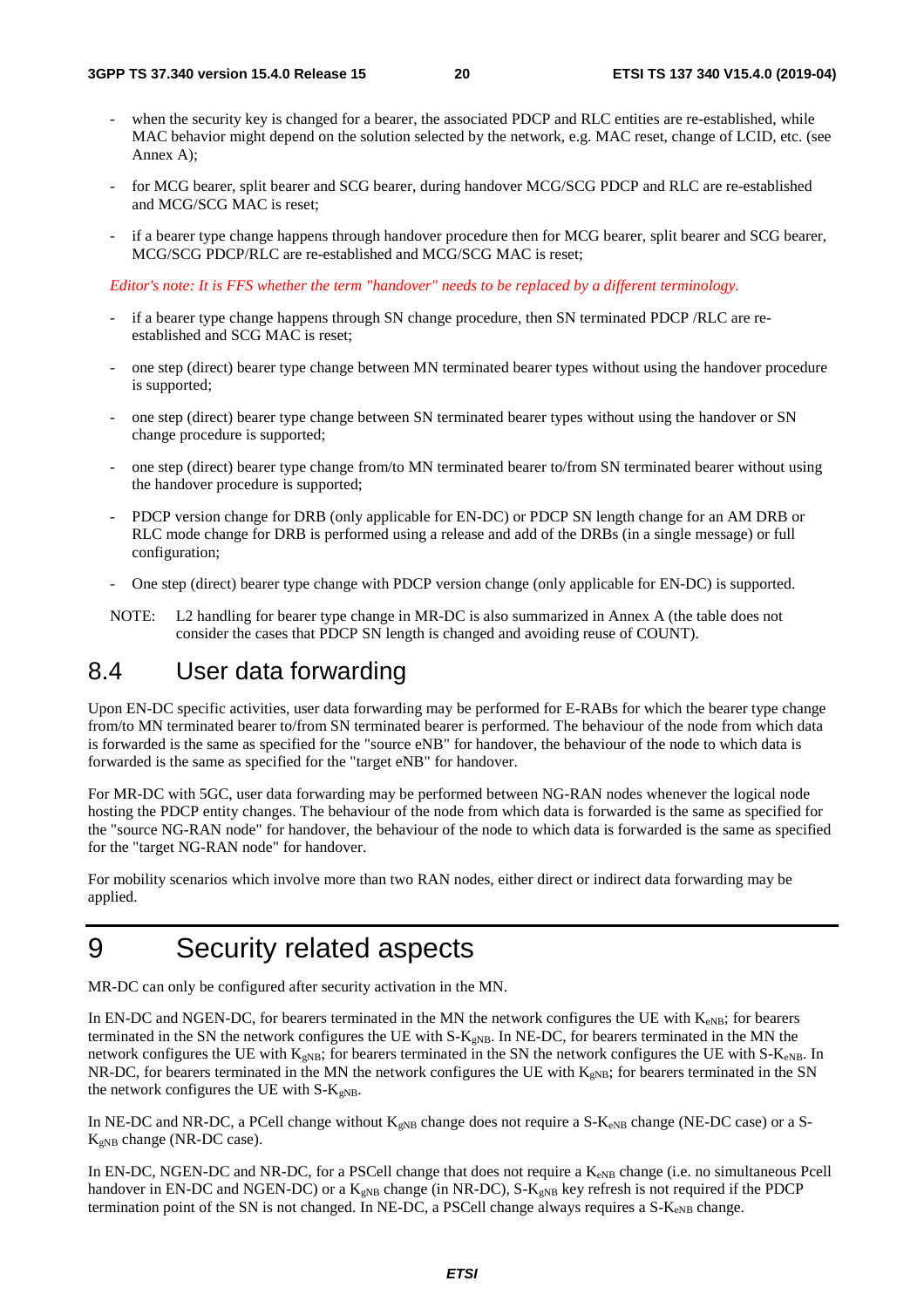In EN-DC, the UE supports the NR security algorithms corresponding to the E-UTRA security algorithms signalled at NAS level and the UE NR AS Security capability is not signalled to the MN over RRC. Mapping from E-UTRA security algorithms to the corresponding NR security algorithms, where necessary, is performed at the MN.

For MR-DC with 5GC, UP integrity protection can be configured on a per radio bearer basis.

# 10 Multi-Connectivity operation related aspects

# 10.1 General

Similar procedures as defined under section 10.1.2.8 (Dual Connectivity operation) in TS 36.300 [2] apply for MR-DC.

## 10.2 Secondary Node Addition

### 10.2.1 EN-DC

The Secondary Node Addition procedure is initiated by the MN and is used to establish a UE context at the SN to provide resources from the SN to the UE. For bearers requiring SCG radio resources, this procedure is used to add at least the first cell of the SCG. This procedure can also be used to configure an SN terminated MCG bearer (where no SCG configuration is needed). Figure 10.2.1-1 shows the Secondary Node Addition procedure.



**Figure 10.2.1-1: Secondary Node Addition procedure** 

1. The MN decides to request the SN to allocate resources for a specific E-RAB, indicating E-RAB characteristics (E-RAB parameters, TNL address information corresponding to bearer type). In addition, for bearers requiring SCG radio resources, MN indicates the requested SCG configuration information, including the entire UE capabilities and the UE capability coordination result. In this case, the MN also provides the latest measurement results for SN to choose and configure the SCG cell(s). The MN may request the SN to allocate radio resources for split SRB operation. The MN always provides all the needed security information to the SN (even if no SN terminated bearers are setup) to enable SRB3 to be setup based on SN decision. In case of bearer options that require X2-U resources between the MN and the SN, the MN provides X2-U TNL address information for the respective E-RAB, X2-U DL TNL address information for SN terminated bearers, X2-U UL TNL address information for MN terminated bearers. In case of SN terminated split bearers the MN provides the maximum QoS level that it can support. The SN may reject the request.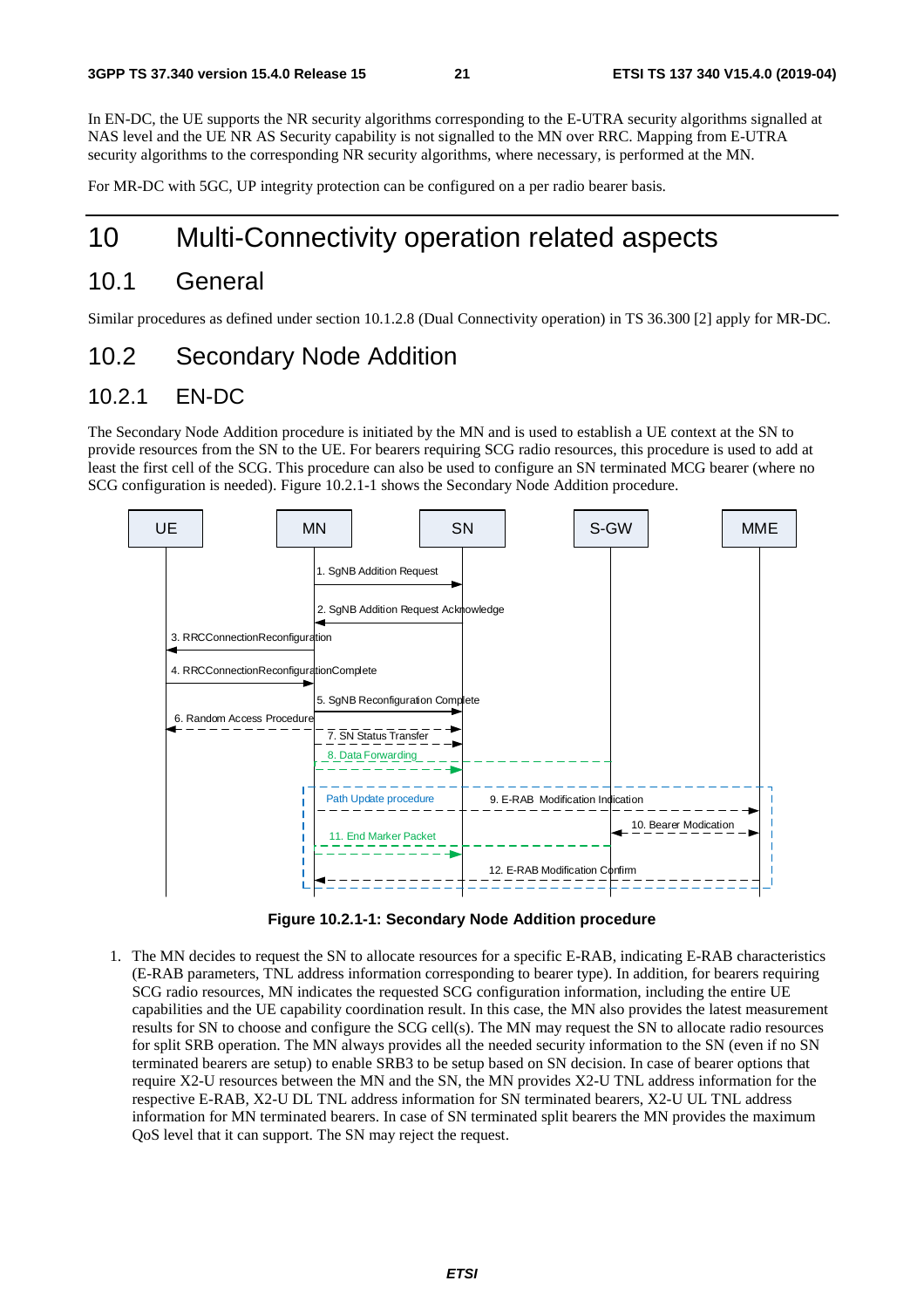- NOTE 1: For split bearers, MCG and SCG resources may be requested of such an amount, that the OoS for the respective E-RAB is guaranteed by the exact sum of resources provided by the MCG and the SCG together, or even more. For MN terminated split bearers, the MNs decision is reflected in step 1 by the E-RAB parameters signalled to the SN, which may differ from E-RAB parameters received over S1.
- NOTE 2: For a specific E-RAB, the MN may request the direct establishment of an SCG or a split bearer, i.e., without first having to establish an MCG bearer. It is also allowed that all E-RABs can be configured as SN terminated bearers, i.e. there is no E-RAB established as an MN terminated bearer.
- 2. If the RRM entity in the SN is able to admit the resource request, it allocates respective radio resources and, dependent on the bearer option, respective transport network resources. For bearers requiring SCG radio resources, the SN triggers Random Access so that synchronisation of the SN radio resource configuration can be performed. The SN decides the Pscell and other SCG Scells and provides the new SCG radio resource configuration to the MN in a *NR RRC configuration* message contained in the *SgNB Addition Request Acknowledge* message. In case of bearer options that require X2-U resources between the MN and the SN, the SN provides X2-U TNL address information for the respective E-RAB, X2-U UL TNL address information for SN terminated bearers, X2-U DL TNL address information for MN terminated bearers. For SN terminated bearers, the SN provides the S1-U DL TNL address information for the respective E-RAB and security algorithm. If SCG radio resources have been requested, the SCG radio resource configuration is provided.
- NOTE 3: For the SN terminated split bearer option, the SN may either decide to request resources from the MN of such an amount, that the QoS for the respective E-RAB is guaranteed by the exact sum of resources provided by the MN and the SN together, or even more. The SNs decision is reflected in step 2 by the E-RAB parameters signalled to the MN, which may differ from E-RAB parameters received in step 1. The QoS level requested from the MN shall not exceed the level that the MN offered when setting up the split bearer in step 1.
- NOTE 4: In case of MN terminated bearers, transmission of user plane data may take place after step 2.

NOTE 5: In case of SN terminated bearers , data forwarding and the SN Status Transfer may take place after step 2.

- 3. The MN sends to the UE the *RRCConnectionReconfiguration* message including the NR RRC configuration message, without modifying it.
- 4. The UE applies the new configuration and replies to MN with *RRCConnectionReconfigurationComplete* message, including a NR RRC response message, if needed. In case the UE is unable to comply with (part of) the configuration included in the *RRCConnectionReconfiguration* message, it performs the reconfiguration failure procedure.
- 5. The MN informs the SN that the UE has completed the reconfiguration procedure successfully via *SgNB ReconfigurationComplete* message, including the encoded NR RRC response message, if received from the UE.
- 6. If configured with bearers requiring SCG radio resources, the UE performs synchronisation towards the PSCell of the SN. The order the UE sends the *RRCConnectionReconfigurationComplete* message and performs the Random Access procedure towards the SCG is not defined. The successful RA procedure towards the SCG is not required for a successful completion of the RRC Connection Reconfiguration procedure.
- 7. In case of SN terminated bearers using RLC AM, the MN sends SN Status Transfer.
- 8. In case of SN terminated bearers using RLC AM, and dependent on the bearer characteristics of the respective E-RAB, the MN may take actions to minimise service interruption due to activation of EN-DC (Data forwarding).
- 9-12. For SN terminated bearers, the update of the UP path towards the EPC is performed.

### 10.2.2 MR-DC with 5GC

The Secondary Node (SN) Addition procedure is initiated by the MN and is used to establish a UE context at the SN in order to provide resources from the SN to the UE. For bearers requiring SCG radio resources, this procedure is used to add at least the initial SCG serving cell of the SCG. This procedure can also be used to configure an SN terminated MCG bearer (where no SCG configuration is needed). Figure 10.2.2-1 shows the SN Addition procedure.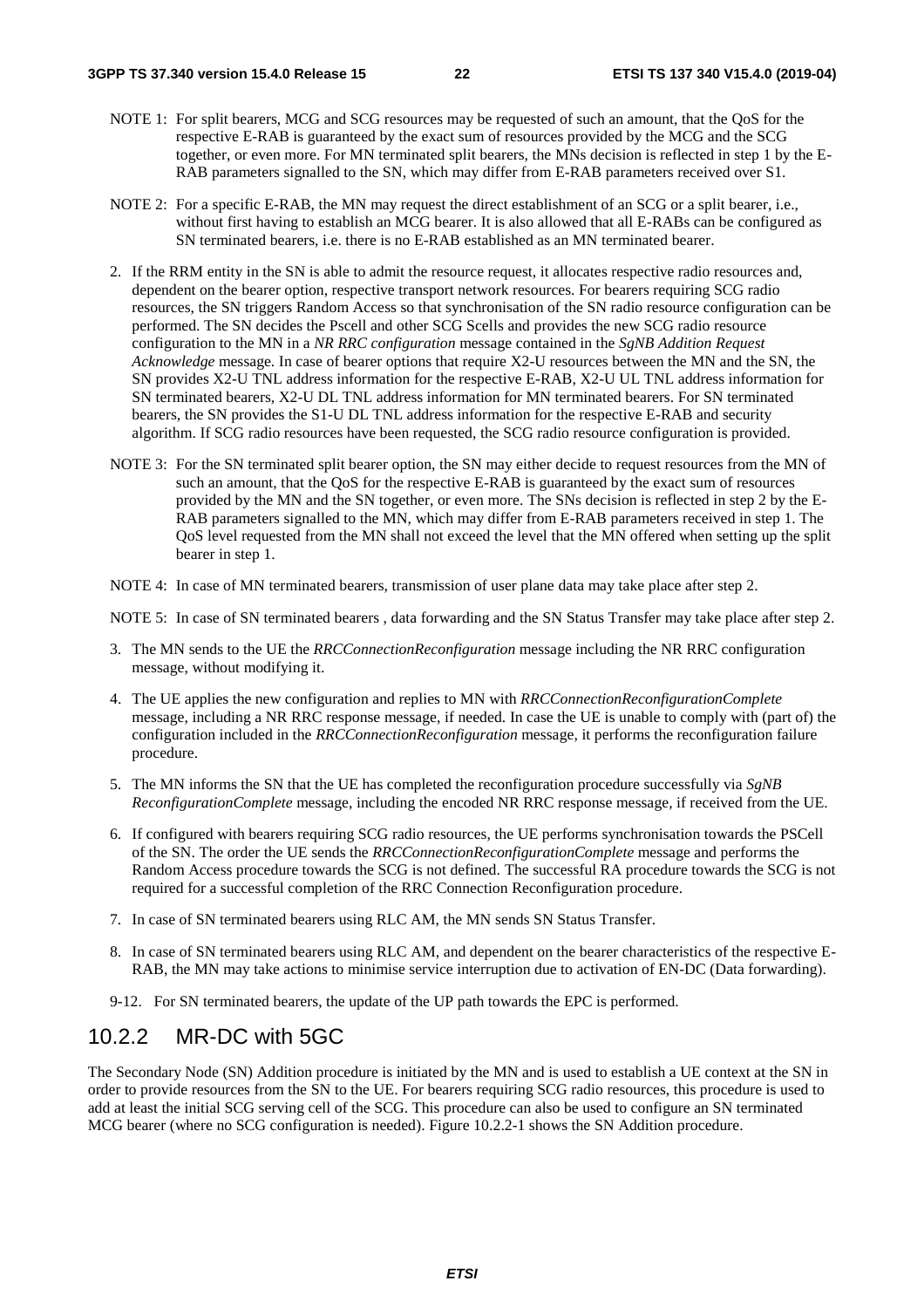

**Figure 10.2.2-1: SN Addition procedure** 

1. The MN decides to request the target SN to allocate resources for one or more specific PDU Sessions/QoS Flows, indicating QoS Flows characteristics (QoS Flow Level QoS parameters, PDU session level TNL address information, and PDU session level Network Slice info). In addition, for bearers requiring SCG radio resources, MN indicates the requested SCG configuration information, including the entire UE capabilities and the UE capability coordination result. In this case, the MN also provides the latest measurement results for SN to choose and configure the SCG cell(s). The MN may request the SN to allocate radio resources for split SRB operation. The MN always provides all the needed security information to the SN (even if no SN terminated bearers are setup) to enable SRB3 to be setup based on SN decision.

 For MN terminated bearer options that require Xn-U resources between the MN and the SN, the MN provides Xn-U UL TNL address information. For SN terminated bearers, the MN provides a list of available DRB IDs. The S-NG-RAN node shall store this information and use it when establishing SN terminated bearers. The SN may reject the request.

 For SN terminated bearer options that require Xn-U resources between the MN and the SN, the MN provides in step 1 a list of QoS flows per PDU Sessions for which SCG resources are requested to be setup upon which the SN decides how to map QoS flows to DRB.

- NOTE 1: For split bearers, MCG and SCG resources may be requested of such an amount, that the QoS for the respective QoS Flow is guaranteed by the exact sum of resources provided by the MCG and the SCG together, or even more. For MN terminated split bearers, the MN decision is reflected in step 1 by the QoS Flow parameters signalled to the SN, which may differ from QoS Flow parameters received over NG.
- NOTE 2: For a specific QoS flow, the MN may request the direct establishment of SCG and/or split bearers, i.e. without first having to establish MCG bearers. It is also allowed that all QoS flows can be mapped to SN terminated bearers, i.e. there is no QoS flow mapped to an MN terminated bearer.
- 2. If the RRM entity in the SN is able to admit the resource request, it allocates respective radio resources and, dependent on the bearer type options, respective transport network resources. For bearers requiring SCG radio resources the SN triggers UE Random Access so that synchronisation of the SN radio resource configuration can be performed. The SN decides for the PScell and other SCG Scells and provides the new SCG radio resource configuration to the MN in a SN RRC configuration message contained in the *SN Addition Request Acknowledge* message. In case of bearer options that require Xn-U resources between the MN and the SN, the SN provides Xn-U TNL address information for the respective DRB, Xn-U UL TNL address information for SN terminated bearers, Xn-U DL TNL address information for MN terminated bearers. For SN terminated bearers, the SN provides the NG-U DL TNL address information for the respective PDU Session and security algorithm. If SCG radio resources have been requested, the SCG radio resource configuration is provided.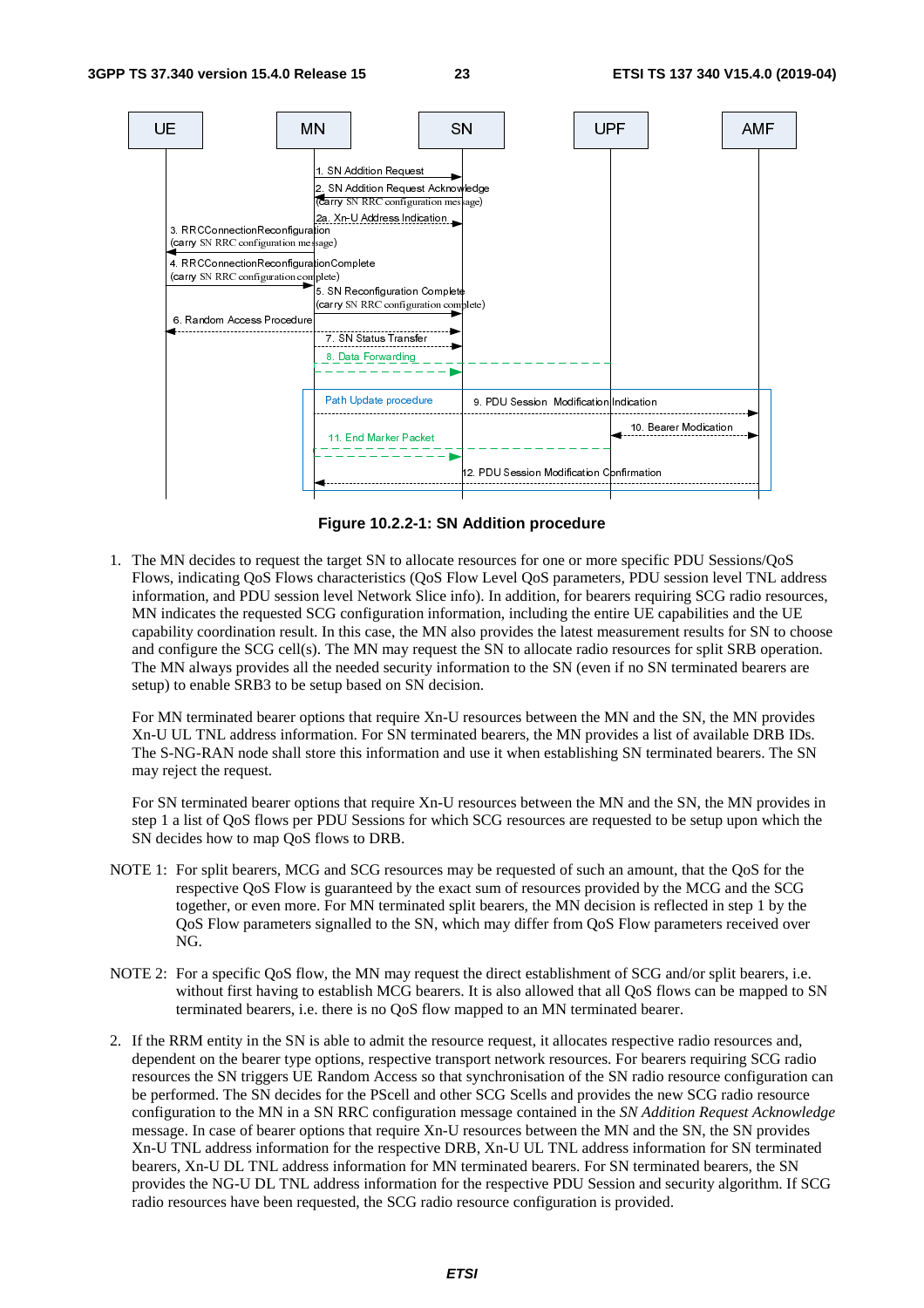- NOTE 3: In case of MN terminated bearers, transmission of user plane data may take place after step 2.
- NOTE 4: In case of SN terminated bearers, data forwarding and the SN Status Transfer may take place after step 2.
- NOTE 5: For MN terminated NR SCG bearers for which PDCP duplication with CA is configured the MN allocates 2 separate Xn-U bearers.

 For SN terminated NR MCG bearers for which PDCP duplication with CA is configured the SN allocates 2 separate Xn-U bearers.

- 2a. For SN terminated bearers using MCG resources, the MN provides Xn-U DL TNL address information in the *Xn-U Address Indication* message.
- 3. The MN sends the *MN RRC reconfiguration* message to the UE including the SN RRC configuration message, without modifying it.
- 4. The UE applies the new configuration and replies to MN with *MN RRC reconfiguration complete* message, including a SN RRC response message for SN, if needed. In case the UE is unable to comply with (part of) the configuration included in the *MN RRC reconfiguration* message, it performs the reconfiguration failure procedure.
- 5. The MN informs the SN that the UE has completed the reconfiguration procedure successfully via *SN Reconfiguration Complete* message, including the encoded SN RRC response message, if received from the UE.
- 6. If configured with bearers requiring SCG radio resources, the UE performs synchronisation towards the PSCell configured by the SN. The order the UE sends the *MN RRC reconfiguration complete* message and performs the Random Access procedure towards the SCG is not defined. The successful RA procedure towards the SCG is not required for a successful completion of the RRC Connection Reconfiguration procedure.
- 7. In case of SN terminated bearers using RLC AM, the MN sends SN Status Transfer.
- 8. In case of SN terminated bearers using RLC AM, and dependent on the bearer characteristics of the respective QoS Flows, the MN may take actions to minimise service interruption due to activation of MR-DC (Data forwarding).
- 9-12. For SN terminated bearers, the update of the UP path towards the 5GC is performed via PDU Session Path Update procedure*.*

## 10.3 Secondary Node Modification (MN/SN initiated)

### 10.3.1 EN-DC

The Secondary Node Modification procedure may be initiated either by the MN or by the SN and be used to modify, establish or release bearer contexts, to transfer bearer contexts to and from the SN or to modify other properties of the UE context within the same SN. It may also be used to transfer an NR RRC message from the SN to the UE via the MN and the response from the UE via MN to the SN (e.g. when SRB3 is not used).

The Secondary Node modification procedure does not necessarily need to involve signalling towards the UE.

#### **MN initiated SN Modification**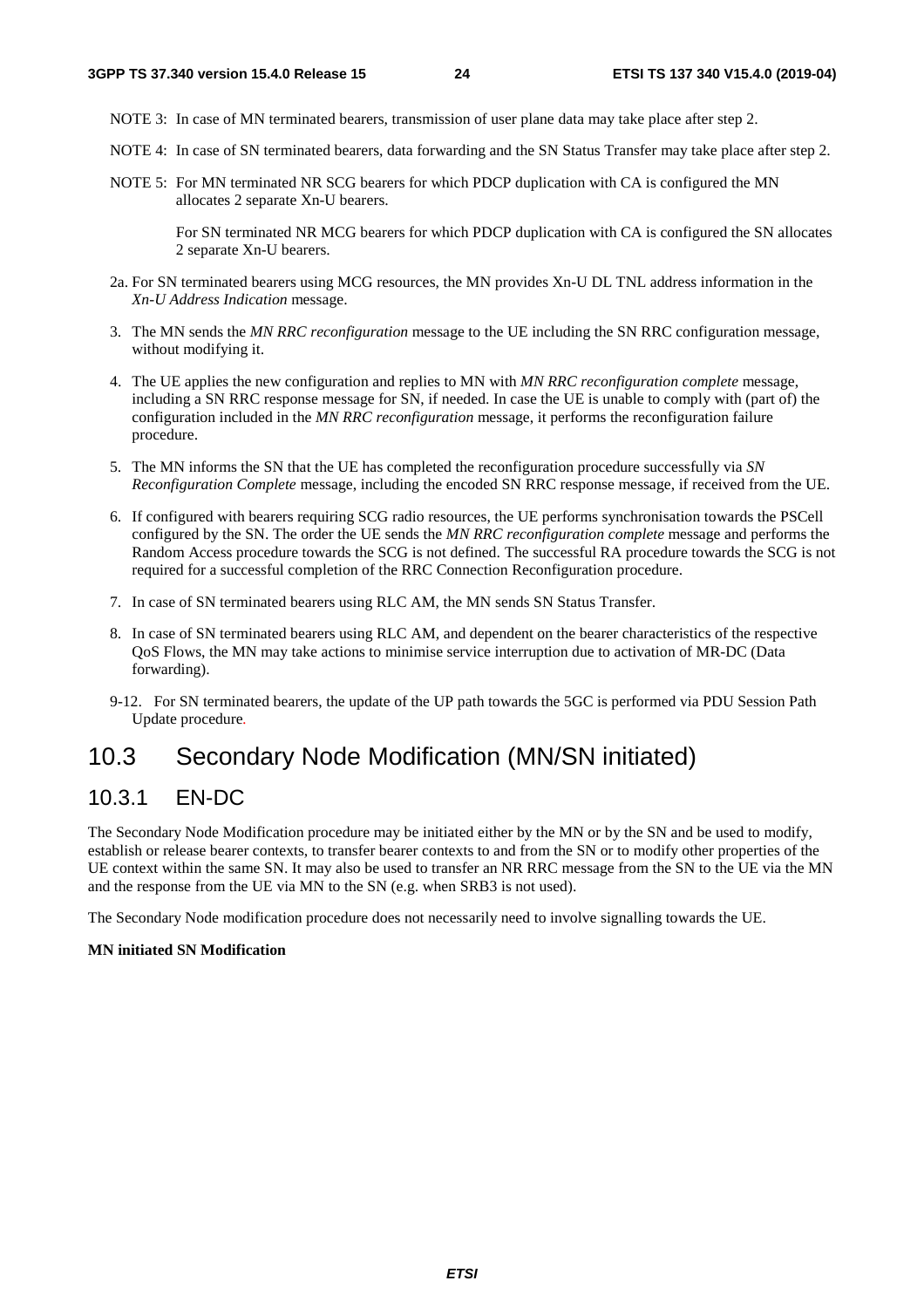

**Figure 10.3.1-1: SN Modification procedure - MN initiated** 

The MN uses the procedure to initiate configuration changes of the SCG within the same SN, e.g. the addition, modification or release of SCG bearer(s) and the SCG RLC bearer of split bearer(s), as well as configuration changes for SN terminated MCG bearers. Bearer termination point change is realized by adding the new bearer configuration and releasing the old bearer configuration within a single MN initiated SN Modification procedure for the respective E-RAB. The MN uses this procedure to perform handover within the same MN while keeping the SN. The MN also uses the procedure to query the current SCG configuration, e.g. when delta configuration is applied in a MN initiated SN change. The MN also uses the procedure to provide the S-RLF related information to the SN. The MN may not use the procedure to initiate the addition, modification or release of SCG Scells. The SN may reject the request, except if it concerns the release of SN terminated bearer(s) or the SCG RLC bearer of MN terminated bearer(s), or if it is used to perform handover within the same MN while keeping the SN. Figure 10.3.1-1 shows an example signalling flow for a MN initiated SN Modification procedure.

- 1. The MN sends the *SgNB Modification Request* message, which may contain bearer context related or other UE context related information, data forwarding address information (if applicable) and the requested SCG configuration information, including the UE capability coordination result to be used as basis for the reconfiguration by the SN. In case a security key update in the SN is required, a new *SgNB Security Key* is included. In case of SCG RLC re-establishment for E-RABs configured with an MN terminated bearer with an SCG RLC bearer for which no bearer type change is performed, the MN provides a new UL GTP TEID to the SN. The SN shall continue sending UL PDCP PDUs to the MN with the previous UL GTP TEID until it reestablishes the RLC and use the new UL GTP TEID after re-establishment. In case of PDCP re-establishment for E-RABs configured with an SN terminated bearer with an MCG RLC bearer for which no bearer type change is performed, the MN provides a new DL GTP TEID to the SN. The SN shall continue sending DL PDCP PDUs to the MN with the previous DL GTP TEID until it performs PDCP re-establishment and use the new DL GTP TEID starting with the PDCP re-establishment.
- 2. The SN responds with the *SgNB Modification Request Acknowledge* message, which may contain SCG radio resource configuration information within a NR RRC configuration message and data forwarding address information (if applicable). In case of a PSCell change with security key update, for E-RABs configured with the MN terminated bearer option that require X2-U resources between the MN and the SN, for which no bearer type change is performed, the SN provides a new DL GTP TEID to the MN. The MN shall continue sending DL PDCP PDUs to the SN with the previous DL GTP TEID until it performs PDCP re-establishment or PDCP data recovery, and use the new DL GTP TEID starting with the PDCP re-establishment or data recovery. In case of a PSCell change with security key update, for E-RABs configured with the SN terminated bearer option that require X2-U resources between the MN and the SN, for which no bearer type change is performed, the SN provides a new UL GTP TEID to the MN. The MN shall continue sending UL PDCP PDUs to the SN with the previous UL GTP TEID until it re-establishes the RLC and use the new UL GTP TEID after re-establishment.
- 3-5. The MN initiates the RRC connection reconfiguration procedure, including the NR RRC configuration message. The UE applies the new configuration, synchronizes to the MN (if instructed, in case of intra-MN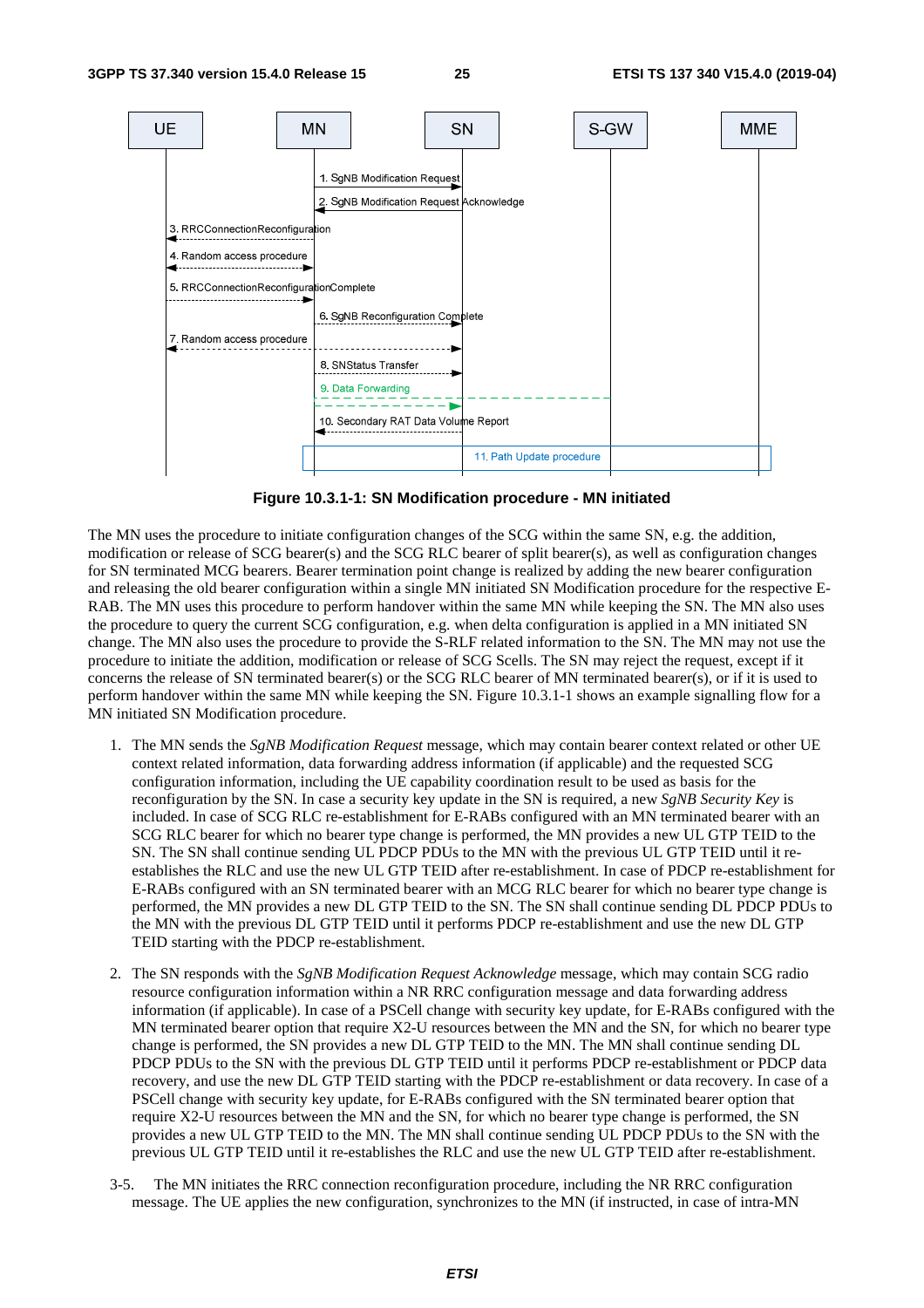handover) and replies with *RRCConnectionReconfigurationComplete*, including a NR RRC response message, if needed. In case the UE is unable to comply with (part of) the configuration included in the *RRCConnectionReconfiguration* message, it performs the reconfiguration failure procedure.

- 6. Upon successful completion of the reconfiguration, the success of the procedure is indicated in the *SgNB Reconfiguration Complete* message.
- 7. If instructed, the UE performs synchronisation towards the PSCell of the SN as described in SgNB addition procedure. Otherwise, the UE may perform UL transmission after having applied the new configuration.
- 8. If PDCP termination point is changed for bearers using RLC AM, and when RRC full configuration is not used, the MN sends the SN Status transfer.
- 9. If applicable, data forwarding between MN and the SN takes place (Figure 10.3.1-1 depicts the case where a bearer context is transferred from the MN to the SN).
- 10. The SN sends the *Secondary RAT Data Volume Report* message to the MN and includes the data volumes delivered to the UE over the NR radio for the E-RABs to be released.
- NOTE 1: The order the SN sends the *Secondary RAT Data Volume Report* message and performs data forwarding with MN is not defined. The SN may send the report when the transmission of the related bearer is stopped.
- 11. If applicable, a path update is performed.

#### **SN initiated SN Modification with MN involvement**



#### **Figure 10.3.1-2: SN Modification procedure - SN initiated with MN involvement**

The SN uses the procedure to perform configuration changes of the SCG within the same SN, e.g. to trigger the release of SCG bearer(s) and the SCG RLC bearer of split bearer(s) (upon which the MN may release the bearer or maintain current bearer type or reconfigure it to an MCG bearer, either MN terminated or SN terminated), and to trigger PSCell change (e.g. when a new security key is required or when the MN needs to perform PDCP data recovery). The MN cannot reject the release request of SCG bearer and the SCG RLC bearer of a split bearer. Figure 10.3.1-2 shows an example signalling flow for an SN initiated SgNB Modification procedure, with MN involvement.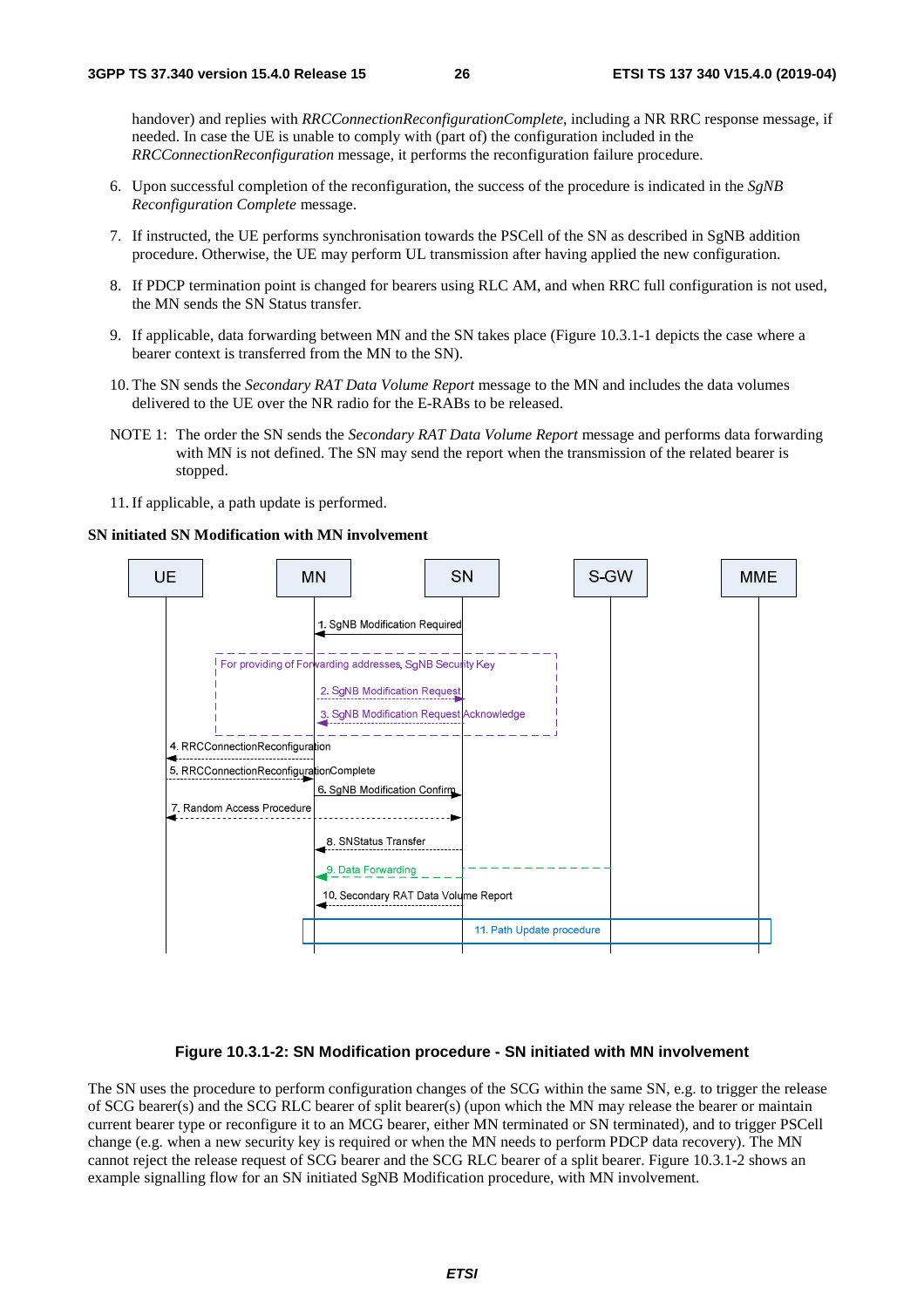1. The SN sends the *SgNB Modification Required* message including a NR RRC configuration message, which may contain bearer context related, other UE context related information and the new SCG radio resource configuration. For bearer release or modification, a corresponding E-RAB list is included in the *SgNB Modification Required* message. In case of change of security key, the *PDCP Change Indication* indicates that a S-KgNB update is required. In case the MN needs to perform PDCP data recovery, the *PDCP Change Indication* indicates that PDCP data recovery is required.

The SN can decide whether the change of security key is required.

- 2/3. The MN initiated SN Modification procedure may be triggered by the *SN Modification Required* message (e.g. to provide information such as data forwarding addresses, new SN security key, measurement gap, etc...)
- NOTE 2: If only SN security key is provided in step 2, the MN does not need to wait for the reception of step 3 to initiate the RRC connection reconfiguration procedure.
- 4. The MN sends the *RRCConnectionReconfiguration* message including a NR RRC configuration message to the UE including the new SCG radio resource configuration.
- 5. The UE applies the new configuration and sends the *RRCConnectionReconfigurationComplete* message, including an encoded NR RRC response message, if needed. In case the UE is unable to comply with (part of) the configuration included in the *RRCConnectionReconfiguration* message, it performs the reconfiguration failure procedure.
- 6. Upon successful completion of the reconfiguration, the success of the procedure is indicated in the *SgNB Modification Confirm* message containing the encoded NR RRC response message, if received from the UE.
- 7. If instructed, the UE performs synchronisation towards the PSCell of the SN as described in SN addition procedure. Otherwise, the UE may perform UL transmission after having applied the new configuration.
- 8. If PDCP termination point is changed for bearers using RLC AM, and when RRC full configuration is not used, the SN sends the MN Status transfer.
- 9. If applicable, data forwarding between MN and the SN takes place (Figure 10.3.1-2 depicts the case where a bearer context is transferred from the SN to the MN).
- 10. The SN sends the *Secondary RAT Data Volume Report* message to the MN and includes the data volumes delivered to the UE over the NR radio for the E-RABs to be released.
- NOTE 3: The order the SN sends the *Secondary RAT Data Volume Report* message and performs data forwarding with MN is not defined. The SN may send the report when the transmission of the related bearer is stopped.
- 11. If applicable, a path update is performed.

#### **SN initiated SN Modification without MN involvement**



**Figure 10.3.1-3: SN modification - SN initiated without MN involvement** 

The SN initiated modification without MN involved procedure is used to modify the configuration within SN in case no coordination with MN is required, including the addition/modification/release of SCG Scell and PSCell change (e.g. when the security key does not need to be changed and the MN does not need to be involved in PDCP recovery). Figure 10.3.1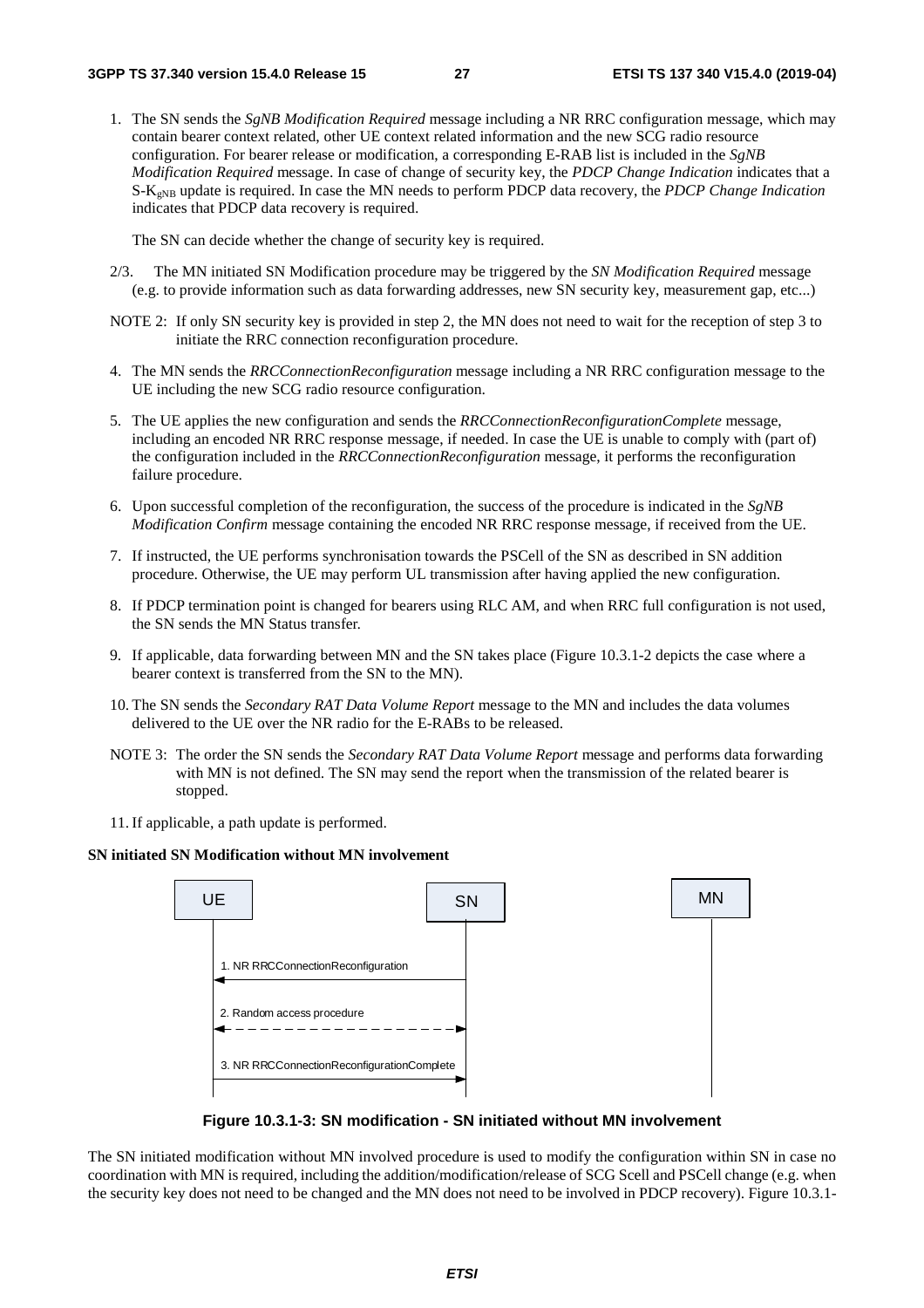3 shows an example signalling flow for SN initiated SN modification procedure, without MN involvement. The SN can decide whether the Random Access procedure is required.

- 1. The SN sends the *RRCConnectionReconfiguration* message to the UE through SRB3. The UE applies the new configuration. In case the UE is unable to comply with (part of) the configuration included in the *RRCConnectionReconfiguration* message, it performs the reconfiguration failure procedure.
- 2. If instructed, the UE performs synchronisation towards the PSCell of the SN.
- 3. The UE replies with the *RRCConnectionReconfigurationComplete* message.

#### **Transfer of an NR RRC message to/from the UE (when SRB3 is not used)**



**Figure 10.3.1-4: Transfer of an NR RRC message to/from the UE** 

The SN initiates the procedure when it needs to transfer an NR RRC message to the UE and SRB3 is not used.

- 1. The SN initiates the procedure by sending the SgNB Modification Required to the MN.
- 2. The MN forwards the NR RRC message to the UE in the *RRCConnectionReconfiguration* message.
- 3. The UE applies the new configuration and replies with the *RRCConnectionReconfigurationComplete* message.
- 4. The MN forwards the NR RRC response message, if received from the UE, to the SN in the *SgNB Modification Confirm* message.
- 5. If instructed, the UE performs synchronisation towards the PSCell of the SN as described in SgNB Addition procedure. Otherwise the UE may perform UL transmission after having applied the new configuration.

### 10.3.2 MR-DC with 5GC

The SN Modification procedure may be initiated either by the MN or by the SN and be used to modify the current user plane resource configuration (e.g. related to PDU session, QoS flow or DRB) or to modify other properties of the UE context within the same SN. It may also be used to transfer an NR RRC message from the SN to the UE via the MN and the response from the UE via MN to the SN (e.g. when SRB3 is not used).

The SN modification procedure does not necessarily need to involve signalling towards the UE.

#### **MN initiated SN Modification**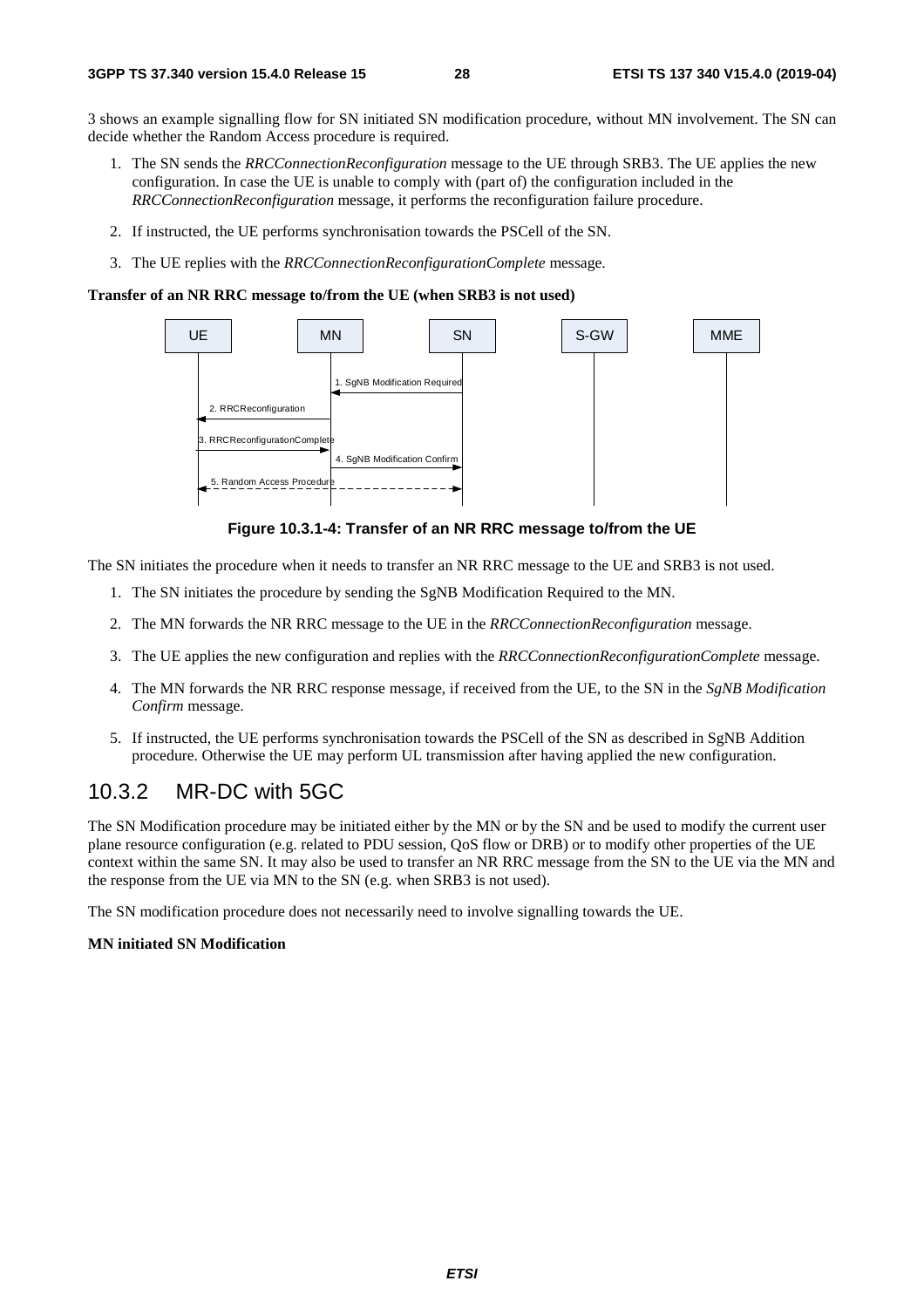

**Figure 10.3.2-1: SN Modification procedure - MN initiated** 

The MN uses the procedure to initiate configuration changes of the SCG within the same SN, including addition, modification or release of the user plane resource configuration. The MN uses the procedure to query the current SCG configuration, e.g. when delta configuration is applied in a MN initiated SN change. The MN uses the procedure to provide the S-RLF related information to the SN or to provide additional available DRB IDs to be used for SN terminated bearers. The MN may not use the procedure to initiate the addition, modification or release of SCG Scells. The SN may reject the request, except if it concerns the release of the user plane resource configuration. Figure 10.3.2-1 shows an example signalling flow for a MN initiated SN Modification procedure.

- 1. The MN sends the *SN Modification Request* message, which may contain user plane resource configuration related or other UE context related information, data forwarding address information (if applicable), PDU session level Network Slice info and the requested SCG configuration information, including the UE capabilities coordination result to be used as basis for the reconfiguration by the SN. In case a security key update in the SN is required, a new *SN Security Key* is included.
- 2. The SN responds with the *SN Modification Request Acknowledge* message, which may contain new SCG radio configuration information within a SN RRC configuration message*,* and data forwarding address information (if applicable).
- NOTE 1: For MN terminated NR SCG bearers to be setup for which PDCP duplication with CA is configured the MN allocates 2 separate Xn-U bearers

 For SN terminated NR MCG bearers to be setup for which PDCP duplication with CA is configured the SN allocates 2 separate Xn-U bearers.

- 2a. For SN terminated MCG bearers, the MN provides Xn-U DL TNL address information in the *Xn-U Address Indication* message.
- 3/4. The MN initiates the RRC connection reconfiguration procedure, including *SN RRC configuration* message. The UE applies the new configuration and replies with *MN RRC reconfiguration complete* message, including a SN RRC response message, if needed. In case the UE is unable to comply with (part of) the configuration included in the *MN RRC reconfiguration* message, it performs the reconfiguration failure procedure.
- 5. Upon successful completion of the reconfiguration, the success of the procedure is indicated in the *SN Reconfiguration Complete* message.
- 6. If instructed, the UE performs synchronisation towards the PSCell of the SN as described in SN addition procedure. Otherwise, the UE may perform UL transmission after having applied the new configuration.
- 7. If PDCP termination point is changed for bearers using RLC AM, and when RRC full configuration is not used, the MN sends the SN Status transfer.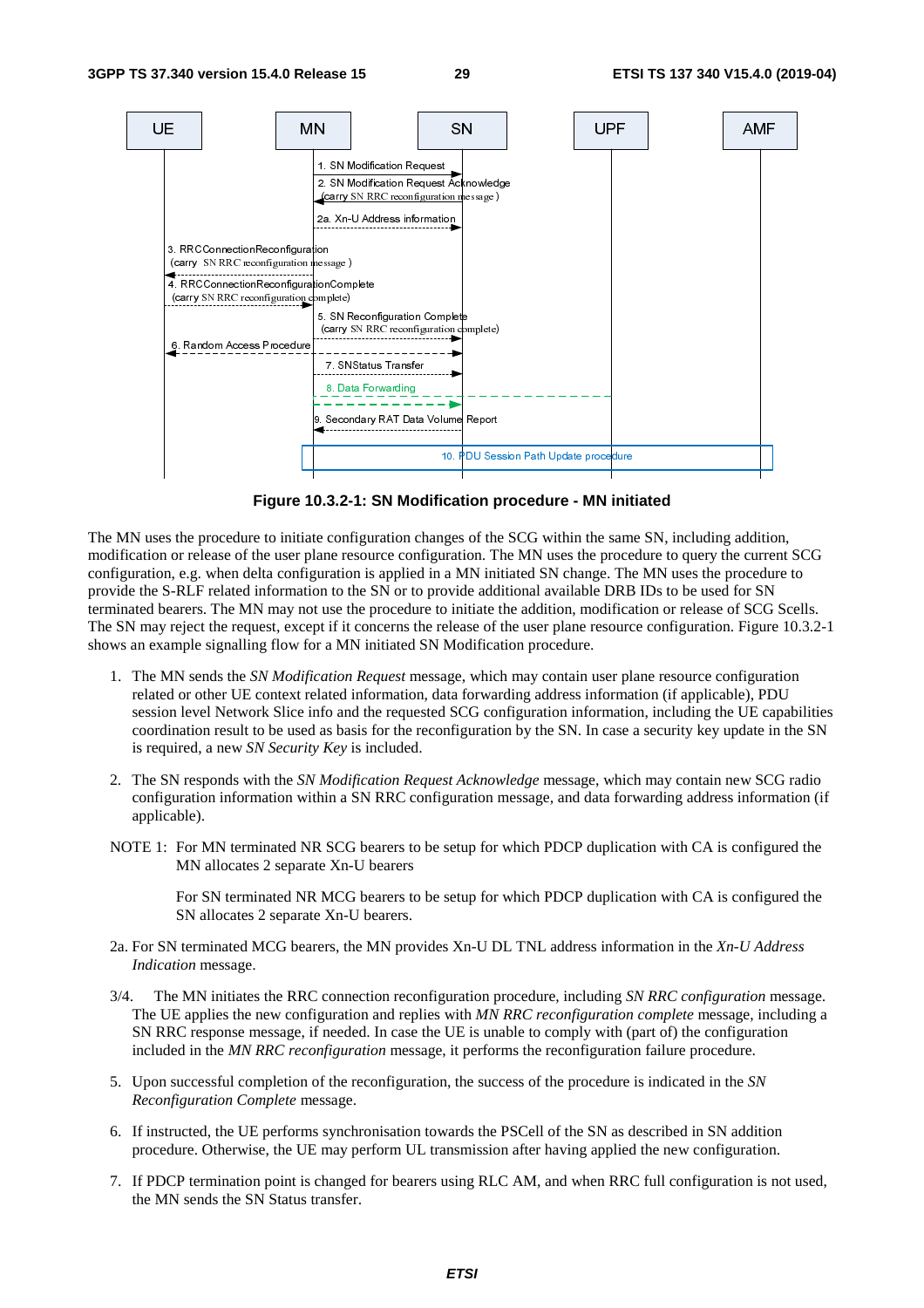- 8. If applicable, data forwarding between MN and the SN takes place (Figure 10.3.2-1 depicts the case where a user plane resource configuration related context is transferred from the MN to the SN).
- 9. The SN sends the *Secondary RAT Data Volume Report* message to the MN and includes the data volumes delivered to the UE for the QoS flows to be released.
- NOTE 2: The order the SN sends the *Secondary RAT Data Volume Report* message and performs data forwarding with MN is not defined. The SN may send the report when the transmission of the related OoS flow is stopped.
- 10. If applicable, a PDU Session path update procedure is performed.

#### **SN initiated SN Modification with MN involvement**



**Figure 10.3.2-2: SN Modification procedure - SN initiated with MN involvement** 

The SN uses the procedure to perform configuration changes of the SCG within the same SN, e.g. to trigger the modification/release of the user plane resource configuration and to trigger PSCell changes (e.g. when a new security key is required or when the MN needs to perform PDCP data recovery). The MN cannot reject the release request of PDU session/QoS flows. The SN also uses the procedure to request the MN to provide more DRB IDs to be used for SN terminated bearers or to return DRB IDs used for SN terminated bearers that are not needed any longer. Figure 10.3.2-2 shows an example signalling flow for SN initiated SN Modification procedure.

1. The SN sends the *SN Modification Required* message including a SN RRC configuration message, which may contain user plane resource configuration related context, other UE context related information and the new radio resource configuration of SCG. In case of change of security key, the *PDCP Change Indication* indicates that a SN security key update is required. In case the MN needs to perform PDCP data recovery, the *PDCP Change Indication* indicates that PDCP data recovery is required.

The SN can decide whether the change of security key is required.

*Editor's note: The use and setting of the PDCP Change Indication for all the MR-DC options is still FFS.*

- 2/3. The MN initiated SN Modification procedure may be triggered by *SN Modification Required* message, e.g. when a SN security key change needs to be applied.
- NOTE 3: For SN terminated NR MCG bearers to be setup for which PDCP duplication with CA is configured the SN allocates 2 separate Xn-U bearers.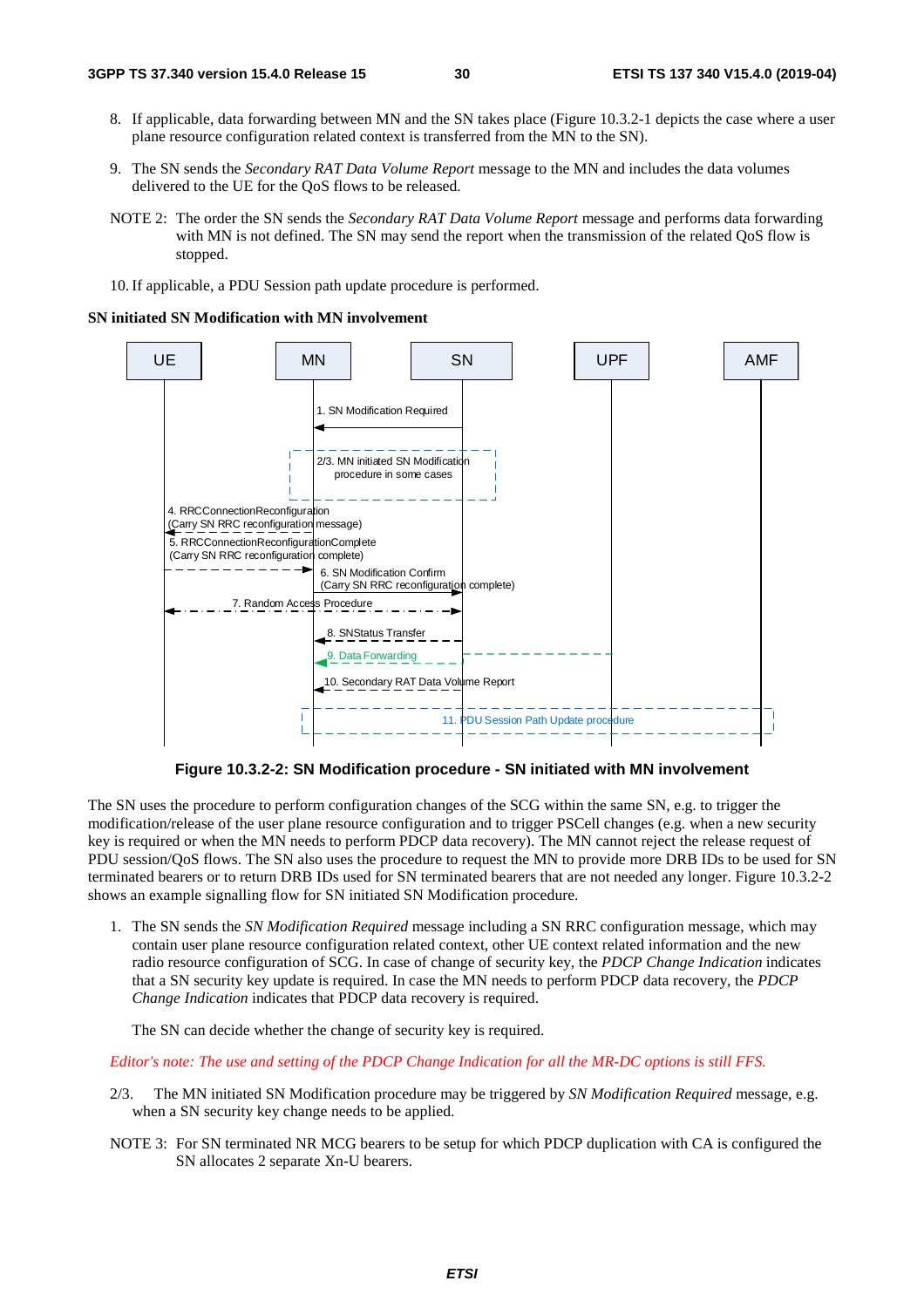- 4. The MN sends the *MN RRC reconfiguration* message to the UE including the SN RRC configuration message the new SCG radio resource configuration.
- 5. The UE applies the new configuration and sends the *MN RRC reconfiguration complete* message, including an encoded SN RRC response message, if needed. In case the UE is unable to comply with (part of) the configuration included in the *MN RRC reconfiguration* message, it performs the reconfiguration failure procedure.
- 6. Upon successful completion of the reconfiguration, the success of the procedure is indicated in the *SN Modification Confirm* message containing the encoded SN RRC response message, if received from the UE.
- 7. If instructed, the UE performs synchronisation towards the PSCell configured by the SN as described in SN Addition procedure. Otherwise, the UE may perform UL transmission directly after having applied the new configuration.
- 8. If PDCP termination point is changed for bearers using RLC AM, and when RRC full configuration is not used, the SN sends the MN Status transfer.
- 9. If applicable, data forwarding between MN and the SN takes place (Figure 10.3.2-2 depicts the case where a user plane resource configuration related context is transferred from the SN to the MN).
- 10. The SN sends the *Secondary RAT Data Volume Report* message to the MN and includes the data volumes delivered to the UE for the QoS flows to be released.
- NOTE 4: The order the SN sends the *Secondary RAT Data Volume Report* message and performs data forwarding with MN is not defined. The SN may send the report when the transmission of the related QoS flow is stopped.
- 11. If applicable, a PDU Session path update procedure is performed.

#### **SN initiated SN Modification without MN involvement**

This procedure is not supported for NE-DC.



**Figure 10.3.2-3: SN Modification – SN initiated without MN involvement** 

The SN initiated SN modification procedure without MN involvement is used to modify the configuration within SN in case no coordination with MN is required, including the addition/modification/release of SCG Scell and PSCell change (e.g. when the security key does not need to be changed and the MN does not need to be involved in PDCP recovery). Figure 10.3.2-3 shows an example signalling flow for SN initiated SN modification procedure without MN involvement. The SN can decide whether the Random Access procedure is required.

- 1. The SN sends the *SN RRC reconfiguration* message to the UE through SRB3.
- 2. The UE applies the new configuration and replies with the *SN RRC reconfiguration complete* message. In case the UE is unable to comply with (part of) the configuration included in the *SN RRC reconfiguration* message, it performs the reconfiguration failure procedure.
- 3. If instructed, the UE performs synchronisation towards the PSCell of the SN as described in SN Addition procedure. Otherwise the UE may perform UL transmission after having applied the new configuration.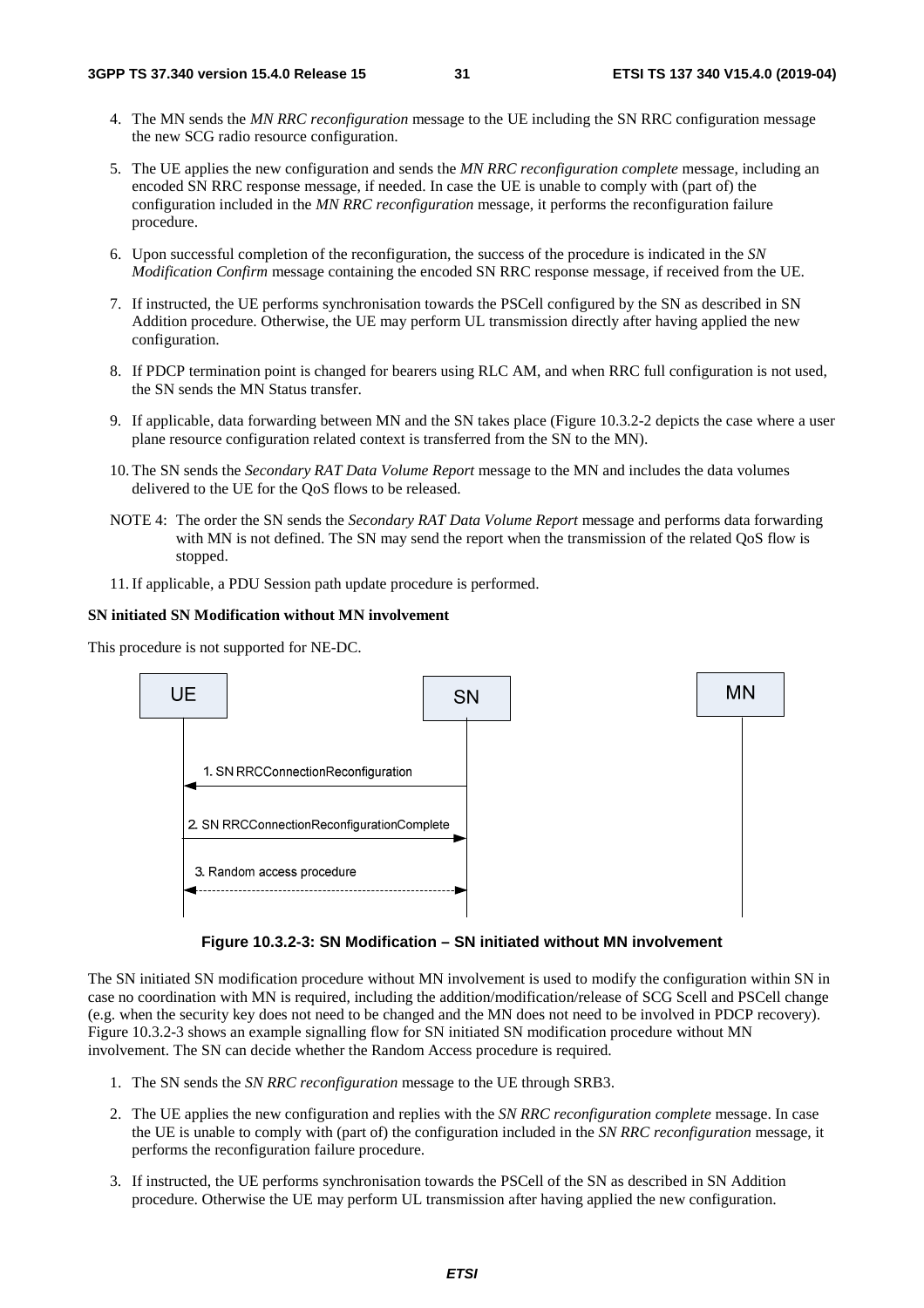#### **Transfer of an NR RRC message to/from the UE (when SRB3 is not used)**



**Figure 10.3.2-4: Transfer of an NR RRC message to/from the UE** 

The SN initiates the procedure when it needs to transfer an NR RRC message to the UE and SRB3 is not used.

- 1. The SN initiates the procedure by sending the *SN Modification Required* to the MN.
- 2. The MN forwards the NR RRC message to the UE in the *RRC reconfiguration* message.
- 3. The UE applies the new configuration and replies with the *RRC reconfiguration complete* message.
- 4. The MN forwards the NR RRC response message, if received from the UE, to the SN in the *SN Modification Confirm* message.
- 5. If instructed, the UE performs synchronisation towards the PSCell of the SN as described in SN Addition procedure. Otherwise the UE may perform UL transmission after having applied the new configuration.

# 10.4 Secondary Node Release (MN/SN initiated)

### 10.4.1 EN-DC

The Secondary Node Release procedure may be initiated either by the MN or by the SN and is used to initiate the release of the UE context at the SN. The recipient node of this request can reject it, e.g., if a SN change procedure is triggered by the SN.

It does not necessarily need to involve signalling towards the UE, e.g., in case of the RRC connection re-establishment due to Radio Link Failure in MN.



#### **MN initiated SN Release**

**Figure 10.4.1-1: SN Release procedure – MN initiated** 

Figure 10.4.1-1 shows an example signalling flow for the MN initiated Secondary Node Release procedure when SN Release is confirmed by SN.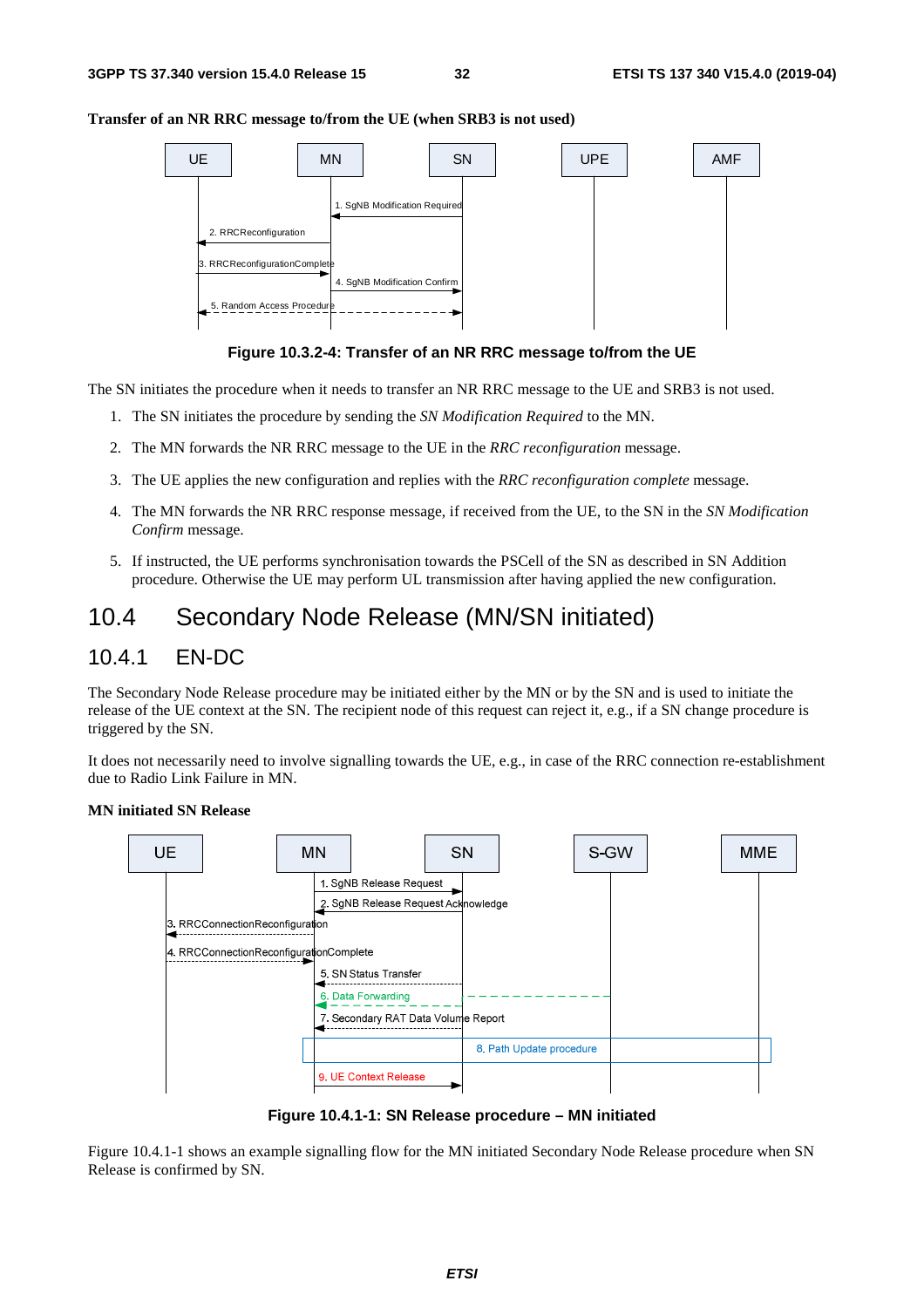- 1. The MN initiates the procedure by sending the *SgNB Release Request* message. If data forwarding is requested, the MN provides data forwarding addresses to the SN.
- 2. The SN confirms SN Release by sending the *SgNB Release Request Acknowledge* message. If appropriate, the SN may reject SN Release, e.g. if the SN change procedure is triggered by the SN.
- 3/4. If required, the MN indicates in the *RRCConnectionReconfiguration* message towards the UE that the UE shall release the entire SCG configuration. In case the UE is unable to comply with (part of) the configuration included in the *RRCConnectionReconfiguration* message, it performs the reconfiguration failure procedure.
- NOTE 1: If data forwarding is applied, timely coordination between steps 1 and 2 may minimize gaps in service provision, this is however regarded to be an implementation matter.
- 5. If the released bearers use RLC AM, the SN sends the SN Status transfer.
- 6. Data forwarding from the SN to the MN takes place.
- 7. The SN sends the *Secondary RAT Data Volume Report* message to the MN and includes the data volumes delivered to the UE over the NR radio for the related E-RABs.
- NOTE 2: The order the SN sends the *Secondary RAT Data Volume Report* message and performs data forwarding with MN is not defined. The SN may send the report when the transmission of the related bearer is stopped.
- 8. If applicable, the path update procedure is initiated.
- 9. Upon reception of the *UE Context Release* message, the SN can release radio and C-plane related resource associated to the UE context. Any ongoing data forwarding may continue.

**SN initiated SN Release** 



**Figure 10.4.1-2: SN Release procedure – SN initiated** 

Figure 10.4.1-2 shows an example signalling flow for the SN initiated Secondary Node Release procedure.

- 1. The SN initiates the procedure by sending the *SgNB Release Required* message which does not contain internode message.
- 2. If data forwarding is requested, the MN provides data forwarding addresses to the SN in the *SgNB Release Confirm* message. The SN may start data forwarding and stop providing user data to the UE as early as it receives the *SgNB Release Confirm* message.
- 3/4. If required, the MN indicates in the *RRCConnectionReconfiguration* message towards the UE that the UE shall release the entire SCG configuration. In case the UE is unable to comply with (part of) the configuration included in the *RRCConnectionReconfiguration* message, it performs the reconfiguration failure procedure.
- NOTE 3: If data forwarding is applied, timely coordination between steps 2 and 3 may minimize gaps in service provision. This is however regarded to be an implementation matter.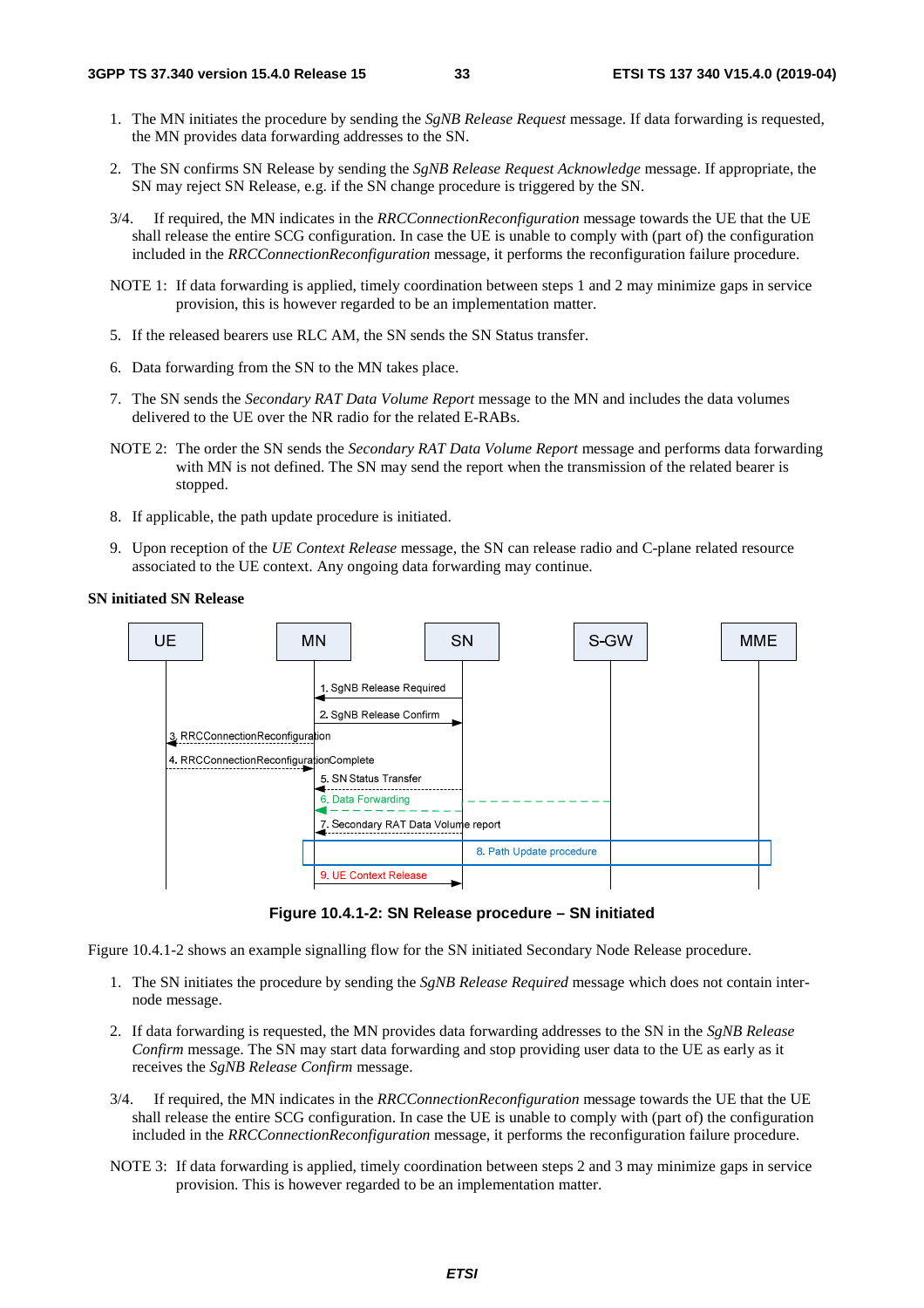- 5. If the released bearers use RLC AM, the SN sends the SN Status transfer.
- 6. Data forwarding from the SN to the MN takes place.
- 7. The SN sends the *Secondary RAT Data Volume Report* message to the MN and includes the data volumes delivered to the UE over the NR radio for the related E-RABs.
- NOTE 4: The order the SN sends the *Secondary RAT Data Volume Report* message and performs data forwarding with MN is not defined. The SN may send the report when the transmission of the related bearer is stopped.
- 8. If applicable, the path update procedure is initiated.
- 9. Upon reception of the *UE Context Release* message, the SN can release radio and C-plane related resource associated to the UE context. Any ongoing data forwarding may continue.

### 10.4.2 MR-DC with 5GC

The SN Release procedure may be initiated either by the MN or by the SN and is used to initiate the release of the UE context and relevant resources at the SN. The recipient node of this request can reject it, e.g., if a SN change procedure is triggered by the SN.

#### **MN initiated SN Release**



**Figure 10.4.2-1: SN release procedure - MN initiated** 

Figure 10.4.2-1 shows an example signalling flow for the MN initiated SN Release procedure.

- 1. The MN initiates the procedure by sending the *SN Release Request* message.
- 2. The SN confirms SN Release by sending the *SN Release Request Acknowledge* message. If appropriate, the SN may reject SN Release, e.g., if the SN change procedure is triggered by the SN.
- 2a. When applicable, the MN provides forwarding address information to the SN.
- NOTE 0: The MN may send the *Data Forwarding Address Indication* message to provide forwarding address information before step 2.
- 3/4. If required, the MN indicates in the *MN RRC reconfiguration* message towards the UE that the UE shall release the entire SCG configuration. In case the UE is unable to comply with (part of) the configuration included in the *MN RRC reconfiguration* message, it performs the reconfiguration failure procedure.
- NOTE 1: If data forwarding is applied, timely coordination between steps 1 and 2 may minimize gaps in service provision, this is however regarded to be an implementation matter.
- 5. If the released bearers use RLC AM, the SN sends the SN Status transfer.
- 6. Data forwarding from the SN to the MN takes place.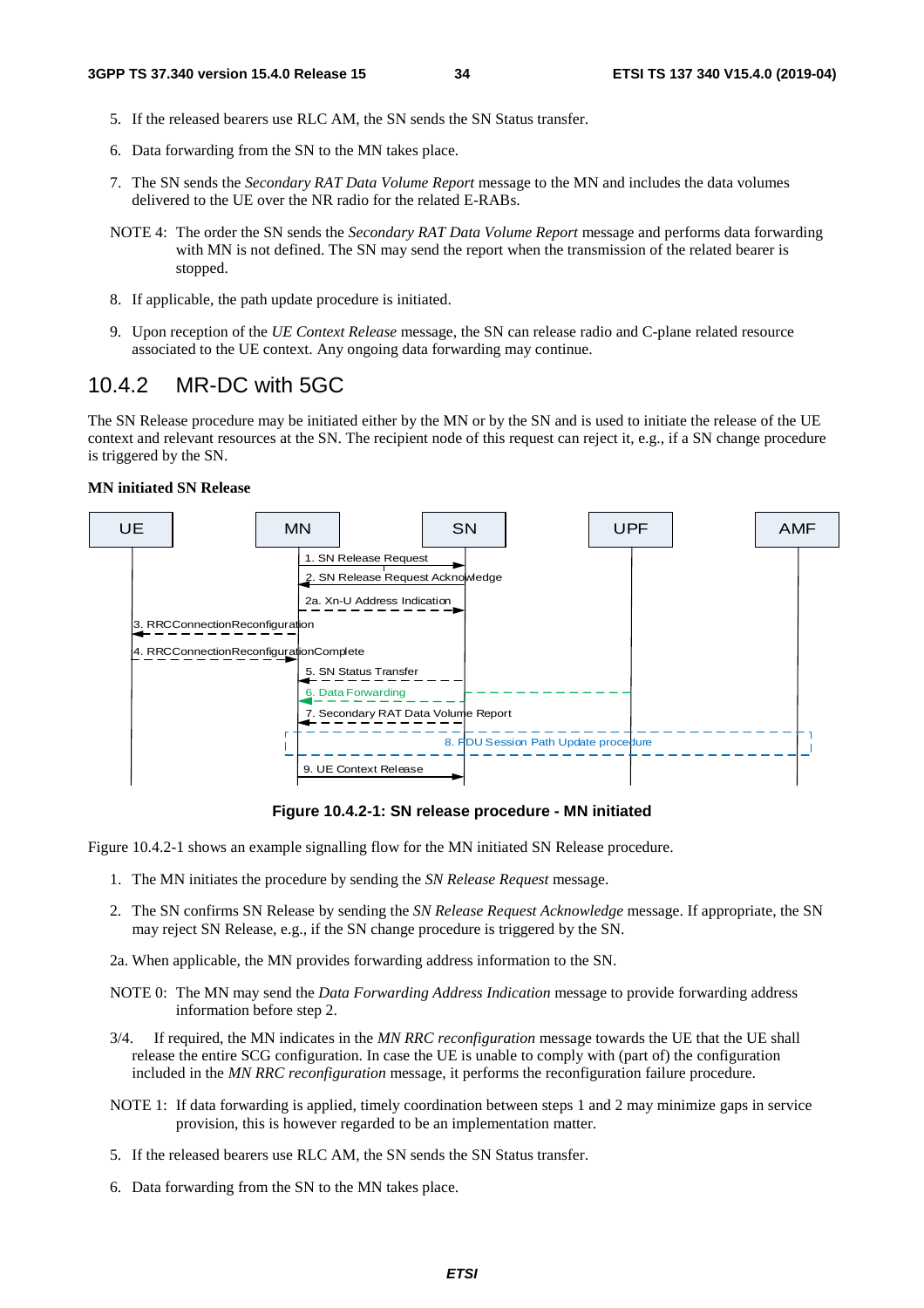- 7. The SN sends the *Secondary RAT Data Volume Report* message to the MN and includes the data volumes delivered to the UE for the related QoS flows.
- NOTE 1a: The order the SN sends the *Secondary RAT Data Volume Report* message and performs data forwarding with MN is not defined. The SN may send the report when the transmission of the related QoS flow is stopped.
- 8. If applicable, the PDU Session path update procedure is initiated.
- 9. Upon reception of the *UE Context Release* message, the SN can release radio and C-plane related resource associated to the UE context. Any ongoing data forwarding may continue.

#### **SN initiated SN Release**



**Figure 10.4.2-2: SN release procedure - SN initiated** 

Figure 10.4.2-2 shows an example signalling flow for the SN initiated SN Release procedure.

- 1. The SN initiates the procedure by sending the *SN Release Required* message which does not contain any internode message.
- 2. If data forwarding is requested, the MN provides data forwarding addresses to the SN in the *SN Release Confirm* message. The SN may start data forwarding and stop providing user data to the UE as early as it receives the *SN Release Confirm* message.
- 3/4. If required, the MN indicates in the *MN RRC reconfiguration* message towards the UE that the UE shall release the entire SCG configuration. In case the UE is unable to comply with (part of) the configuration included in the *MN RRC reconfiguration* message, it performs the reconfiguration failure procedure.
- NOTE 2: If data forwarding is applied, timely coordination between steps 2 and 3 may minimize gaps in service provision. This is however regarded to be an implementation matter.
- 5. If the released bearers use RLC AM, the SN sends the *SN Status transfer*.
- 6. Data forwarding from the SN to the MN takes place.
- 7. The SN sends the *Secondary RAT Data Volume Report* message to the MN and includes the data volumes delivered to the UE for the related QoS flows.
- NOTE 3: The order the SN sends the *Secondary RAT Data Volume Report* message and performs data forwarding with MN is not defined. The SN may send the report when the transmission of the related QoS flow is stopped.
- 8. If applicable, the PDU Session path update procedure is initiated.
- 9. Upon reception of the *UE Context Release* message, the SN can release radio and C-plane related resource associated to the UE context. Any ongoing data forwarding may continue.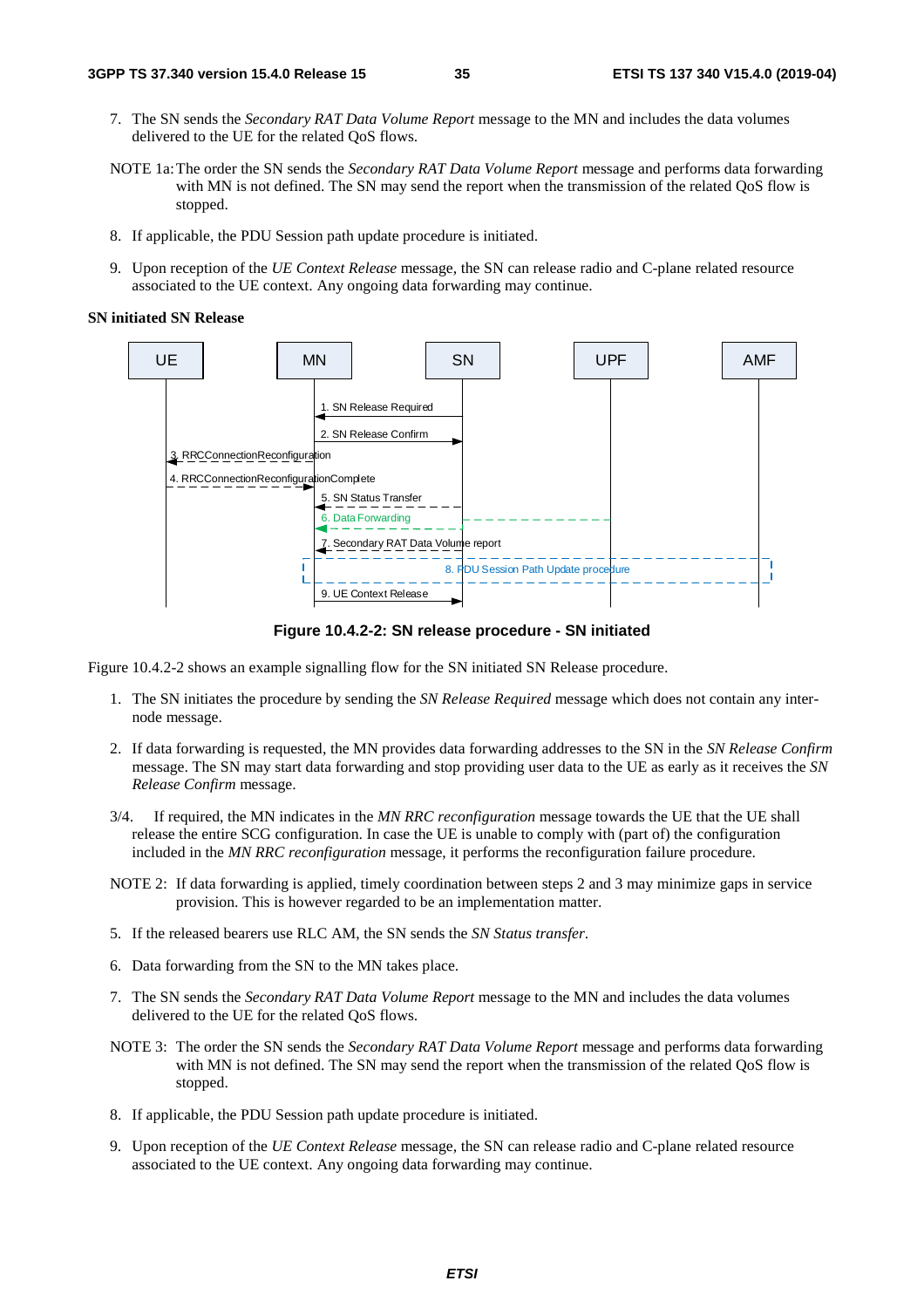# 10.5 Secondary Node Change (MN/SN initiated)

### 10.5.1 EN-DC

The Secondary Node Change procedure is initiated either by MN or SN and used to transfer a UE context from a source SN to a target SN and to change the SCG configuration in UE from one SN to another.

NOTE 1: Inter-RAT SN change procedure with single RRC reconfiguration is not supported in this version of the protocol (i.e. no transition from EN-DC to DC).

The Secondary Node Change procedure always involves signalling over MCG SRB towards the UE.

#### **MN initiated SN Change**



**Figure 10.5.1-1: SN Change – MN initiated** 

Figure 10.5.1-1 shows an example signalling flow for the MN initiated Secondary Node Change:

- 1/2. The MN initiates the SN change by requesting the target SN to allocate resources for the UE by means of the SgNB Addition procedure. The MN may include measurement results related to the target SN. If forwarding is needed, the target SN provides forwarding addresses to the MN. The target SN includes the indication of the full or delta RRC configuration.
- NOTE 2: The MN may send the *SgNB Modification Request* message (to the source SN) to request the current SCG configuration before step 1.
- 3. If the allocation of target SN resources was successful, the MN initiates the release of the source SN resources including a Cause indicating SCG mobility. The Source SN may reject the release. If data forwarding is needed the MN provides data forwarding addresses to the source SN. If direct data forwarding is used for SN terminated bearers, the MN provides data forwarding addresses as received from the target SN to source SN. Reception of the *SgNB Release Request* message triggers the source SN to stop providing user data to the UE and, if applicable, to start data forwarding.
- 4/5. The MN triggers the UE to apply the new configuration. The MN indicates to the UE the new configuration in the *RRCConnectionReconfiguration* message including the NR RRC configuration message generated by the target SN. The UE applies the new configuration and sends the *RRCConnectionReconfigurationComplete* message, including the encoded NR RRC response message for the target SN, if needed. In case the UE is unable to comply with (part of) the configuration included in the *RRCConnectionReconfiguration* message, it performs the reconfiguration failure procedure.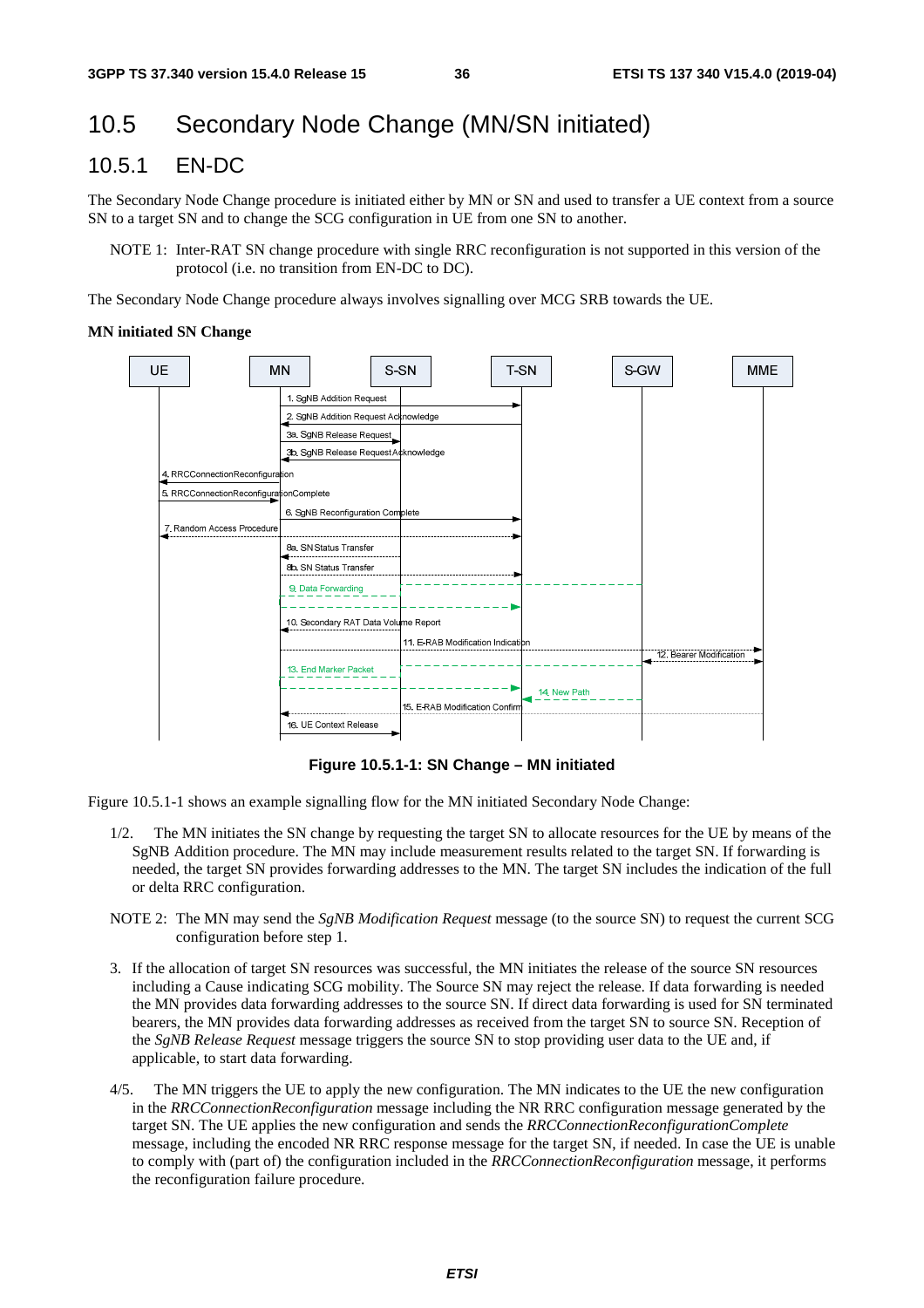- 6. If the RRC connection reconfiguration procedure was successful, the MN informs the target SN via *SgNBReconfigurationComplete* message with the encoded NR RRC response message for the target SN, if received from the UE.
- 7. If configured with bearers requiring SCG radio resources, the UE synchronizes to the target SN.
- 8. For SN terminated bearers using RLC AM, the source SN sends the SN Status transfer, which the MN sends then to the target SN.
- 9. If applicable, data forwarding from the source SN takes place. It may be initiated as early as the source SN receives the *SgNB Release Request* message from the MN.
- 10. The source SN sends the *Secondary RAT Data Volume Report* message to the MN and includes the data volumes delivered to the UE over the NR radio for the related E-RABs.
- NOTE 3: The order the SN sends the *Secondary RAT Data Volume Report* message and performs data forwarding with MN is not defined. The SN may send the report when the transmission of the related bearer is stopped.
- 11-15. If one of the bearer was terminated at the source SN, path update is triggered by the MN.
- 16. Upon reception of the *UE Context Release* message, the source SN can release radio and C-plane related resource associated to the UE context. Any ongoing data forwarding may continue.

#### **SN initiated SN Change**



**Figure 10.5.1-2: SN Change – SN initiated** 

Figure 10.5.1-2 shows an example signalling flow for the Secondary Node Change initiated by the SN:

- 1. The source SN initiates the SN change procedure by sending *SgNB Change Required* message which contains target SN ID information and may include the SCG configuration (to support delta configuration) and measurement results related to the target SN.
- 2/3. The MN requests the target SN to allocate resources for the UE by means of the SgNB Addition procedure, including the measurement results related to the target SN received from the source SN. If forwarding is needed, the target SN provides forwarding addresses to the MN. The target SN includes the indication of the full or delta RRC configuration.
- 4/5. The MN triggers the UE to apply the new configuration. The MN indicates the new configuration to the UE in the *RRCConnectionReconfiguration* message including the NR RRC configuration message generated by the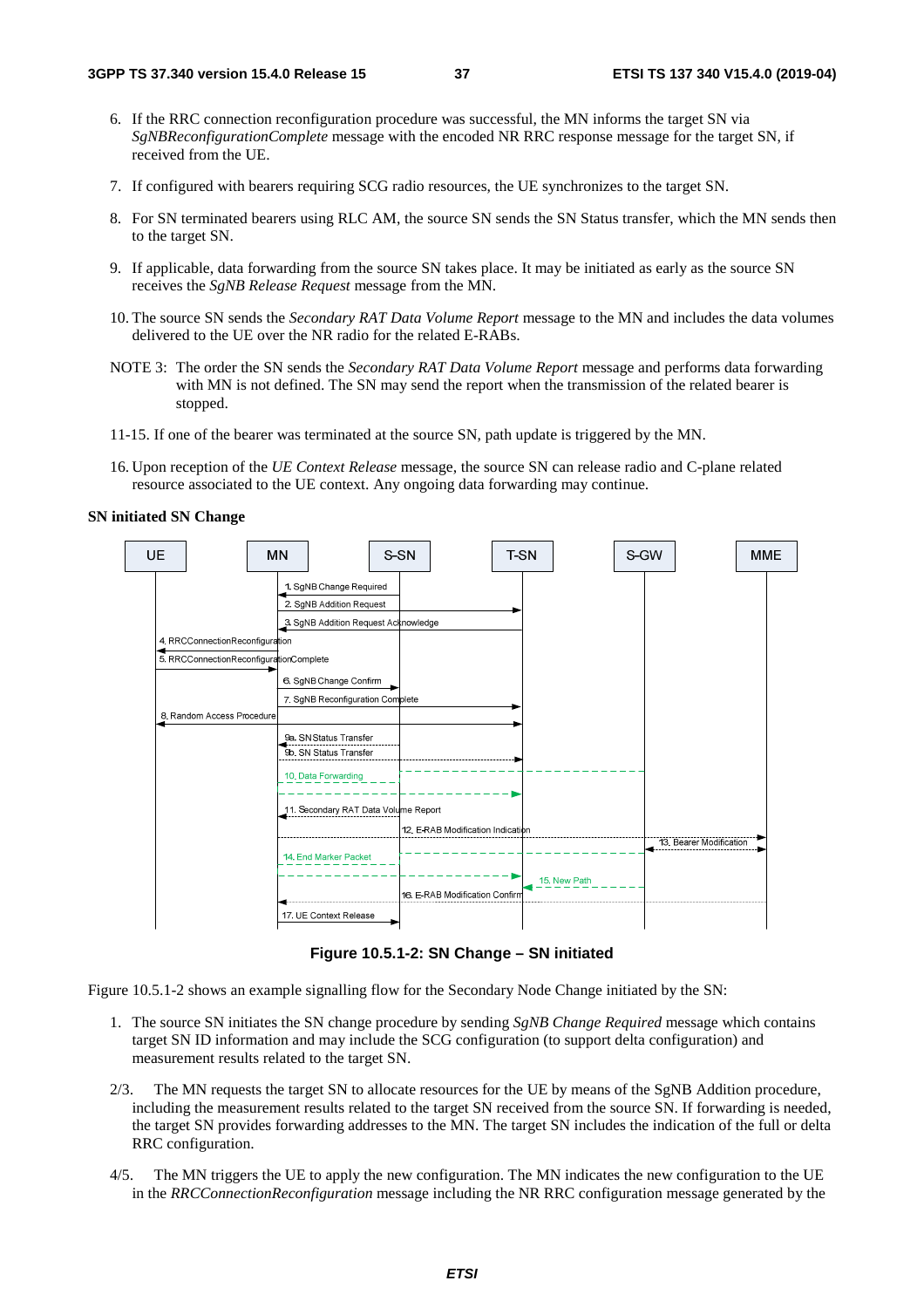target SN. The UE applies the new configuration and sends the *RRCConnectionReconfigurationComplete* message, including the encoded NR RRC response message for the target SN, if needed. In case the UE is unable to comply with (part of) the configuration included in the *RRCConnectionReconfiguration* message, it performs the reconfiguration failure procedure.

- 6. If the allocation of target SN resources was successful, the MN confirms the release of the source SN resources. If data forwarding is needed the MN provides data forwarding addresses to the source SN. If direct data forwarding is used for SN terminated bearers, the MN provides data forwarding addresses as received from the target SN to source SN. Reception of the *SgNB Change Confirm* message triggers the source SN to stop providing user data to the UE and, if applicable, to start data forwarding.
- 7. If the RRC connection reconfiguration procedure was successful, the MN informs the target SN via *SgNB Reconfiguration Complete* message with the encoded NR RRC response message for the target SN, if received from the UE.
- 8. The UE synchronizes to the target SN.
- 9. For SN terminated bearers using RLC AM, the source SN sends the SN Status transfer, which the MN sends then to the target SN.
- 10. If applicable, data forwarding from the source SN takes place. It may be initiated as early as the source SN receives the *SgNB Change Confirm* message from the MN.
- 11. The source SN sends the *Secondary RAT Data Volume Report* message to the MN and includes the data volumes delivered to the UE over the NR radio for the related E-RABs.
- NOTE 4: The order the source SN sends the *Secondary RAT Data Volume Report* message and performs data forwarding with MN/target SN is not defined. The SgNB may send the report when the transmission of the related bearer is stopped.
- 12-16. If one of the bearer was terminated at the source SN, path update is triggered by the MN.
- 17. Upon reception of the *UE Context Release* message, the source SN can release radio and C-plane related resource associated to the UE context. Any ongoing data forwarding may continue.

### 10.5.2 MR-DC with 5GC

#### **MN initiated SN Change**

The MN initiated SN change procedure is used to transfer a UE context from the source SN to a target SN and to change the SCG configuration in UE from one SN to another.

The Secondary Node Change procedure always involves signalling over MCG SRB towards the UE.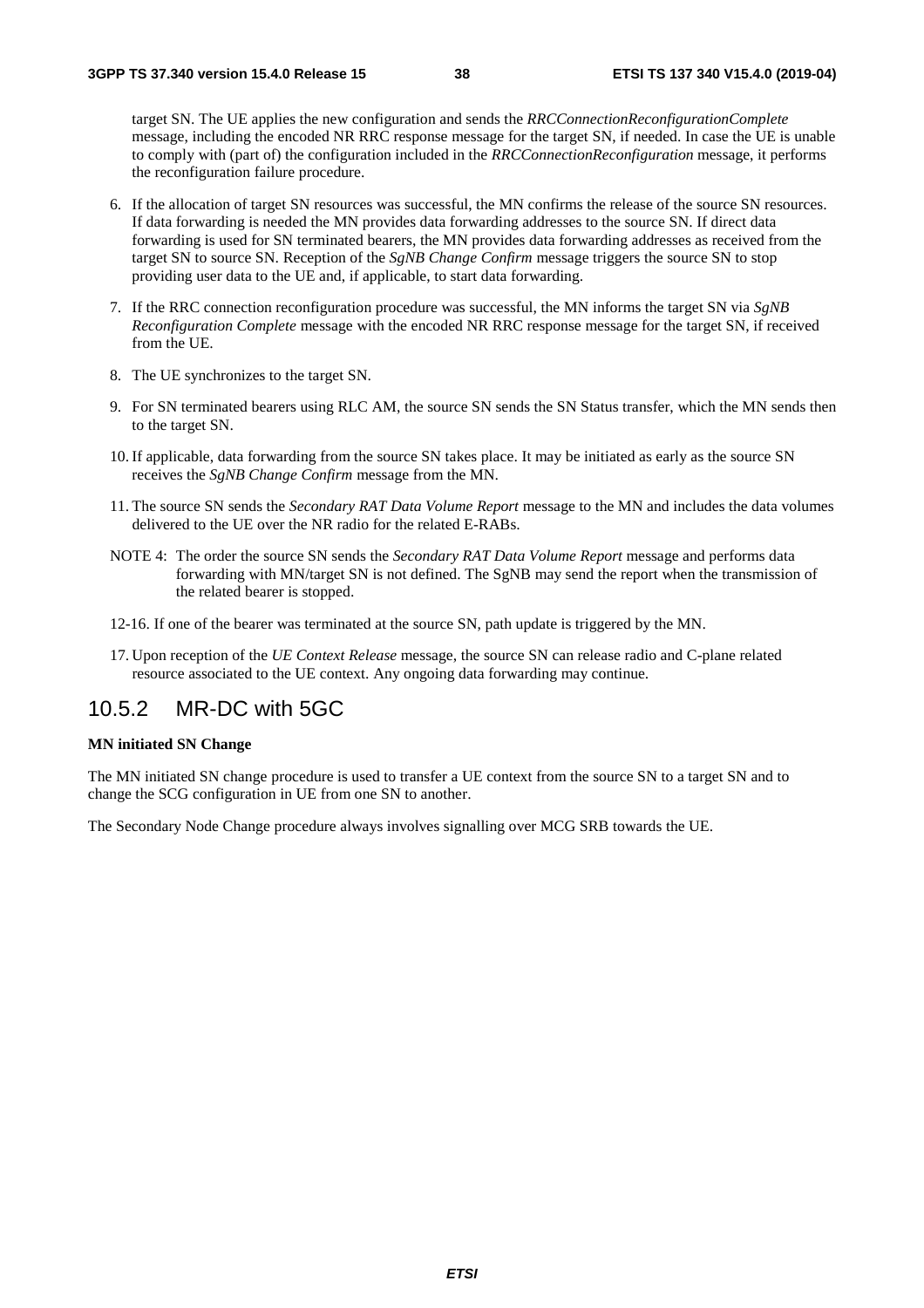

**Figure 10.5.2-1: SN change procedure - MN initiated** 

Figure 10.5.2-1 shows an example signalling flow for the SN Change initiated by the MN:

- 1/2. The MN initiates the SN change by requesting the target SN to allocate resources for the UE by means of the SN Addition procedure. The MN may include measurement results related to the target SN. If data forwarding is needed, the target SN provides data forwarding addresses to the MN. The target SN includes the indication of the full or delta RRC configuration.
- NOTE 1: The MN may send the *SN Modification Request* message (to the source SN) to request the current SCG configuration before step 1.
- 3. If the allocation of target SN resources was successful, the MN initiates the release of the source SN resources including a Cause indicating SCG mobility. The Source SN may reject the release. If data forwarding is needed the MN provides data forwarding addresses to the source SN. If direct data forwarding is used for SN terminated bearers, the MN provides data forwarding addresses as received from the target SN to source SN. Reception of the *SN Release Request* message triggers the source SN to stop providing user data to the UE and, if applicable, to start data forwarding.
- 4/5. The MN triggers the UE to apply the new configuration. The MN indicates the new configuration to the UE in the *MN RRC reconfiguration message* including the target SN RRC configuration message. The UE applies the new configuration and sends the *MN RRC reconfiguration complete* message, including the encoded SN RRC response message for the target SN, if needed. In case the UE is unable to comply with (part of) the configuration included in the *MN RRC reconfiguration* message, it performs the reconfiguration failure procedure.
- 6. If the RRC connection reconfiguration procedure was successful, the MN informs the target SN via *SN Reconfiguration Complete* message with the encoded SN RRC response message for the target SN, if received from the UE.
- 7. If configured with bearers requiring SCG radio resources the UE synchronizes to the target SN.
- 8. For SN terminated bearers using RLC AM, the source SN sends the SN Status transfer, which the MN sends then to the target SN.
- 9. If applicable, data forwarding from the source SN takes place. It may be initiated as early as the source SN receives the *SN Release Request* message from the MN.
- 10. The source SN sends the *Secondary RAT Data Volume Report* message to the MN and includes the data volumes delivered to the UE for the related QoS flows.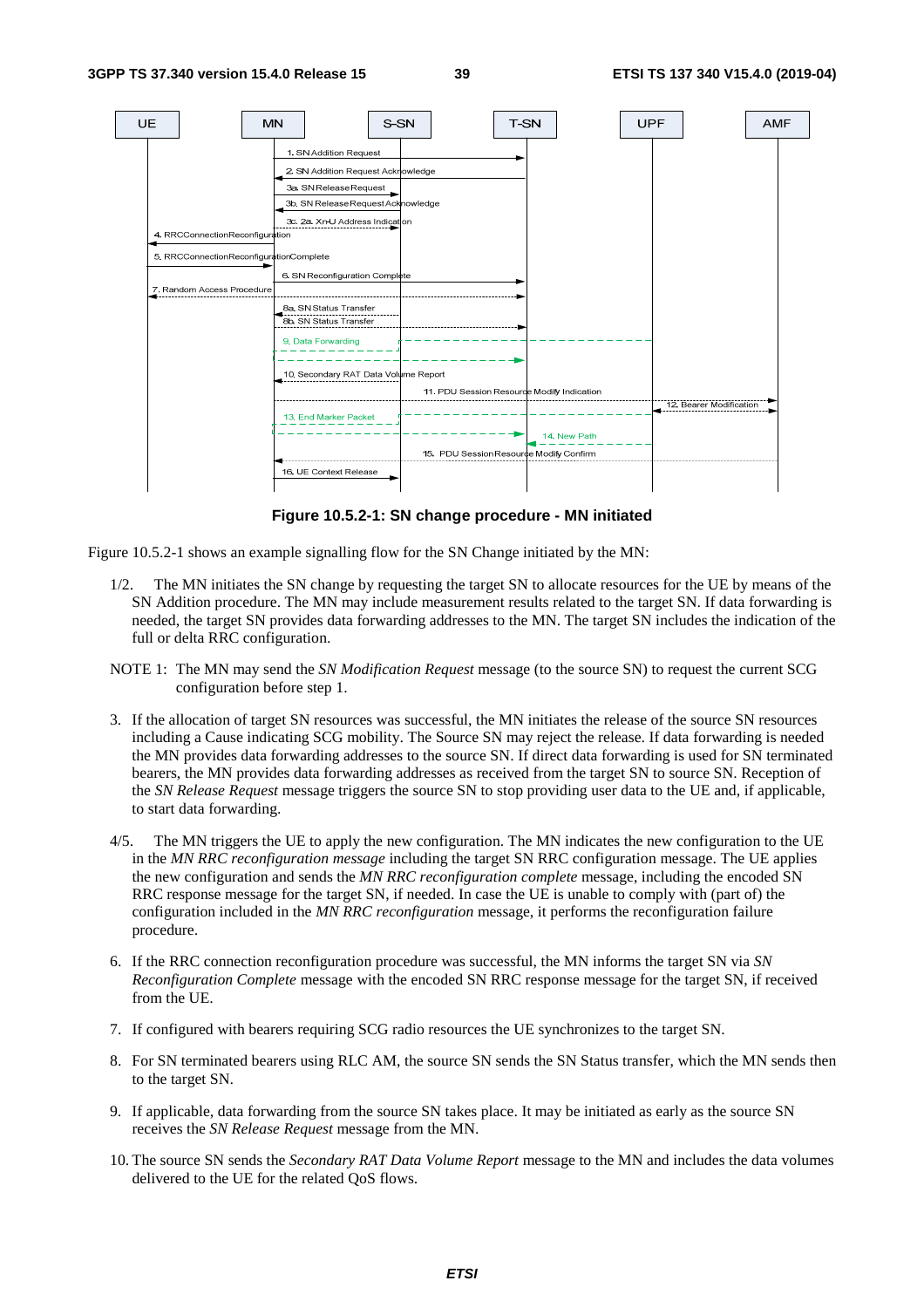- NOTE 2: The order the SN sends the *Secondary RAT Data Volume Report* message and performs data forwarding with MN is not defined. The SN may send the report when the transmission of the related QoS flow is stopped.
- 11-15. If the user plane resource configuration was terminated at the source SN, path update procedure is triggered by the MN.
- 16. Upon reception of the *UE Context Release* message, the source SN can release radio and C-plane related resource associated to the UE context. Any ongoing data forwarding may continue

#### **SN initiated SN Change**

The SN initiated SN change procedure is used to transfer a UE context from the source SN to a target SN and to change the SCG configuration in UE from one SN to another.



**Figure 10.5.2-2: SN change procedure - SN initiated** 

Figure 10.5.2-2 shows an example signalling flow for the SN Change initiated by the SN:

- 1. The source SN initiates the SN change procedure by sending the *SN Change Required* message, which contains a candidate target node ID and may include the SCG configuration (to support delta configuration) and measurement results related to the target SN.
- 2/3. The MN requests the target SN to allocate resources for the UE by means of the SN Addition procedure, including the measurement results related to the target SN received from the source SN. If data forwarding is needed, the target SN provides data forwarding addresses to the MN. The target SN includes the indication of the full or delta RRC configuration.
- 4/5. The MN triggers the UE to apply the new configuration. The MN indicates the new configuration to the UE in the *MN RRC reconfiguration* message including the SN RRC configuration message generated by the target SN. The UE applies the new configuration and sends the *MN RRC reconfiguration complete* message, including the encoded SN RRC response message for the target SN, if needed. In case the UE is unable to comply with (part of) the configuration included in the *MN RRC reconfiguration* message, it performs the reconfiguration failure procedure.
- 6. If the allocation of target SN resources was successful, the MN confirms the change of the source SN. If data forwarding is needed the MN provides data forwarding addresses to the source SN. If direct data forwarding is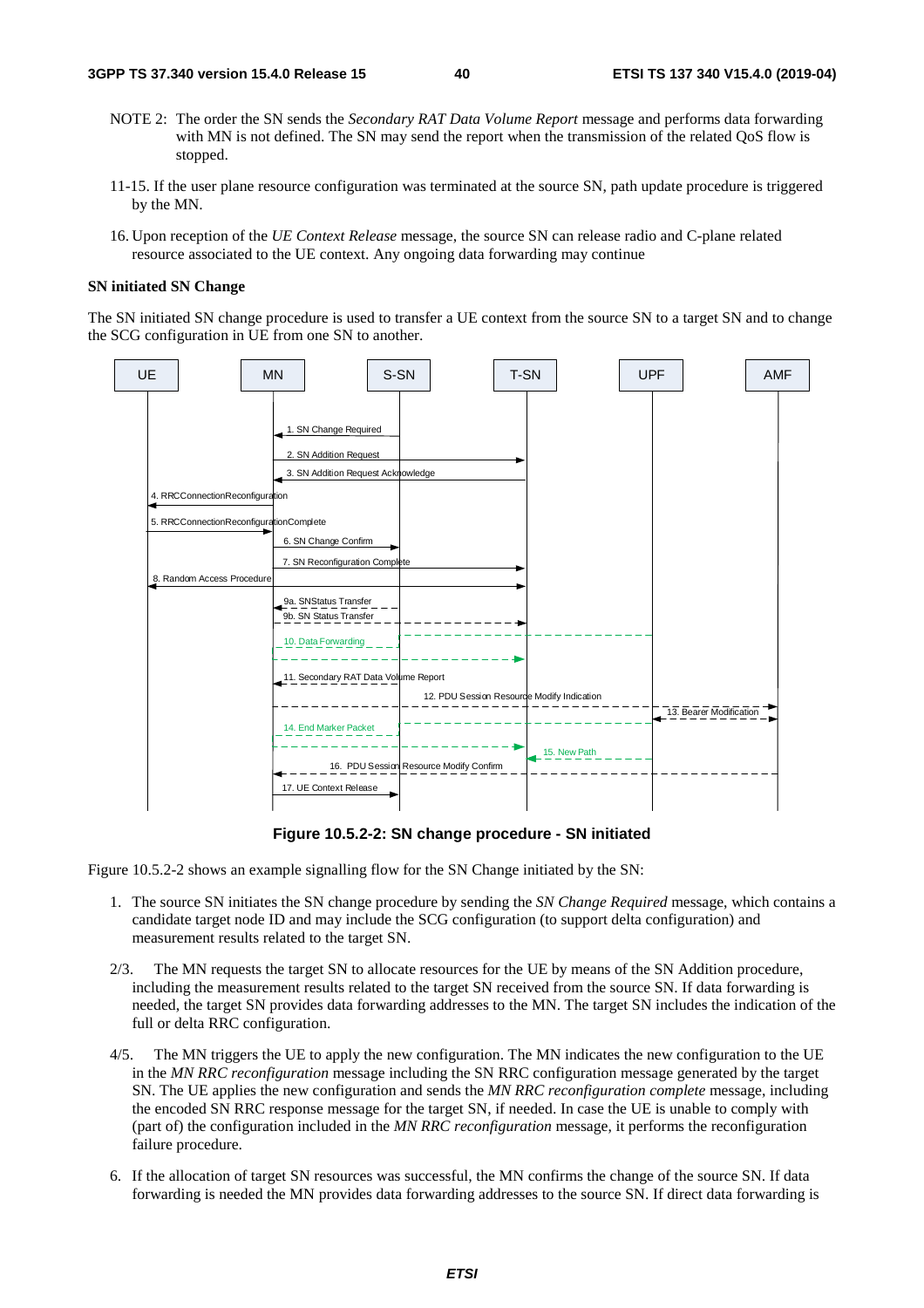used for SN terminated bearers, the MN provides data forwarding addresses as received from the target SN to source SN. Reception of the *SN Change Confirm* message triggers the source SN to stop providing user data to the UE and, if applicable, to start data forwarding.

- 7. If the RRC connection reconfiguration procedure was successful, the MN informs the target SN via *SN Reconfiguration Complete* message with the encoded SN RRC response message for the target SN, if received from the UE.
- 8. The UE synchronizes to the target SN.
- 9. For SN terminated bearers using RLC AM, the source SN sends the SN Status transfer, which the MN sends then to the target SN.
- 10. If applicable, data forwarding from the source SN takes place. It may be initiated as early as the source SN receives the *SN Change Confirm* message from the MN.
- 11. The source SN sends the *Secondary RAT Data Volume Report* message to the MN and includes the data volumes delivered to the UE for the related QoS flows.
- NOTE 3: The order the SN sends the *Secondary RAT Data Volume Report* message and performs data forwarding with MN/target SN is not defined. The SN may send the report when the transmission of the related OoS flow is stopped.
- 12-16. If the user plane resource configuration was terminated at the source SN, path update procedure is triggered by the MN.
- 17. Upon reception of the *UE Context Release* message, the source SN can release radio and C-plane related resource associated to the UE context. Any ongoing data forwarding may continue.

# 10.6 PSCell change

In MR-DC, a PSCell change does not always require a security key change.

If a security key change is required, this is performed through a synchronous SCG reconfiguration procedure towards the UE involving random access on PSCell and a security key change, during which the MAC entity configured for SCG is reset and RLC configured for SCG is re-established regardless of the bearer type(s) established on SCG. For SN terminated bearers, PDCP is re-established. In EN-DC and NGEN-DC, to perform this procedure within the same SN, the SN Modification procedure as described in section 10.3 is used, setting the *PDCP Change Indication* to indicate that a S-KgNB update is required when the procedure is initiated by the SN or including the *SgNB Security Key* / *SN Security Key* when the procedure is initiated by the MN.

#### *Editor's note: The use and setting of the PDCP Change Indication for all the MR-DC options is still FFS.*

If a security key change is not required (only possible in EN-DC, NGEN-DC and NR-DC), this is performed through a synchronous SCG reconfiguration procedure without security key change towards the UE involving random access on PSCell, during which the MAC entity configured for SCG is reset and RLC configured for SCG is re-established regardless of the bearer type(s) established on SCG. for bearers using RLC AM mode PDCP data recovery applies, for bearers using RLC UM no action is performed in PDCP while for SRBs PDCP discards all stored SDUs and PDUs. Unless MN terminated SCG or split bearers are configured, this does not require MN involvement. In case of MN terminated SCG or split bearers, the SN initiated SN Modification procedure as described in section 10.3 is used, setting the *PDCP Change Indication* to indicate that a PDCP data recovery is required.

# 10.7 Inter-Master Node handover with/without Secondary Node change

### 10.7.1 EN-DC

Inter-Master Node handover with/without MN initiated Secondary Node change is used to transfer context data from a source MN to a target MN while the context at the SN is kept or moved to another SN. During an Inter-Master Node handover, the target MN decides whether to keep or change the SN (or release the SN, as described in section 10.8).

NOTE 1: Inter-RAT Inter-Master node handover with/without SN change is not supported in this version of the protocol (i.e. no transition from EN-DC to NR-NR DC).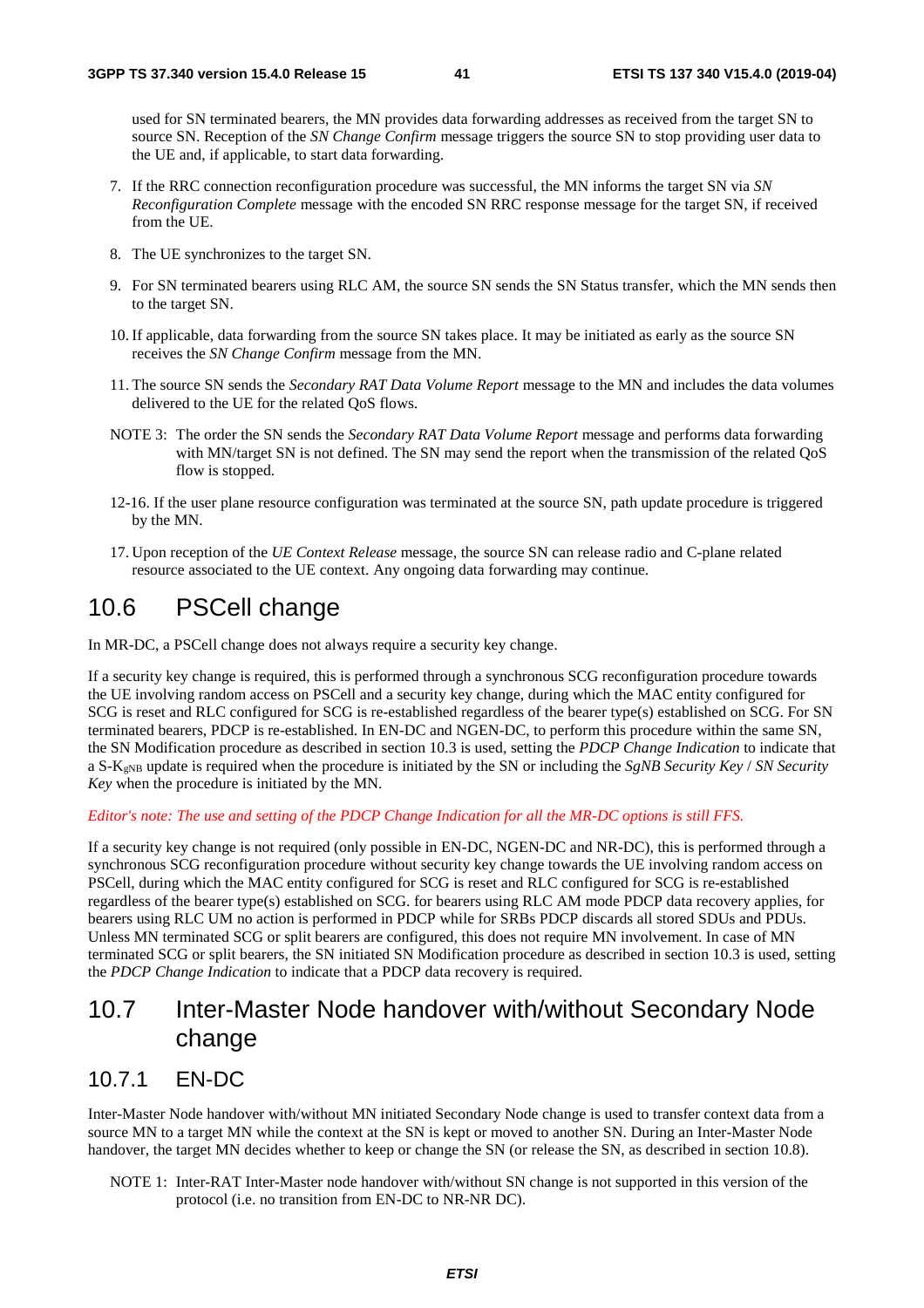

**Figure 10.7.1-1: Inter-MN handover with/without MN initiated SN change** 

Figure 10.7.1-1 shows an example signaling flow for inter-Master Node handover with or without MN initiated Secondary Node change:

- NOTE 2: For an inter-Master Node handover without Secondary Node change, the source SN and the target SN shown in Figure 10.7.1-1 are the same node.
- 1. The source MN starts the handover procedure by initiating the X2 Handover Preparation procedure including both MCG and SCG configuration. The source MN includes the (source) SN UE X2AP ID, SN ID and the UE context in the (source) SN in the *Handover Request* message.
- NOTE 3: The source MN may send the *SgNB Modification Request* message (to the source SN) to request the current SCG configuration before step 1.
- 2. If the target MN decides to keep the SN, the target MN sends *SN Addition Request* to the SN including the SN UE X2AP ID as a reference to the UE context in the SN that was established by the source MN. If the target MN decides to change the SN, the target MN sends the *SgNB Addition Request* to the target SN including the UE context in the source SN that was established by the source MN.
- 3. The (target) SN replies with *SN Addition Request Acknowledge*. The (target) SN may include the indication of the full or delta RRC configuration.
- 4. The target MN includes within the *Handover Request Acknowledge* message a transparent container to be sent to the UE as an RRC message to perform the handover, and may also provide forwarding addresses to the source MN. The target MN indicates to the source MN that the UE context in the SN is kept if the target MN and the SN decided to keep the UE context in the SN in step 2 and step 3.
- 5. The source MN sends *SN Release Request* to the (source) SN including a Cause indicating MCG mobility. The (source) SN acknowledges the release request. The source MN indicates to the (source) SN that the UE context in SN is kept, if it receives the indication from the target MN. If the indication as the UE context kept in SN is included, the SN keeps the UE context.
- 6. The source MN triggers the UE to apply the new configuration.
- 7/8. The UE synchronizes to the target MN and replies with *RRCConnectionReconfigurationComplete* message.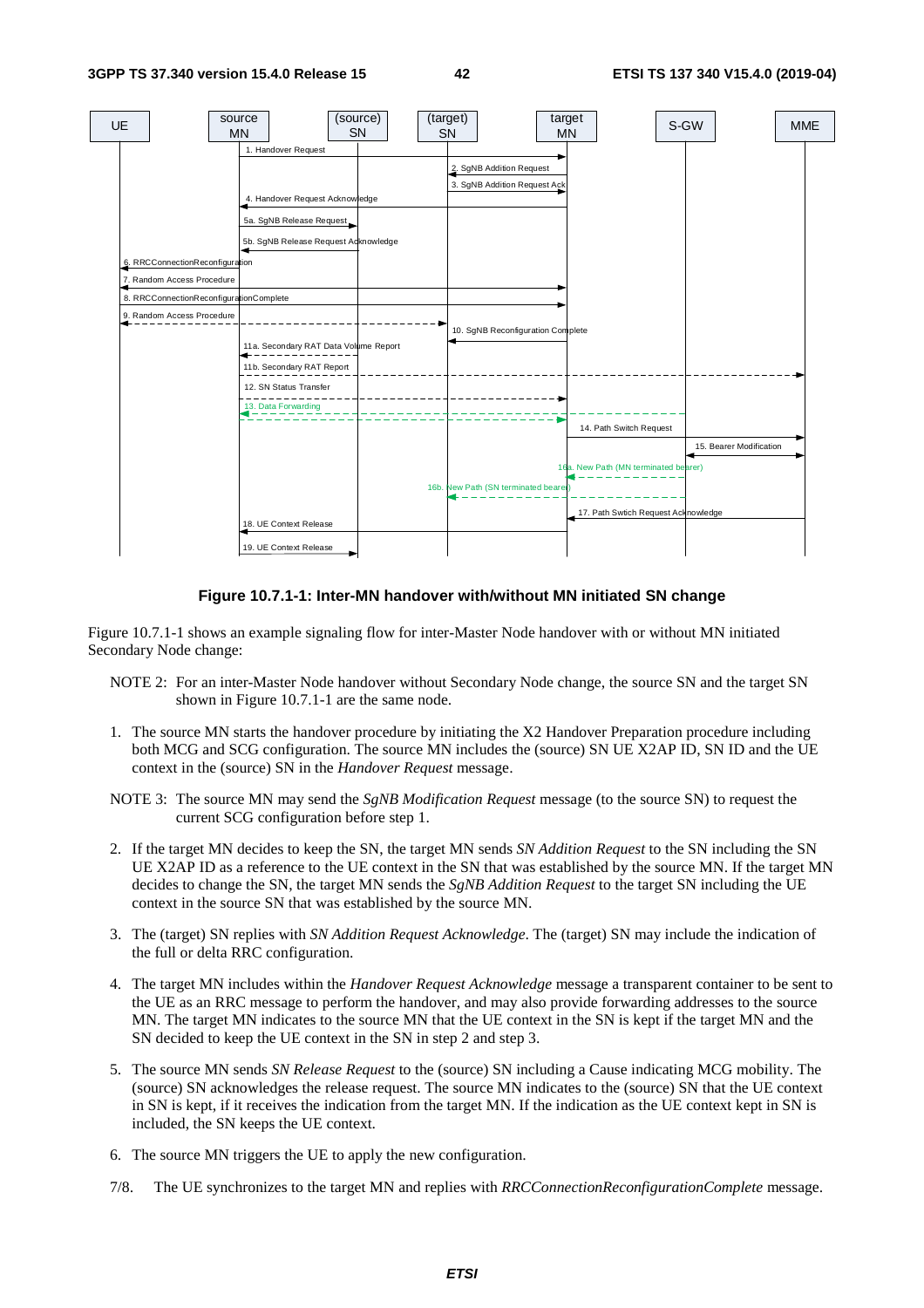- 9. If configured with bearers requiring SCG radio resources, the UE synchronizes to the (target) SN.
- 10. If the RRC connection reconfiguration procedure was successful, the target MN informs the (target) SN via *SgNB Reconfiguration Complete* message.
- 11a. The SN sends the *Secondary RAT Data Volume Report* message to the source MN and includes the data volumes delivered to the UE over the NR radio for the related E-RABs.
- NOTE 4: The order the source SN sends the *Secondary RAT Data Volume Report* message and performs data forwarding with MN/target SN is not defined. The SgNB may send the report when the transmission of the related bearer is stopped.
- 11b. The source MN sends the *Secondary RAT Report* message to MME to provide information on the used NR resource.
- 12. For bearers using RLC AM, the source MN sends the SN Status transfer to the target MN.
- 13. Data forwarding from the source MN takes place. If the SN is kept, data forwarding may be omitted for SCG bearers and SCG split bearers.
- 14-17. The target MN initiates the S1 Path Switch procedure.
- NOTE 5: If new UL TEIDs of the S-GW are included, the target MN performs MN initiated SN Modification procedure to provide them to the SN.
- 18. The target MN initiates the UE Context Release procedure towards the source MN.
- 19. Upon reception of the *UE Context Release* message, the (source) SN can release C-plane related resource associated to the UE context towards the source MN. Any ongoing data forwarding may continue. The SN shall not release the UE context associated with the target MN if the indication was included in the SN Release Request in step 5.

### 10.7.2 MR-DC with 5GC

Inter-MN handover with/without MN initiated SN change is used to transfer UE context data from a source MN to a target MN while the UE context at the SN is kept or moved to another SN. During an Inter-Master Node handover, the target MN decides whether to keep or change the SN (or release the SN, as described in section 10.8).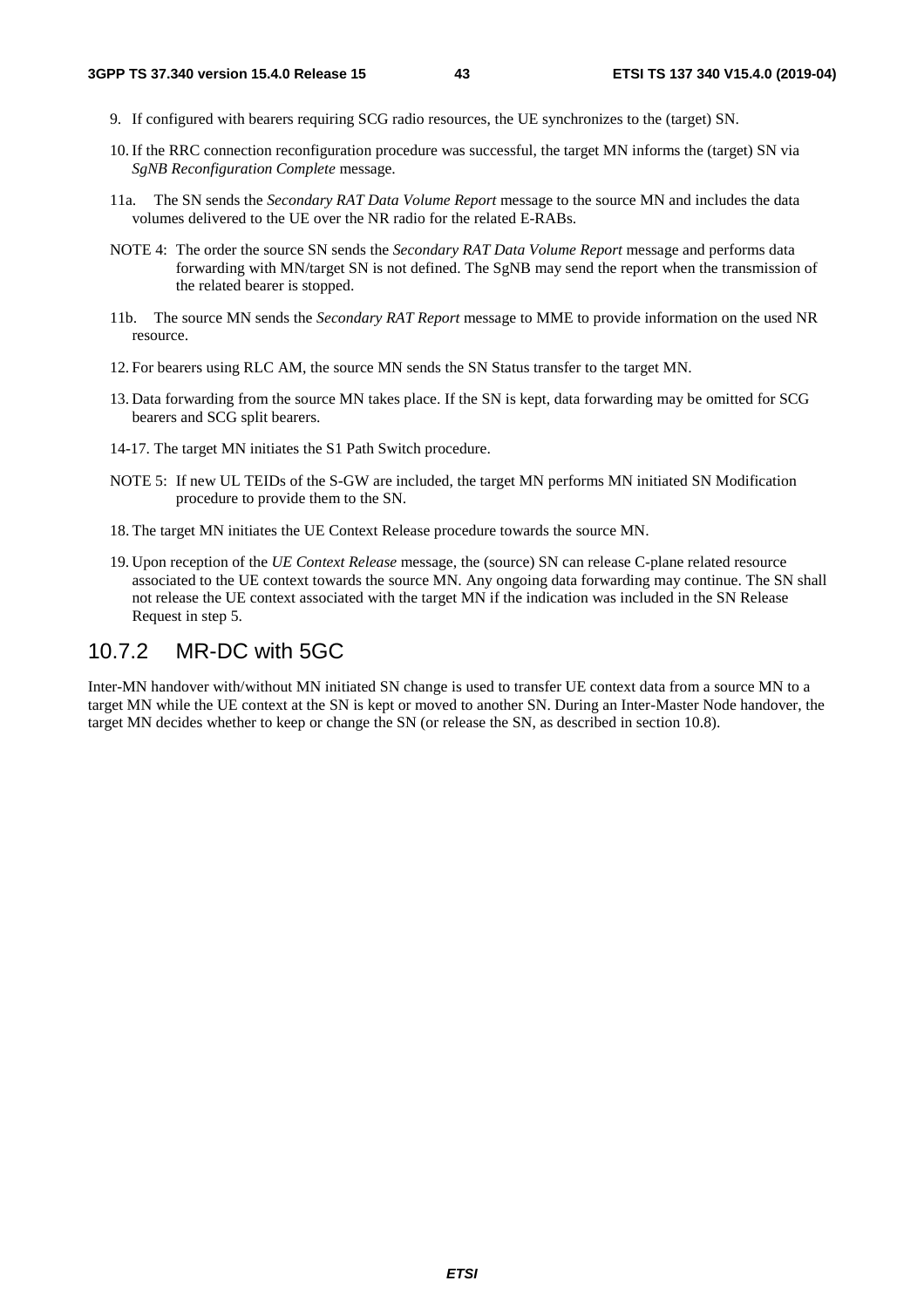

**Figure 10.7.2-1: Inter-MN handover with/without MN initiated SN change procedure** 

Figure 10.7.2-1 shows an example signalling flow for inter-MN handover with or without MN initiated SN change:

- NOTE 1: For an inter-Master Node handover without Secondary Node change, the source SN and the target SN shown in Figure 10.7.2-1 are the same node.
- 1. The source MN starts the handover procedure by initiating the Xn Handover Preparation procedure including both MCG and SCG configuration. The source MN includes the source SN UE XnAP ID, SN ID and the UE context in the source SN in the *Handover Request* message.
- NOTE 2: The source MN may send the *SN Modification Request* message (to the source SN) to request the current SCG configuration before step 1.
- 2. If the target MN decides to keep the source SN, the target MN sends *SN Addition Request* to the SN including the SN UE XnAP ID as a reference to the UE context in the SN that was established by the source MN. If the target MN decides to change the SN, the target MN sends the *SN Addition Request* to the target SN including the UE context in the source SN that was established by the source MN.
- 3. The (target) SN replies with *SN Addition Request Acknowledge*. The (target) SN may include the indication of the full or delta RRC configuration.
- 4. The target MN includes within the *Handover Request Acknowledge* message a transparent container to be sent to the UE as an RRC message to perform the handover, and may also provide forwarding addresses to the source MN. The target MN indicates to the source MN that the UE context in the SN is kept if the target MN and the SN decided to keep the UE context in the SN in step 2 and step 3.
- 5. The source MN sends *SN Release Request* message to the (source) SN including a Cause indicating MCG mobility. The (source) SN acknowledges the release request. The source MN indicates to the (source) SN that the UE context in SN is kept, if it receives the indication from the target MN. If the indication as the UE context kept in SN is included, the SN keeps the UE context.
- 6. The source MN triggers the UE to perform handover and apply the new configuration.
- 7/8. The UE synchronizes to the target MN and replies with *MN RRC reconfiguration complete* message.
- 9. If configured with bearers requiring SCG radio resources, the UE synchronizes to the (target) SN.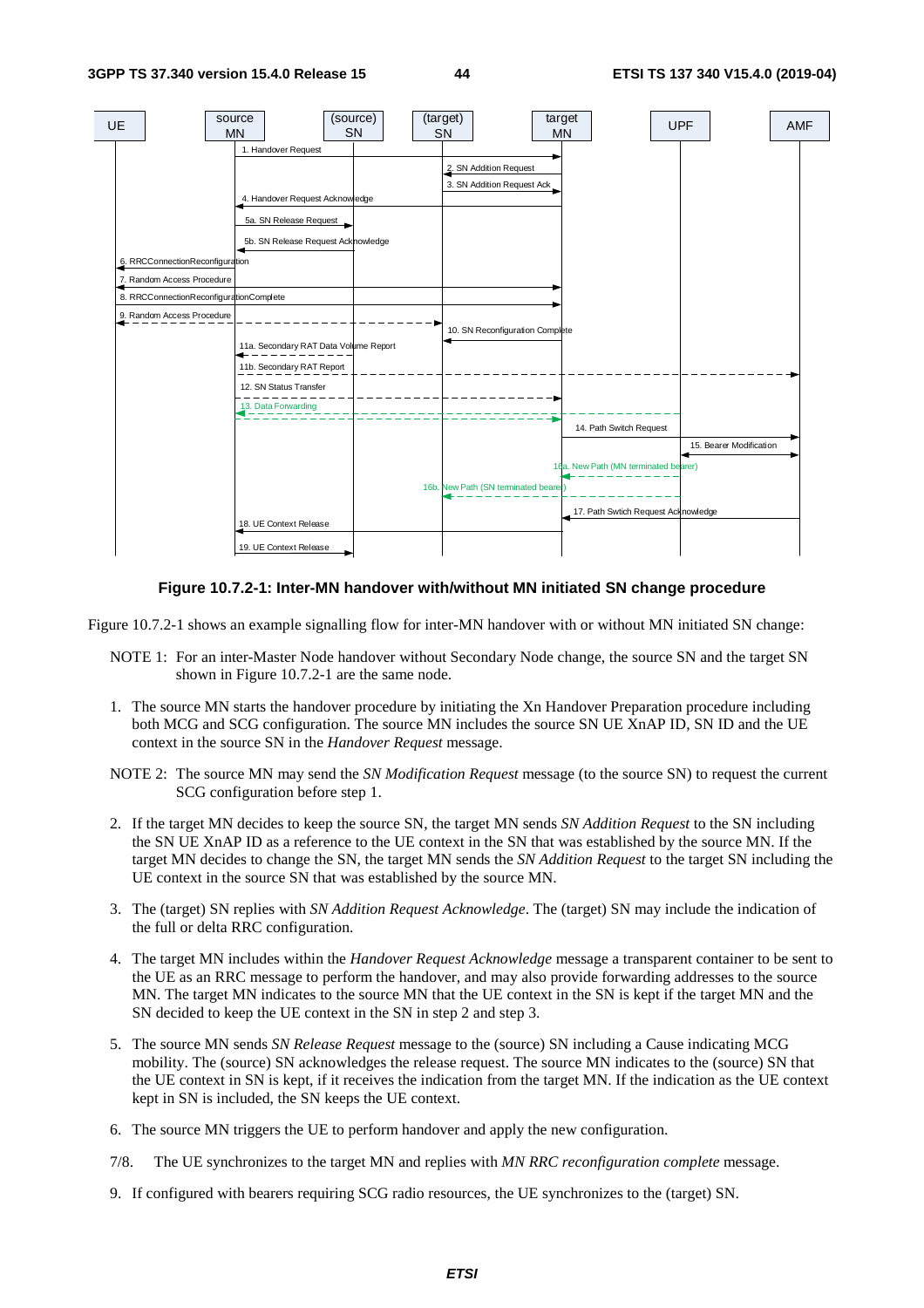- 10. If the RRC connection reconfiguration procedure was successful, the target MN informs the (target) SN via *SN Reconfiguration Complete* message.
- 11a. The source SN sends the *Secondary RAT Data Volume Report* message to the source MN and includes the data volumes delivered to the UE over the NR/E-UTRA radio for the related QoS flows.
- NOTE 2a: The order the source SN sends the *Secondary RAT Data Volume Report* message and performs data forwarding with MN/target SN is not defined. The SN may send the report when the transmission of the related QoS is stopped.
- 11b. The source MN sends the *Secondary RAT Report* message to AMF to provide information on the used NR/E-UTRA resource.
- 12. For bearers using RLC AM, the source MN sends the *SN Status transfer* to the target MN.
- 13. Data forwarding from the source MN takes place. If the SN is kept, data forwarding may be omitted for SCG bearers and SCG split bearers.
- 14-17. The target MN initiates the Path Switch procedure*.*
- NOTE 3: If new UL TEIDs of the UPF for SN are included, the target MN performs MN initiated SN Modification procedure to provide them to the SN.
- 18. The target MN initiates the UE Context Release procedure towards the source MN.
- 19. Upon reception of the *UE Context Release* message from source MN, the (source) SN can release C-plane related resource associated to the UE context towards the source MN. Any ongoing data forwarding may continue. The SN shall not release the UE context associated with the target MN if the indication was included in the *SN Release Request* message in step 5.

# 10.8 Master Node to eNB/gNB Change

### 10.8.1 EN-DC

The Master Node to eNB Change procedure is used to transfer context data from a source MN/SN to a target eNB.



**Figure 10.8.1-1: Master Node to eNB Change procedure** 

Figure 10.8.1-1 shows an example signalling flow for the Master Node to eNB Change procedure:

1. The source MN starts the MN to eNB Change procedure by initiating the X2 Handover Preparation procedure, including both MCG and SCG configuration.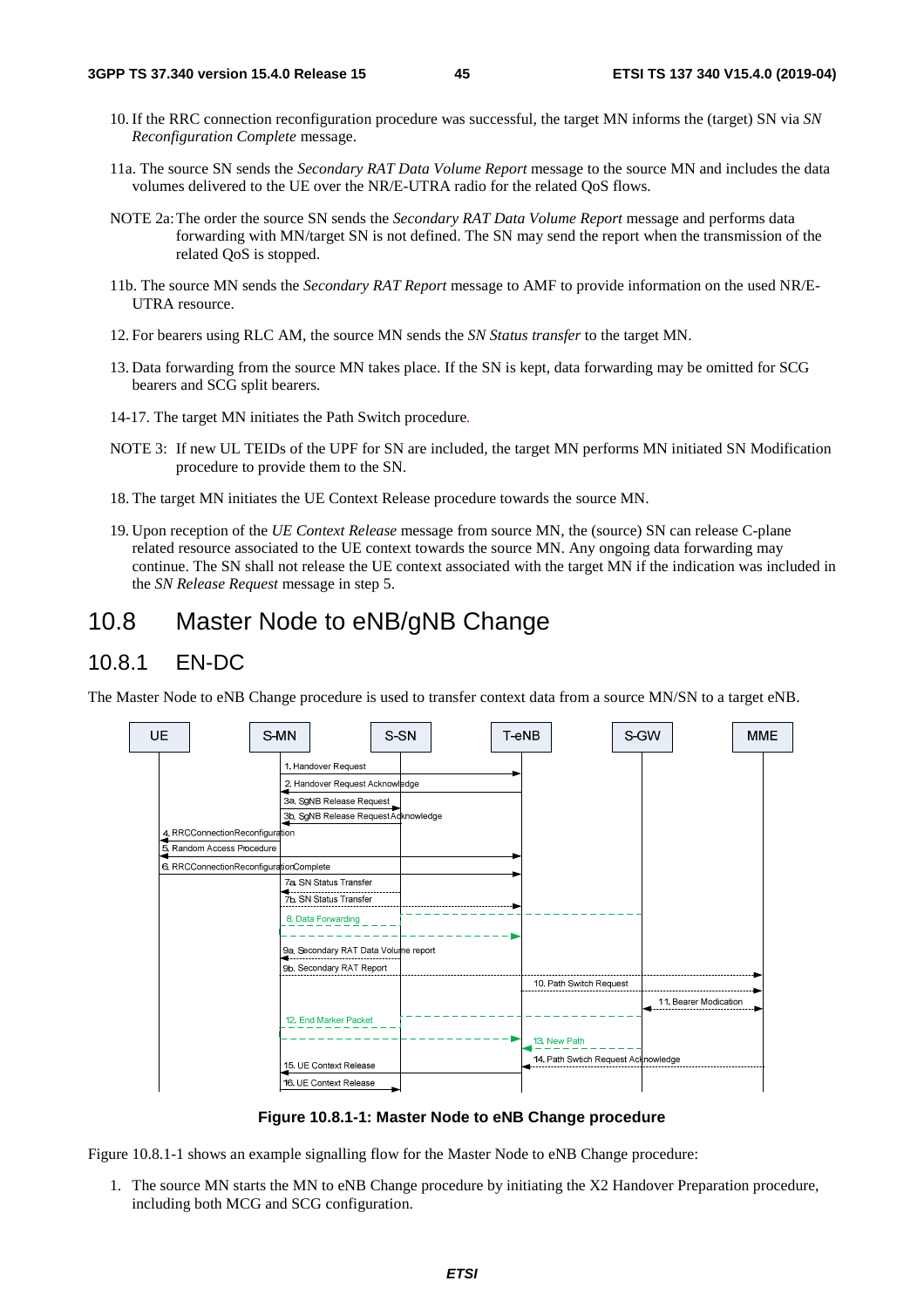- NOTE 1: The source MN may send the *SgNB Modification Request* message (to the source SN) to request the current SCG configuration before step 1.
- 2. The target eNB includes the field in HO command which releases SCG configuration, and may also provide forwarding addresses to the source MN.
- 3. If the allocation of target eNB resources was successful, the MN initiates the release of the source SN resources towards the source SN including a Cause indicating MCG mobility. The SN acknowledges the release request. If data forwarding is needed, the MN provides data forwarding addresses to the source SN. Reception of the *SgNB Release Request* message triggers the source SN to stop providing user data to the UE and, if applicable, to start data forwarding.
- 4. The MN triggers the UE to apply the new configuration. Upon receiving the new configuration, the UE releases the entire SCG configuration.
- 5/6. The UE synchronizes to the target eNB.
- 7. For SN terminated bearers using RLC AM, the SN sends the SN Status transfer, which the source MN sends then to the target eNB.
- 8. If applicable, data forwarding from the source SN takes place. It may start as early as the source SN receives the *SgNB Release Request* message from the MN.
- 9a. The source SN sends the *Secondary RAT Data Volume Report* message to the source MN and includes the data volumes delivered to the UE over the NR radio for the related E-RABs.
- NOTE 2: The order the SN sends the *Secondary RAT Data Volume Report* message and performs data forwarding with MN is not defined. The SN may send the report when the transmission of the related bearer is stopped.
- 9b. The source MN sends the *Secondary RAT Report* message to MME to provide information on the used NR resource.
- 10-14. The target eNB initiates the S1 Path Switch procedure.
- 15. The target eNB initiates the UE Context Release procedure towards the source MN.
- 16. Upon reception of the *UE Context Release* message, the S-SN can release radio and C-plane related resource associated to the UE context. Any ongoing data forwarding may continue.

## 10.8.2 MR-DC with 5GC

The MN to ng-eNB/gNB Change procedure is used to transfer UE context data from a source MN/SN to a target ngeNB/gNB.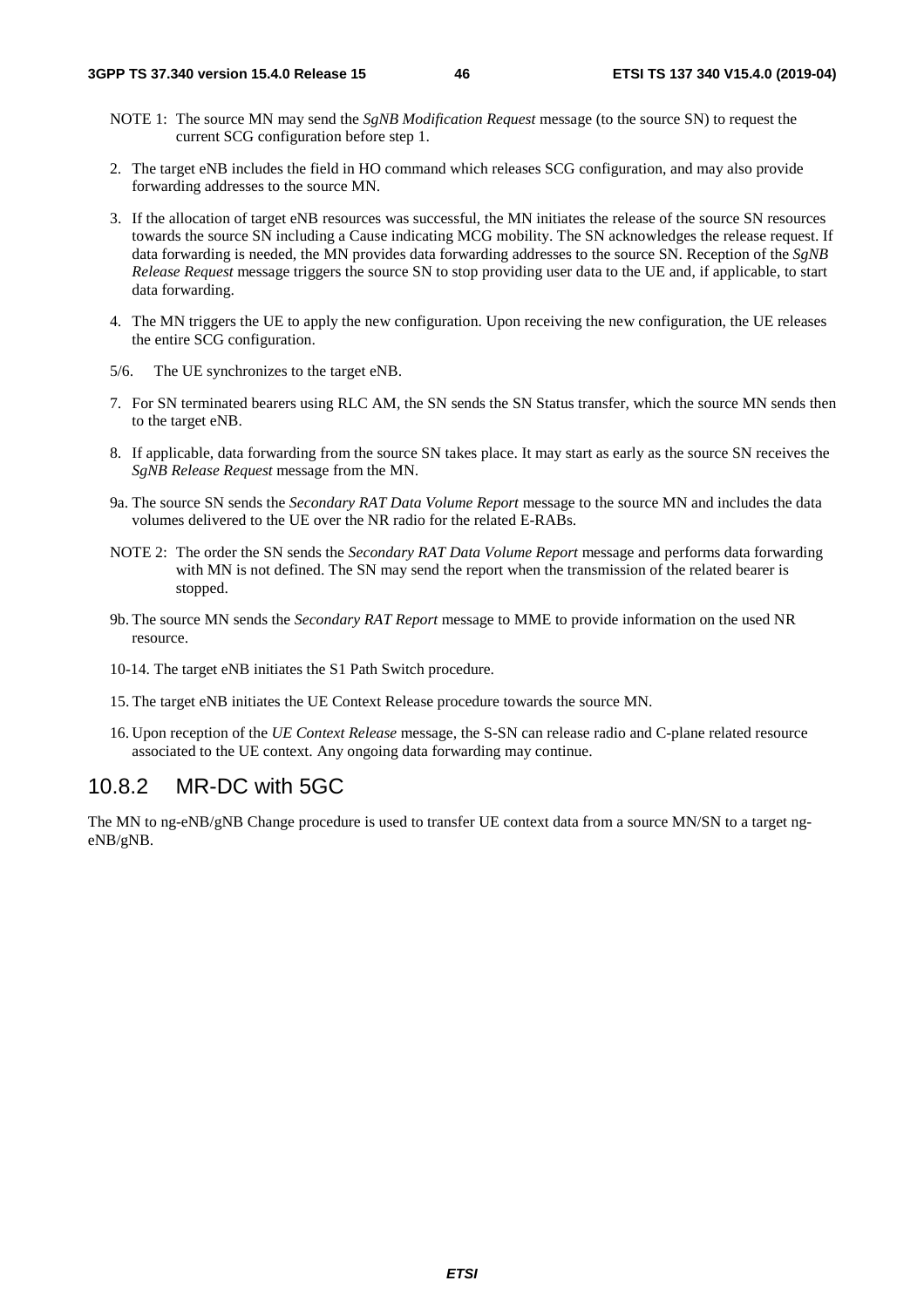

#### **Figure 10.8.2-1: MN to ng-eNB/gNB Change procedure**

Figure 10.8.2-1 shows an example signalling flow for the MN to ng-eNB/gNB Change procedure:

- 1. The source MN starts the MN to ng-eNB/gNB Change procedure by initiating the Xn Handover Preparation procedure, including both MCG and SCG configuration.
- NOTE 1: The source MN may send the *SN Modification Request* message (to the source SN) to request the current SCG configuration before step 1.
- 2. The target ng-eNB/gNB includes the field in HO command which releases the SCG configuration, and may also provide forwarding addresses to the source MN.
- 3. If the resource allocation of target ng-eNB/gNB was successful, the MN initiates the release of the source SN resources towards the source SN including a Cause indicating MCG mobility. The SN acknowledges the release request. If data forwarding is needed, the MN provides data forwarding addresses to the source SN. Reception of the *SN Release Request* message triggers the source SN to stop providing user data to the UE and, if applicable, to start data forwarding.
- 4. The MN triggers the UE to perform HO and apply the new configuration. Upon receiving the new configuration, the UE releases the entire SCG configuration.
- 5/6. The UE synchronizes to the target ng-eNB/gNB.
- 7. For SN terminated bearers using RLC AM, the SN sends the SN Status transfer, which the source MN sends then to the target ng-eNB/gNB.
- 8. If applicable, data forwarding from the source SN takes place. It may start as early as the source SN receives the *SN Release Request* message from the MN.
- 9a. The source SN sends the *Secondary RAT Data Volume Report* message to the source MN and includes the data volumes delivered to the UE for the related QoS flows.
- NOTE 2: The order the SN sends the *Secondary RAT Data Volume Report* message and performs data forwarding with MN is not defined. The SN may send the report when the transmission of the related QoS flow is stopped.
- 9b. The source MN sends the *Secondary RAT Report* message to AMF to provide information on the used NR/E-UTRA resource.
- 10-14. The target ng-eNB/gNB initiates the Path Switch procedure*.*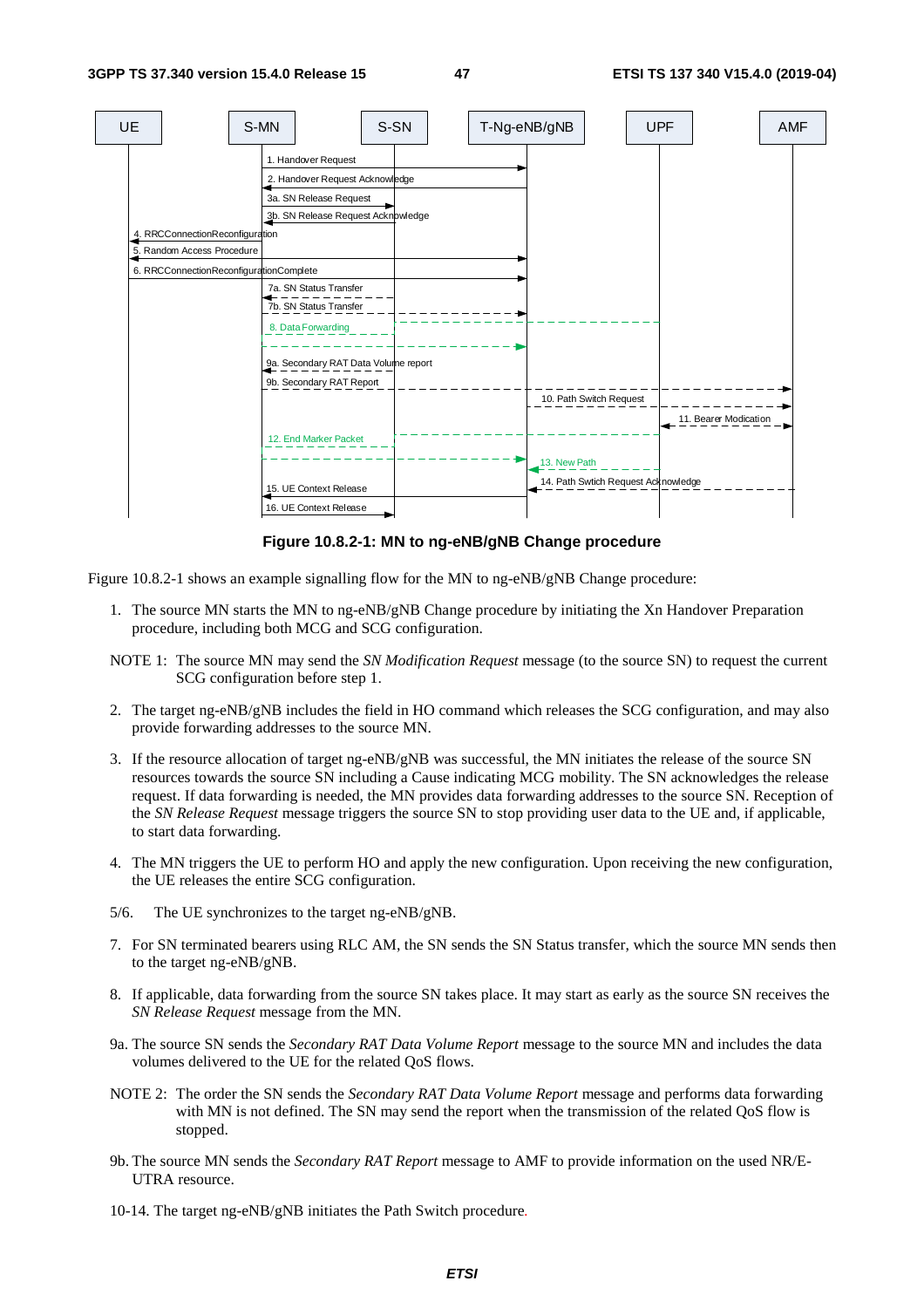- 15. The target ng-eNB/gNB initiates the UE Context Release procedure towards the source MN.
- 16. Upon reception of the *UE Context Release* message from MN, the source SN can release radio and C-plane related resource associated to the UE context. Any ongoing data forwarding may continue.

# 10.9 eNB/gNB to Master Node change

### 10.9.1 EN-DC

The eNB to Master Node change procedure is used to transfer context data from a source eNB to a target MN that adds an SN during the handover.



**Figure 10.9.1-1: eNB to Master Node change** 

Figure 10.9.1-1 shows an example signaling flow for eNB to Master Node change:

- 1. The source eNB starts the handover procedure by initiating the X2 Handover Preparation procedure.
- 2. The target MN sends *SgNB Addition Request* to the target SN.
- 3. The target SN replies with *SgNB Addition Request Acknowledge*. If data forwarding is needed, the target SN provides forwarding addresses to the target MN.
- 4. The target MN includes within the *Handover Request Acknowledge* message a transparent container to be sent to the UE as an E-UTRA RRC message, including a NR RRC configuration message which also includes the SCG configuration, to perform the handover, and may also provide forwarding addresses to the source eNB.
- 5. The source eNB triggers the UE to apply the new configuration.
- 6/7. The UE synchronizes to the target MN and replies with *RRCConnectionReconfigurationComplete* message.
- 8. If configured with bearers requiring SCG radio resources, the UE synchronizes to the target SN.
- 9. If the RRC connection reconfiguration procedure was successful, the target MN informs the target SN.
- 10. For bearers using RLC AM, the source eNB sends the SN Status transfer to the target MN.
- 11. Data forwarding from the source eNB takes place.
- 12-15. The target MN initiates the S1 Path Switch procedure.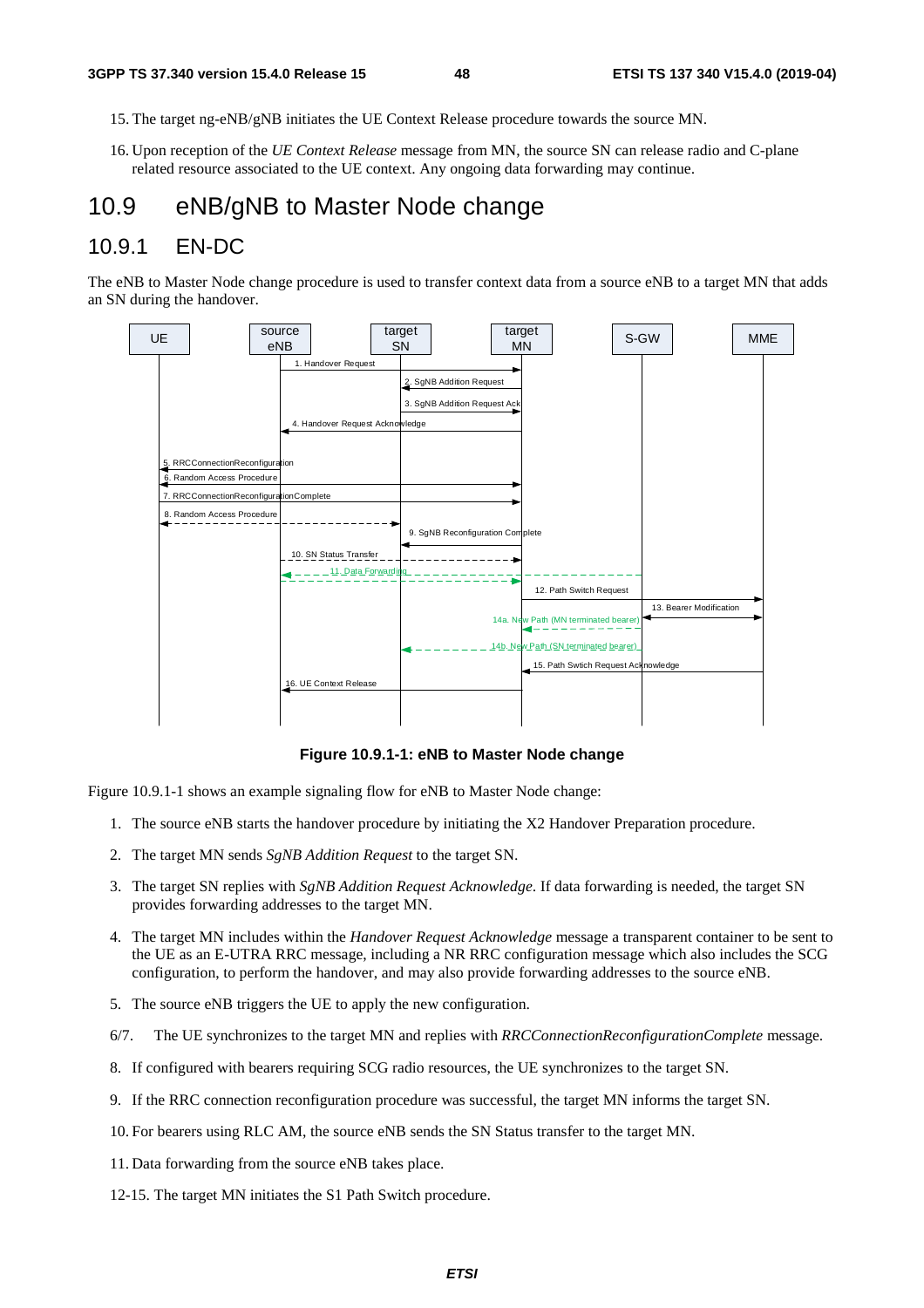- NOTE: If new UL TEIDs of the S-GW are included, the target MN performs MN initiated SN Modification procedure to provide them to the target SN.
- 16. The target MN initiates the *UE Context Release* procedure towards the source eNB.

### 10.9.2 MR-DC with 5GC

The ng-eNB/gNB to MN change procedure is used to transfer UE context data from a source ng-eNB/gNB to a target MN that adds an SN during the handover.



**Figure 10.9.2-1: ng-eNB/gNB to MN change procedure** 

Figure 10.9.2-1 shows an example signalling flow for ng-eNB/gNB to MN change:

- 1. The source ng-eNB/gNB starts the handover procedure by initiating the Xn Handover Preparation procedure.
- 2. The target MN sends *SN Addition Request* to the target SN.
- 3. The target SN replies with *SN Addition Request Acknowledge*. If data forwarding is needed, the target SN provides forwarding addresses to the target MN.
- 4. The target MN includes within the *Handover Request Acknowledge* message a transparent container to be sent to the UE as an MN RRC message including a *SN RRC configuration* message which also includes the SCG configuration, to perform the handover, and may also provide forwarding addresses to the source ng-eNB/gNB.
- 5. The source ng-eNB/gNB triggers the UE to perform handover and apply the new configuration.
- 6/7. The UE synchronizes to the target MN and replies with *MN RRC reconfiguration* complete message.
- 8. If configured with bearers requiring SCG radio resources, the UE synchronizes to the target SN.
- 9. If the RRC connection reconfiguration procedure was successful, the target MN informs the target SN via *SN Reconfiguration Complete* message.
- 10. For bearers using RLC AM, the source ng-eNB/gNB sends the SN Status transfer to the target MN.
- 11. Data forwarding from the source ng-eNB/gNB takes place.
- 12-15. The target MN initiates the PDU Session Path Switch procedure.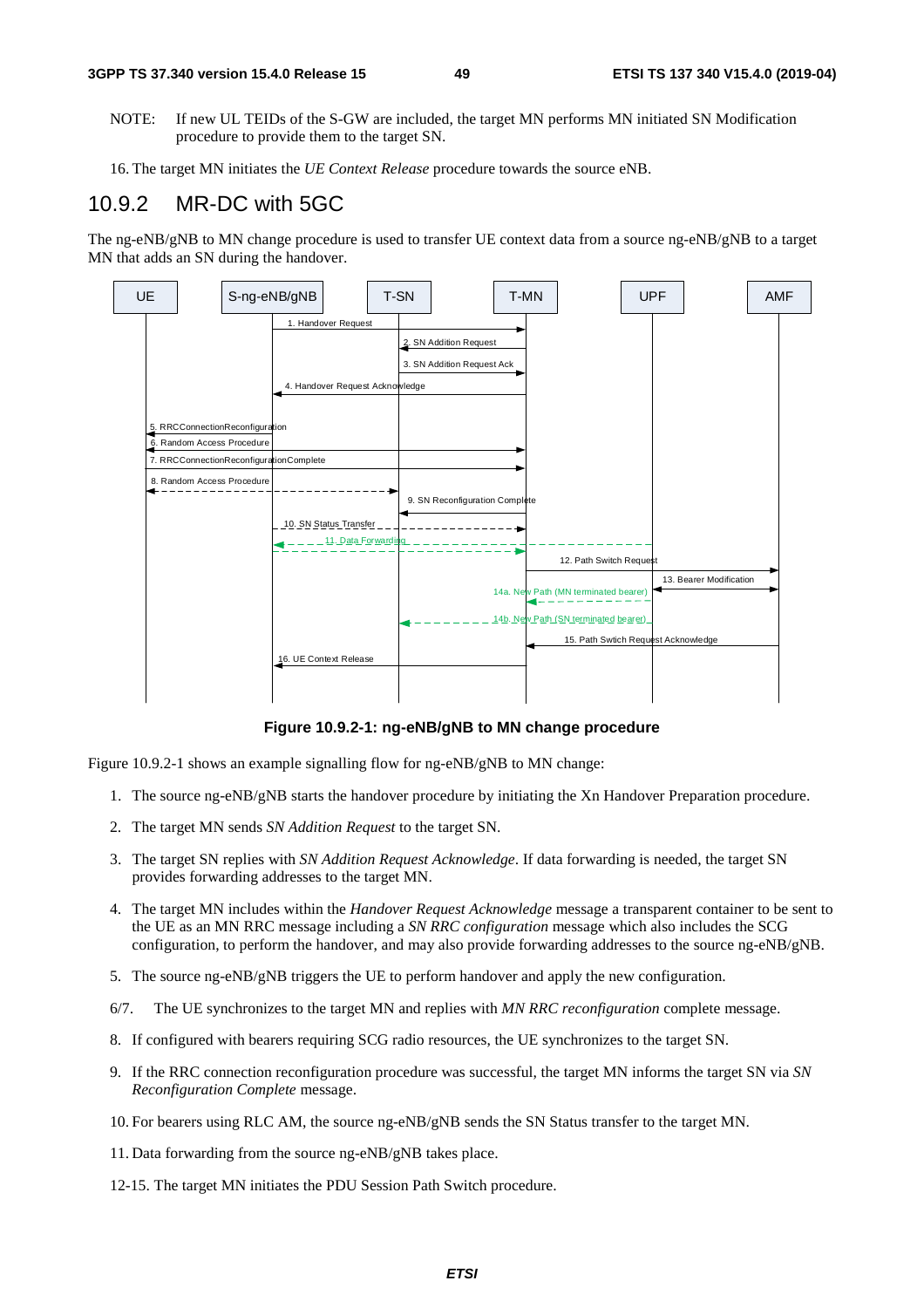NOTE: If new UL TEIDs of the UPF are included, the target MN performs MN initiated SN Modification procedure to provide them to the target SN.

16. The target MN initiates the *UE Context Release* procedure towards the source ng-eNb/gNB.

# 10.10 RRC Transfer

### 10.10.1 EN-DC

The RRC Transfer procedure is used to deliver an RRC message, encapsulated in a PDCP PDU between the MN and the SN (and vice versa) so that it may be forwarded to/from the UE using split SRB. The RRC transfer procedure is also used for providing a NR measurement report or NR failure information from the UE to the SN via the MN. Additional details of the RRC transfer procedure are defined in TS 36.423 [9].

#### **Split SRB:**



#### **Figure 10.10.1-1: RRC Transfer procedure for the split SRB (DL operation)**

Figure 10.10.1-1 shows an example signaling flow for the DL RRC Transfer in case of the split SRB:

- 1. The MN, when it decides to use the split SRBs, starts the procedure by initiating the RRC Transfer procedure. The MN encapsulates the RRC message in a PDCP-C PDU and ciphers with own keys.
- NOTE: The usage of the split SRBs shall be indicated in the Secondary Node Addition procedure or Modification procedure.
- 2. The SN forwards the RRC message to the UE.
- 3. The SN may send PDCP delivery acknowledgement of the RRC message forwarded in step 2.



**Figure 10.10.1-2: RRC Transfer procedure for the split SRB (UL operation)** 

Figure 10.10.1-2 shows an example signaling flow for the UL RRC Transfer in case of the split SRB:

1. When the UE provides response to the RRC message, it sends it to the SN.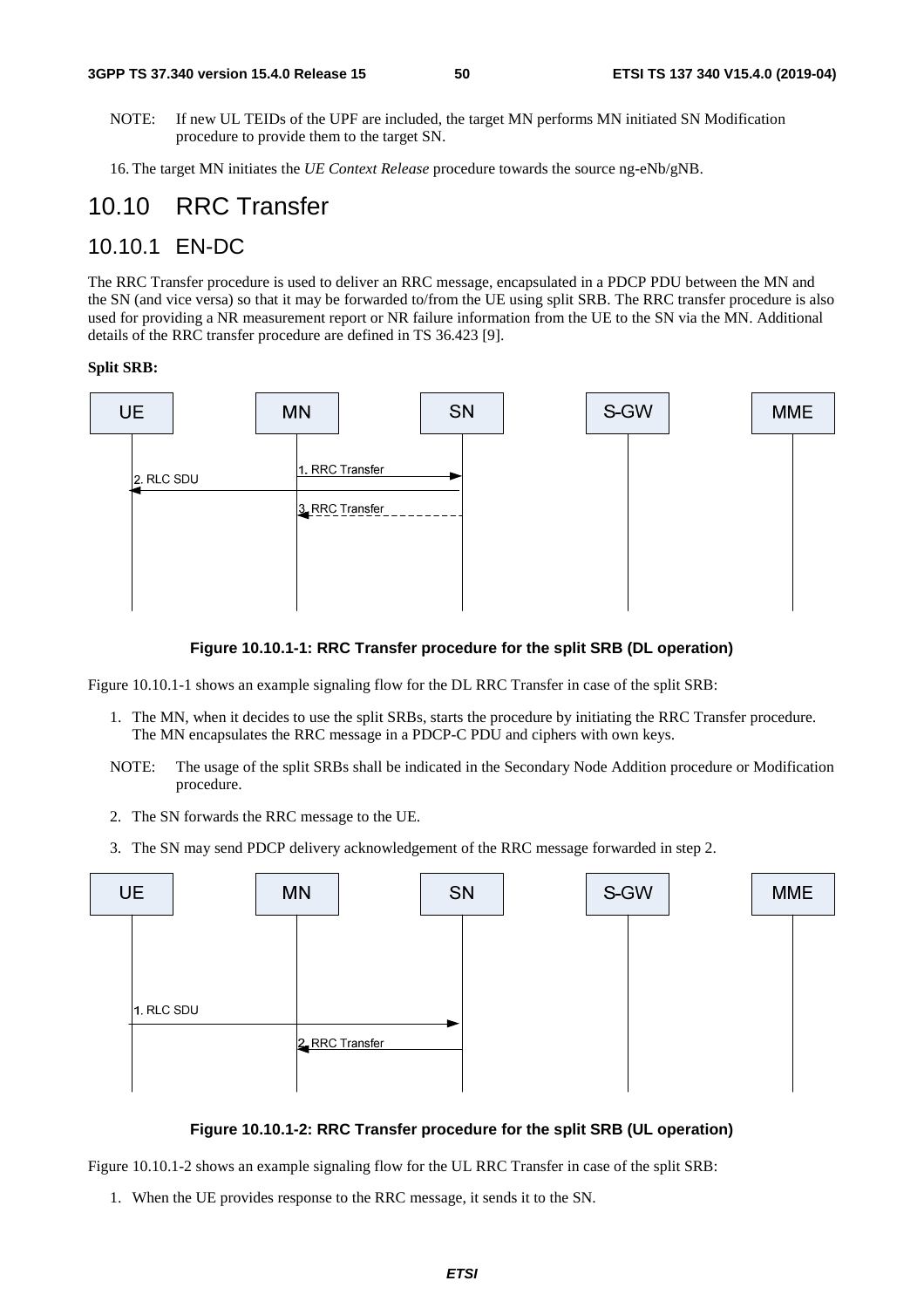2. The SN initiates the RRC Transfer procedure, in which it transfers the received PDCP-C PDU with encapsulated RRC message.



#### **NR measurement report or NR failure information:**

#### **Figure 10.10.1-3: RRC Transfer procedure for NR measurement report or NR failure information**

Figure 10.10.1-3 shows an example signaling flow for RRC Transfer in case of the forwarding of the NR measurement report or NR failure information from the UE:

- 1. When the UE sends a measurement report or NR failure information, it sends it to the MN in a container called *ULInformationTransferMRDC* as specified in TS 36.331 [10].
- 2. The MN initiates the RRC Transfer procedure, in which it transfers the received NR measurement report or NR failure information as an octet string.

### 10.10.2 MR-DC with 5GC

The RRC Transfer procedure is used to exchange RRC messages between the MN and the UE via the SN (split SRB) and to provide NR measurement reports from the UE to the SN.

#### **Split SRB:**



#### **Figure 10.10.2-1: RRC Transfer procedure for split SRB (DL operation)**

Figure 10.10.2-1 shows an example signaling flow for DL RRC Transfer in case of the split SRB:

- 1. The MN, when it decides to use the split SRBs, starts the procedure by initiating the RRC Transfer procedure. The MN encapsulates the RRC message in a PDCP-C PDU and ciphers with own keys.
- NOTE: The usage of the split SRBs shall be indicated in the Secondary Node Addition procedure or Modification procedure.
- 2. The SN forwards the RRC message to the UE.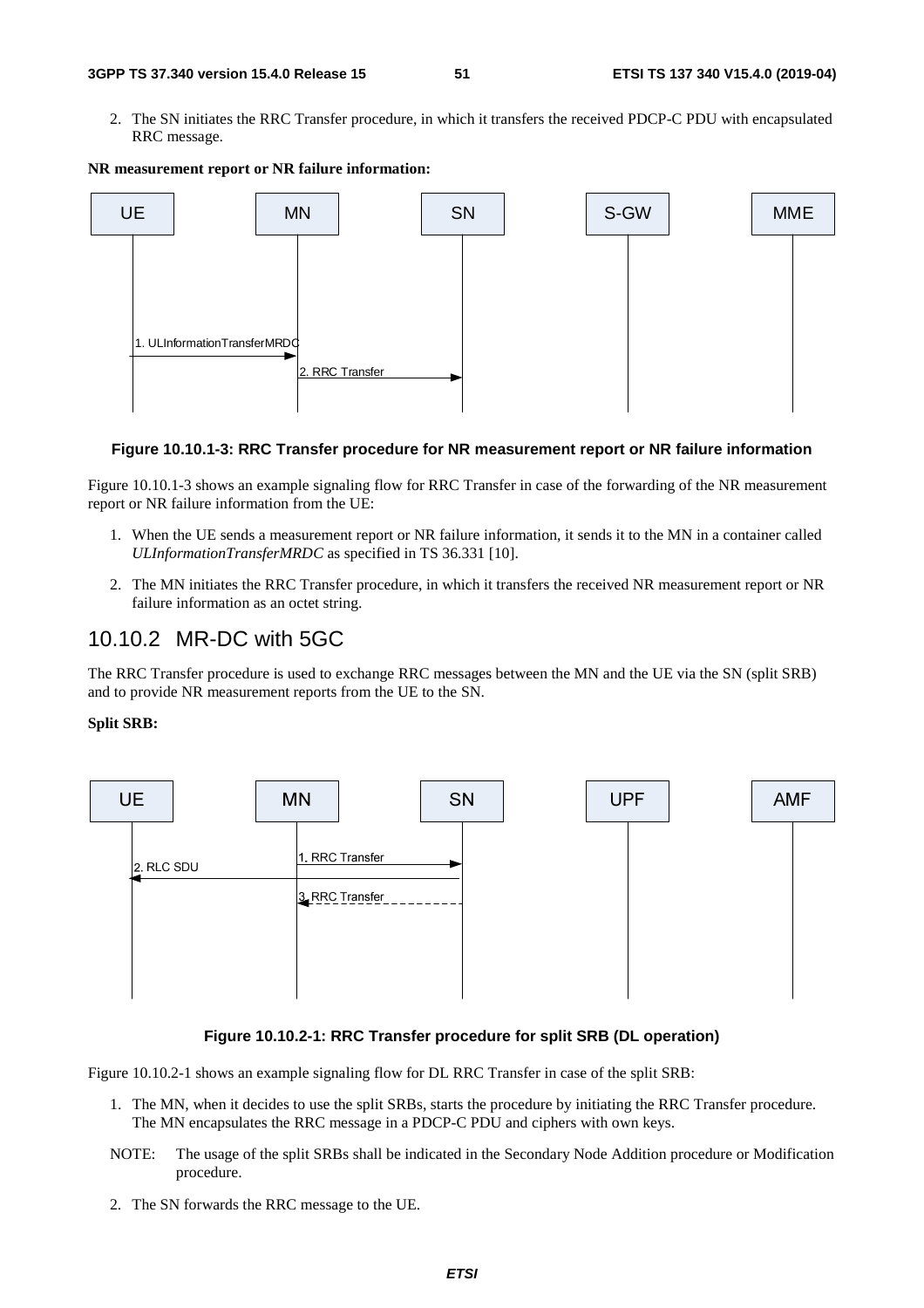3. The SN may send PDCP delivery acknowledgement of the RRC message forwarded in step 2.



#### **Figure 10.10.2-2: RRC Transfer procedure for split SRB (UL operation)**

Figure 10.10.2-2 shows an example signaling flow for UL RRC Transfer in case of the split SRB:

- 1. When the UE provides response to the RRC message, it sends it to the SN.
- 2. The SN initiates the RRC Transfer procedure, in which it transfers the received PDCP-C PDU with encapsulated RRC message.

#### **SN measurement report or failure information report:**



#### **Figure 10.10.2-3: RRC Transfer procedure for NR measurement report**

Figure 10.10.2-3 shows an example signaling flow for RRC Transfer in case of the forwarding of the SN measurement report or failure information report from the UE:

- 1. When the UE sends a measurement report or failure information report, it sends it to the MN in the *GenericContainer*.
- 2. The MN initiates the RRC Transfer procedure, in which it transfers the received SN measurement report or failure information as an octet string.

# 10.11 Secondary RAT data volume reporting

### 10.11.1 EN-DC

The secondary RAT data volume reporting function is used to report the data volume of secondary RAT to CN. In EN-DC, if configured, the MN reports the uplink and downlink data volumes of used NR resources to the EPC on a per EPS bearer basis as specified in TS 36.300 [2]. Periodic reporting is performed by periodically sending the *Secondary RAT Data Volume Report* messages to the MME.

The data volume is counted by the node hosting PDCP. Downlink data volume is counted in bytes of PDCP SDUs successfully delivered to the UE over NR (for RLC AM) or transmitted to the UE over NR (for RLC UM). Uplink data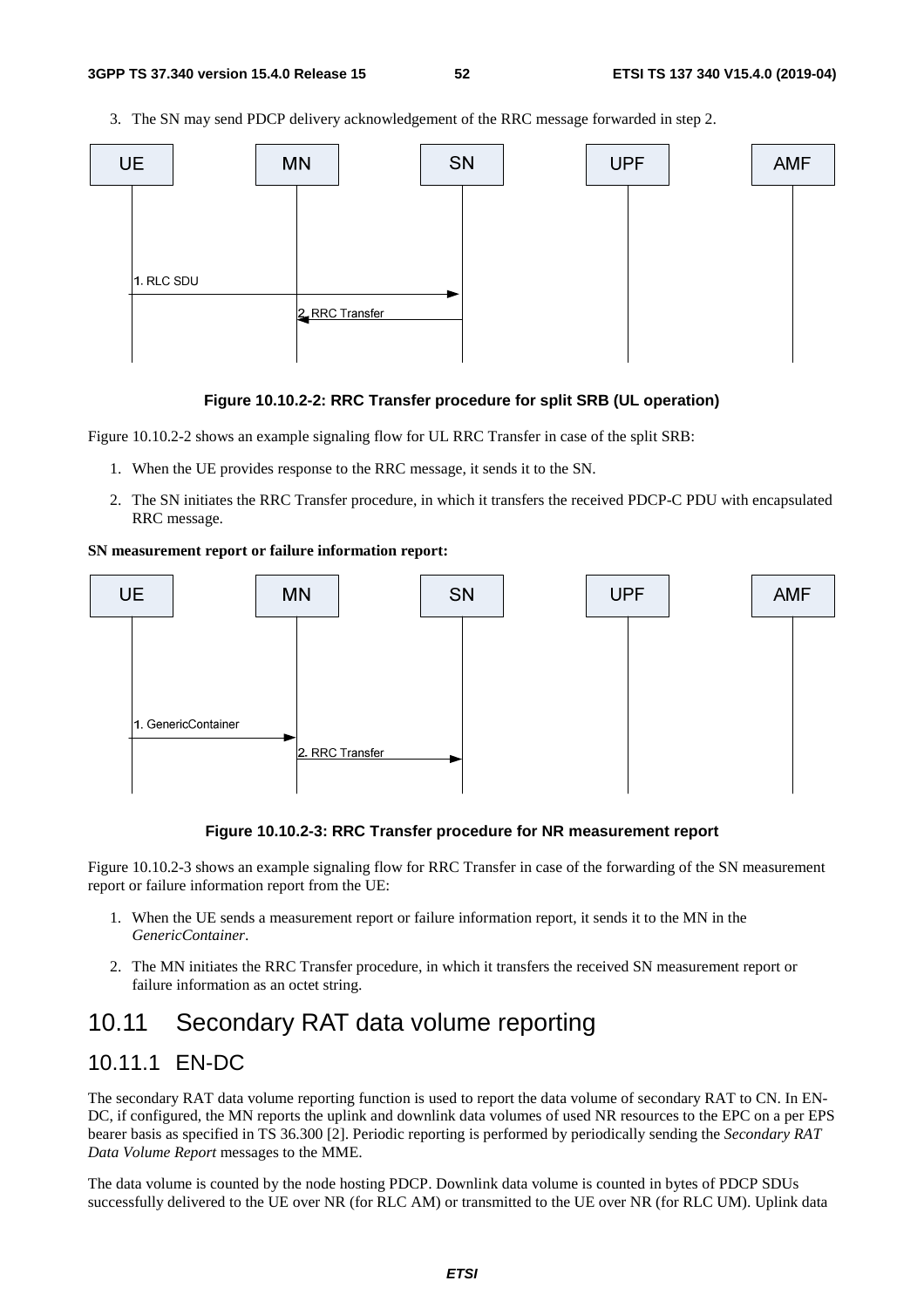volume is counted in bytes of PDCP SDUs received by the node hosting PDCP over NR. Forwarded packets shall not be counted when PDCP entity is relocated. When PDCP duplication is activated, packets shall be counted only once.



#### **Figure 10.11.1-1: Secondary RAT data volume periodic reporting - EN-DC**

Figure 10.11.1-1 shows an example signalling flow for secondary RAT data volume periodic reporting:

- 1. If the periodic reporting is configured, then the SN periodically sends the *Secondary RAT Data Usage Report* message to the MN and includes the data volumes of used NR radio resources for the related SN-terminated E-RABs.
- 2. The MN sends the *Secondary RAT Data Usage Report* message to MME to provide information on the used NR resource.
- NOTE: The *Secondary RAT Data Usage Report* message sent by the MN may also include secondary RAT report information of MN-terminated bearers.

### 10.11.2 MR-DC with 5GC

The secondary RAT data volume reporting function is used to report the data volume of secondary RAT to the 5GC. In MR-DC with 5GC, if configured, the MN reports the uplink and downlink data volumes of used resources to the 5GC as specified in TS 23.501 [11]. Configuration for reporting of secondary RAT data volume may happen separately for NR and E-UTRA. Secondary RAT data volume reporting indicates the secondary RAT type. Periodic reporting is performed by periodically sending the *Secondary RAT Data Volume Report* messages to the 5GC.

The data volume is counted by the node hosting PDCP. Downlink data volume is counted in bytes of SDAP SDUs successfully delivered to the UE (for RLC AM) or transmitted to the UE (for RLC UM). Uplink data volume is counted in bytes of SDAP SDUs received by the node hosting PDCP. Forwarded packets shall not be counted when PDCP entity is relocated. When PDCP duplication is activated, packets shall be counted only once.



#### **Figure 10.11.2-1: Secondary RAT data volume periodic reportin**g **- MR-DC with 5GC**

Figure 10.11.2-1 shows an example signalling flow for secondary RAT data volume periodic reporting:

1. For SN terminated bearers, the SN sends the *Secondary RAT Data Usage Report* message to the MN and includes the data volumes of used secondary RAT resources for QoS flows mapped to SN-terminated bearers. If periodic reporting is configured, then the SN periodically sends the *Secondary RAT Data Volume Report* message to the MN and includes the data volumes of used radio resources.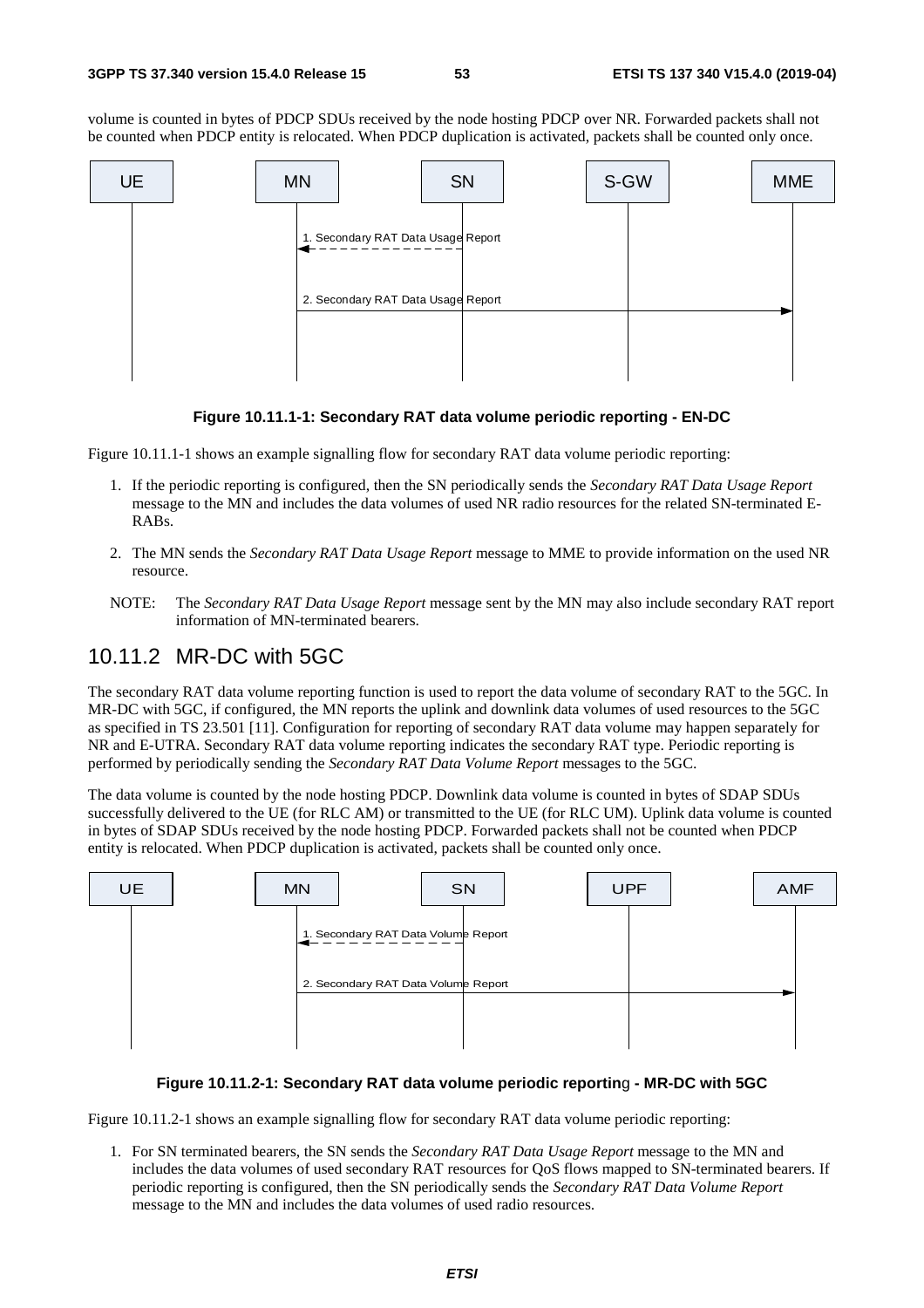- 2. The MN sends the *Secondary RAT Data Volume Report* message to the 5GC to provide information on the used radio resources.
- NOTE: The *Secondary RAT Data Volume Report* message sent by the MN may also include secondary RAT data volumes of used secondary RAT resources for MN terminated bearers.

# 10.12 Activity Notification

### 10.12.1 EN-DC

The Activity Notification function is used to report user plane activity within SN resources. It can either report inactivity or resumption of activity after inactivity was reported. In EN-DC the Activity Reporting is provided from the SN only. The MN may take further actions.





Support of Activity Notification in EN-DC is used to keep the MN informed about user traffic activity in resources owned by the SN. The MN may take appropriate action upon receiving such notification.

- 1. The SN informs the MN about user data inactivity of resources owned by the SN.
- 2. The MN decides to keep SN resources.
- 3. After a while the SN reports resumption of user plane activity.

### 10.12.2 MR-DC with 5GC

The Activity Notification function is used to report user plane activity within SN resources. It can either report inactivity or resumption of activity after inactivity was reported. In MR-DC with 5GC the Activity Reporting is provided from the SN only. The MN may take further actions.

#### **MR-DC with 5GC Activity Notification**





1. The SN notifies the MN about user data inactivity.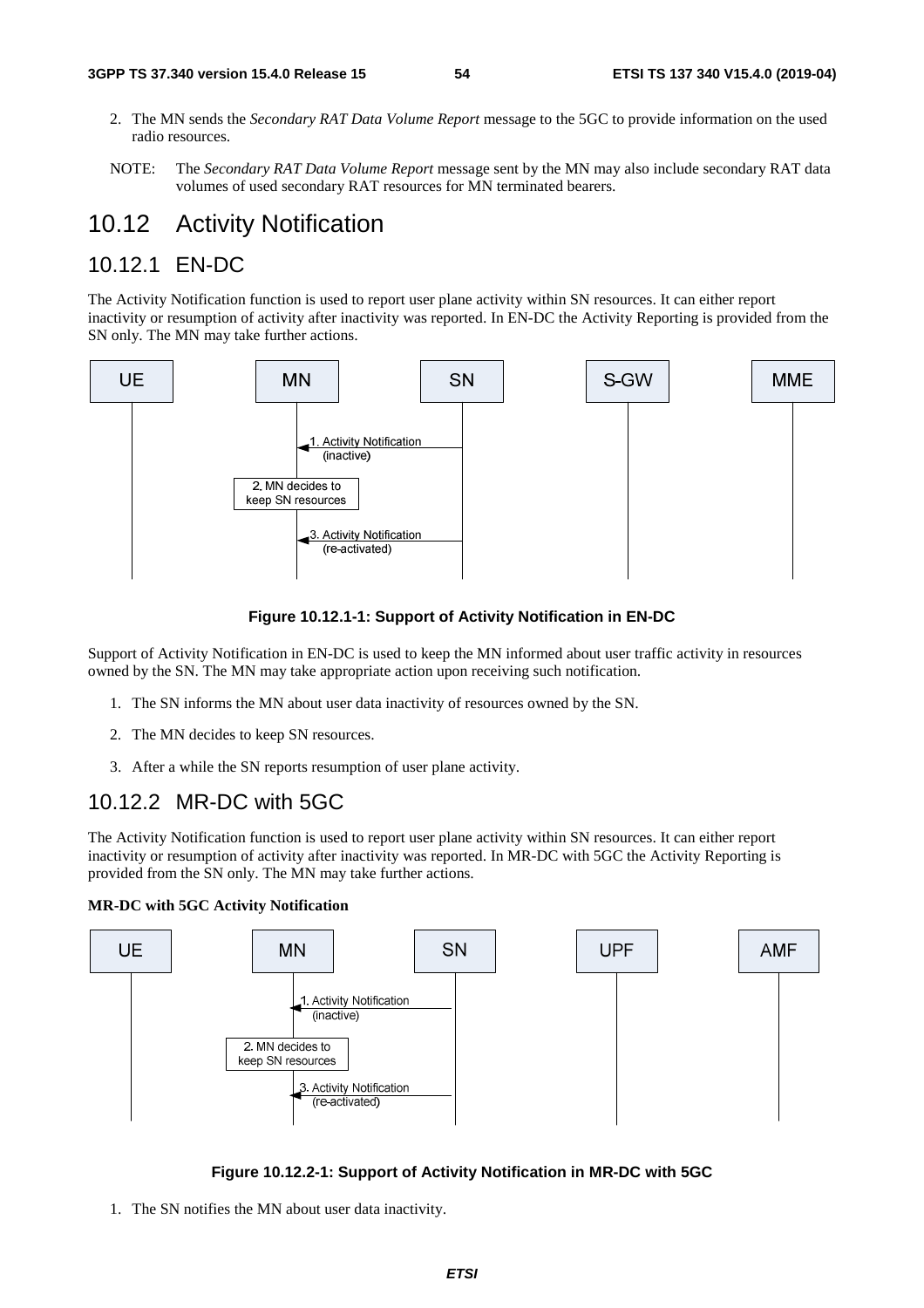- 2. The MN decides further actions that impact SN resources (e.g. send UE to RRC\_INACTIVE, bearer reconfiguration). In the case shown, MN takes no action.
- 3. The SN notifies the MN that the (UE or PDU Session or QoS flow) is no longer inactive.

#### **MR-DC with 5GC with RRC\_INACTIVE**

The Activity Notification function may be used to enable MR-DC with 5GC with RRC\_INACTIVE operation. The MN node may decide, after inactivity is reported from the SN and also MN resources show no activity, to send the UE to RRC\_INACTIVE. Resumption to RRC\_CONNECTED may take place after activity is reported from the SN for SN terminated bearers.



**Figure 10.12.2-2: Support of Activity Notification in MR-DC with 5GC with RRC\_Inactive** 

Figure 10.12.2-2 shows how Activity Notification function interacts with NG-RAN functions for RRC\_INACTIVE and SN Modification procedures in order to keep the higher layer MR-DC configuration established for UEs in RRC\_INACTIVE, including NG and Xn interface C-plane, U-plane and bearer contexts established while lower layer MCG and SCG resources are released. When the UE transits successfully back to RRC\_CONNECTED, lower layer MCG and SCG resources are established afterwards by means of RRC Connection Reconfiguration.

#### *Editors Note: RRC related details are FFS.*

*Editors Note: Figure 10.12.2-2 depicts the case where the UE when coming back to RRC\_CONNECTED consumes radio resources from the same SN and MN as before it was sent to RRC\_INACTIVE. Whether further scenarios need to be depicted needs further discussions.* 

- 1. The SN notifies the MN about user data inactivity for SN terminated bearers.
- 2. The MN decides to send the UE to RRC\_INACTIVE.
- 3/4. The MN triggers the MN initiated SN Modification procedure, requesting the SN to release lower layers.
- 5. The UE is sent to RRC\_INACTIVE.
- 6-8. After a period of inactivity, upon activity notification from the SN, the UE returns to RRC\_CONNECTED.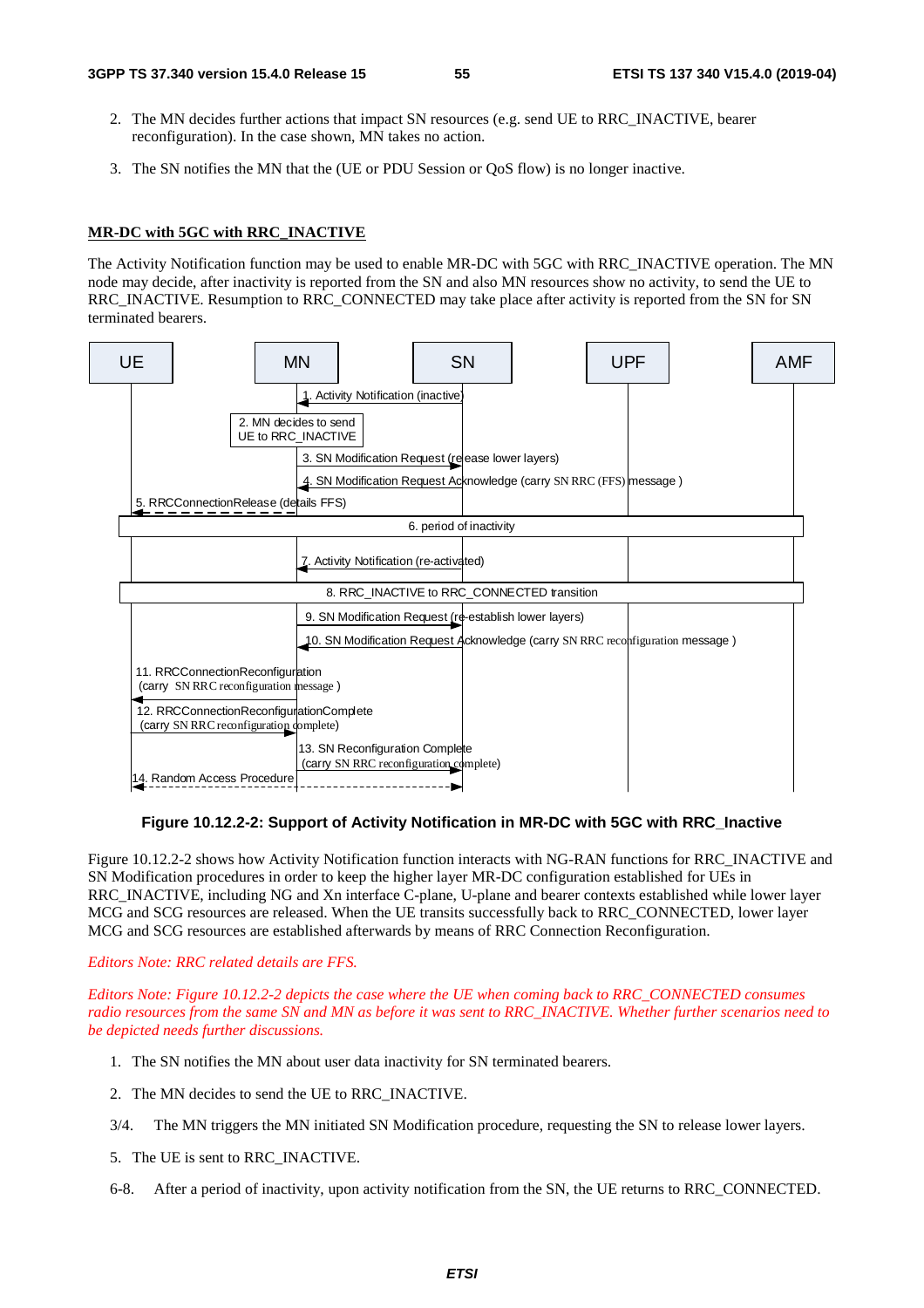- 9/10. The MN triggers the MN initiated SN Modification procedure to re-establish lower layers. The SN provides configuration data within an *SN RRC configuration* message.
- 11-14. The RRCConnectionReconfiguration procedure commences.

# 10.13 Notification Control Indication

### 10.13.1 EN-DC

Notification Control Indication procedure is not supported in EN-DC.

### 10.13.2 MR-DC with 5GC

The Notification Control Indication procedure may be initiated either by the MN or by the SN and is used to indicate that GFBR for one or several QoS flows cannot be fulfilled any more or can be fulfilled again by the reporting node.



#### **Figure 10.13.2-1: Notification Control Indication procedure**

Figure 10.13.2-1 shows an example signalling flow for the Notification Control Indication procedure.

1. The MN may, for an SN terminated bearer, indicate, that the GFBR requested from the MN cannot be fulfilled anymore.

In case the SN terminated bearer is configured as a split bearer, the SN may decide to increase the share provided by the SN or it may decide to notify the MN that resources requested for the SN terminated bearer cannot fulfill the GFBR any more.

- 2. Continuing the example message flow from step 1, the SN informs the MN that the GFBR for an SN terminated bearer cannot be fulfilled any more.
- 3. The MN decides to inform the 5GC that NG-RAN cannot fulfill the GFBR for a GBR QoS flow any more.

# 10.14 PDU Session Split at UPF

### 10.14.1 PDU Session Split at UPF during PDU session resource setup

When a new PDU session needs to be established, the 5GC may provide two UL TEID addresses during PDU Session Resource Setup in order to allow for PDU session split. If the MN decides to split the PDU session, the MN provides two DL TEID addresses and also the QoS flows associated with the tunnel.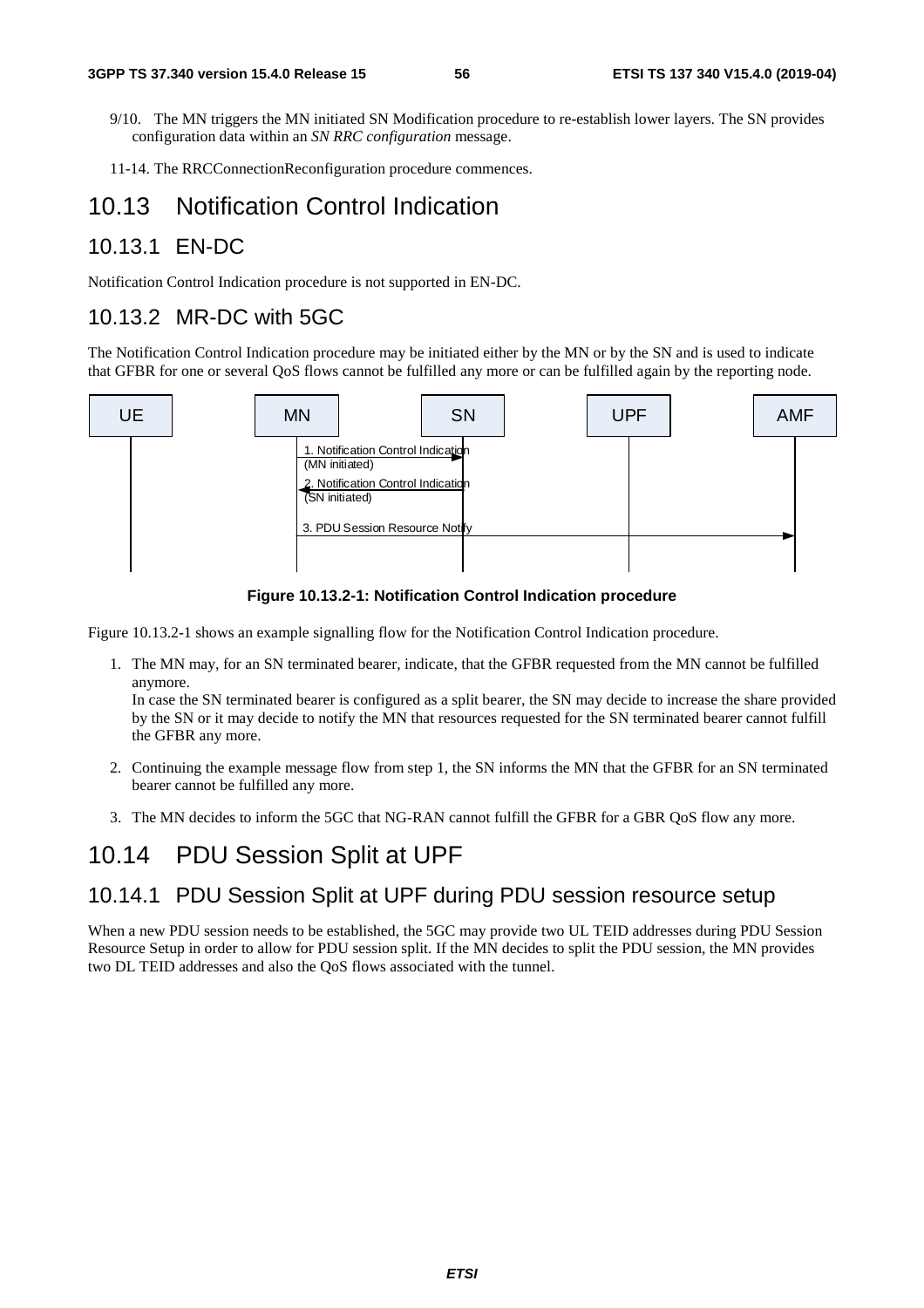

**Figure 10.14.1-1: PDU Session Split at UPF during PDU session resource setup** 

- 1. The 5GC provides two UL TEID addresses during PDU Session Resource Setup, to be applied as the first UL tunnel on the NG-U interface and the additional NG-U tunnel in case the MN decides to split the PDU session.
- 2. The MN decides to setup two tunnels. MN uses the SN Addition procedure as described in 10.2.2 up to step 6 or SN Modification procedure as described in 10.3.2 up to step 8.
- 3. The MN provides a DL TEID address to be applied as the first and an additional DL tunnel address on the NG-U interface. MN also provides which QoS flows are associated with which tunnel.

### 10.14.2 PDU Session Split at UPF during PDU session resource modify (5GC initiated)

When 5GC uses the PDU sessions resource modification procedure, the 5GC may provide an additional UL TEID address during PDU Session Resource Modify Request in order to allow the MN to split the PDU session. The MN may perform the SN Addition or SN modification procedure. If the MN decides to use PDU session split, the MN provides a DL TEID address to be applied as the additional DL tunnel address and the QoS flows associated to the tunnel.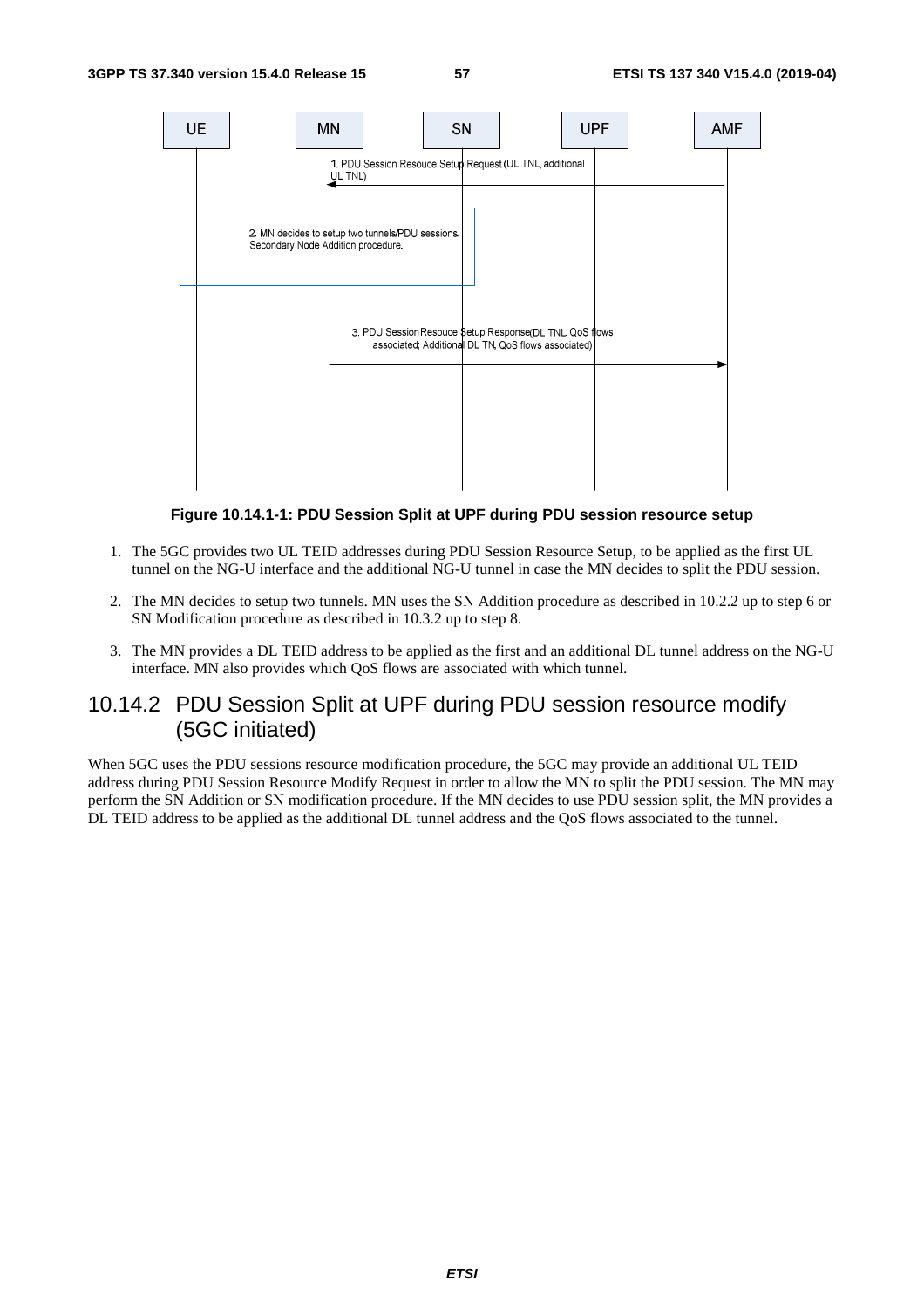

**Figure 10.14.2-1: PDU Session Split at UPF during PDU session resource modify** 

- 1. The 5GC provides an additional UL TEID address during PDU Session Resource Modify Request, to be applied as the additional NG-U tunnel in case the MN decides to split the PDU session.
- 2. The MN decides to setup two tunnels. If the new tunnel is to be setup at SN, the MN may perform SN Addition as described in 10.2.2 up to step 6 or the MN performs SN modification as described in 10.3.2 up to step 8.
- 3. The MN provides a DL TEID address to be applied as the additional DL tunnel address on the NG-U interface and the QoS flows associated with it.

### 10.14.3 PDU Session Split at UPF (RAN initiated)

When the MN decides to split the PDU session into two NG-U tunnels, the MN sends the *SN Addition/Modification Request* message including UPF UL TEID address used at MN. Later on, if the MN receives the new UL TEID in the *PDU Session Modification Confirm* message, the MN will decide to either use the new UL TEID by itself or provide the new UL TEID to SN.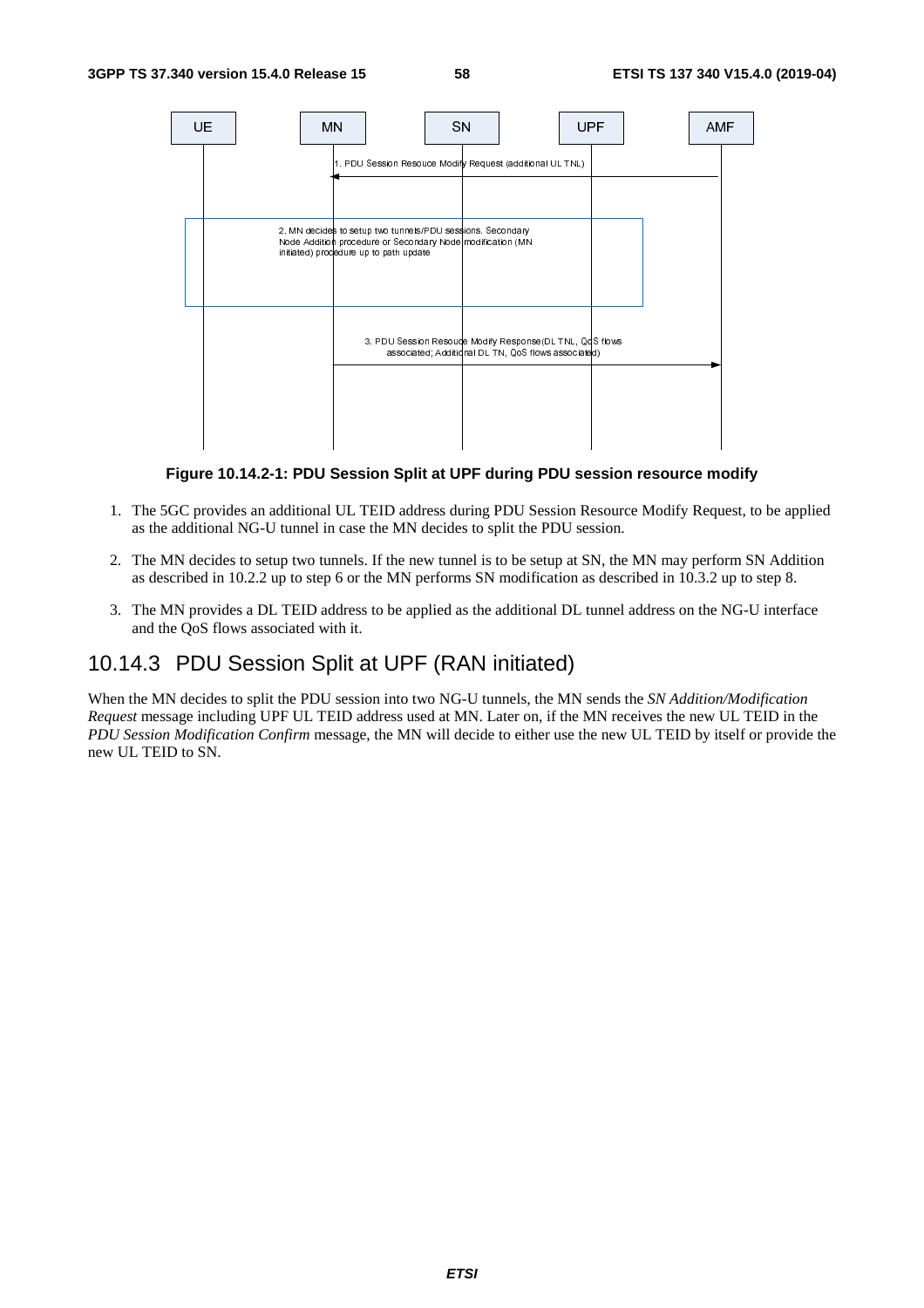

#### **Figure 10.14.3-1: PDU Session Split at UPF during RAN initiated PDU session resource modify**

- 1-2. The MN decides to split the PDU session, it uses the SN Addition procedure or SN modification procedure, including current UPF UL NG-U tunnel used at the MN.
- 3-6. The SN buffers the first packets received from the UE until it receives indication that the MN has delivered all UL packets from the source side to UPF. Then SN starts delivering UL packets to UPF using the UPF UL TEID address used at the MN received during the SN Addition Request.

*Editor's Note: How the SN is made aware shall be discussed (e.g. over XnAP or UL PDU session tunnel).*<br>7-8. The MN uses the *PDU Session Resource Modify Indication* to inform the 5GC that the PDU ses

- 7-8. The MN uses the *PDU Session Resource Modify Indication* to inform the 5GC that the PDU session is split into two tunnels, request an Additional UL tunnel and indicate which QoS flows are associated with which DL/UL tunnel. The 5GC confirms with *PDU Session Resource Modify Confirm*.
- 9-10. If the MN receives the new UL TEID in the *PDU Session Modify Confirm* message, the MN will either use the UL TEID by itself and then the step 9 and step 10 (i.e., SN Modification procedure) are not needed, or provide the new UL TEID to the SN in a subsequent *SN Modification Request* message and then the SN switches to use the new UL TEID to deliver UL packets.

# 11 Service related aspects

# 11.1 Roaming and Access Restrictions

The principles for conveying roaming and access restriction info for EN-DC are described in TS 36.300 [2].

For MR-DC with 5GC, SCG (re)selection at the SN is based on roaming and access restriction information in SN. If roaming and access restriction information is not available at the SN, the SN shall consider that there is no restriction for SCG (re)selection. Therefore, MN needs to convey the up-to-date roaming and access restriction information to SN via XnAP messages.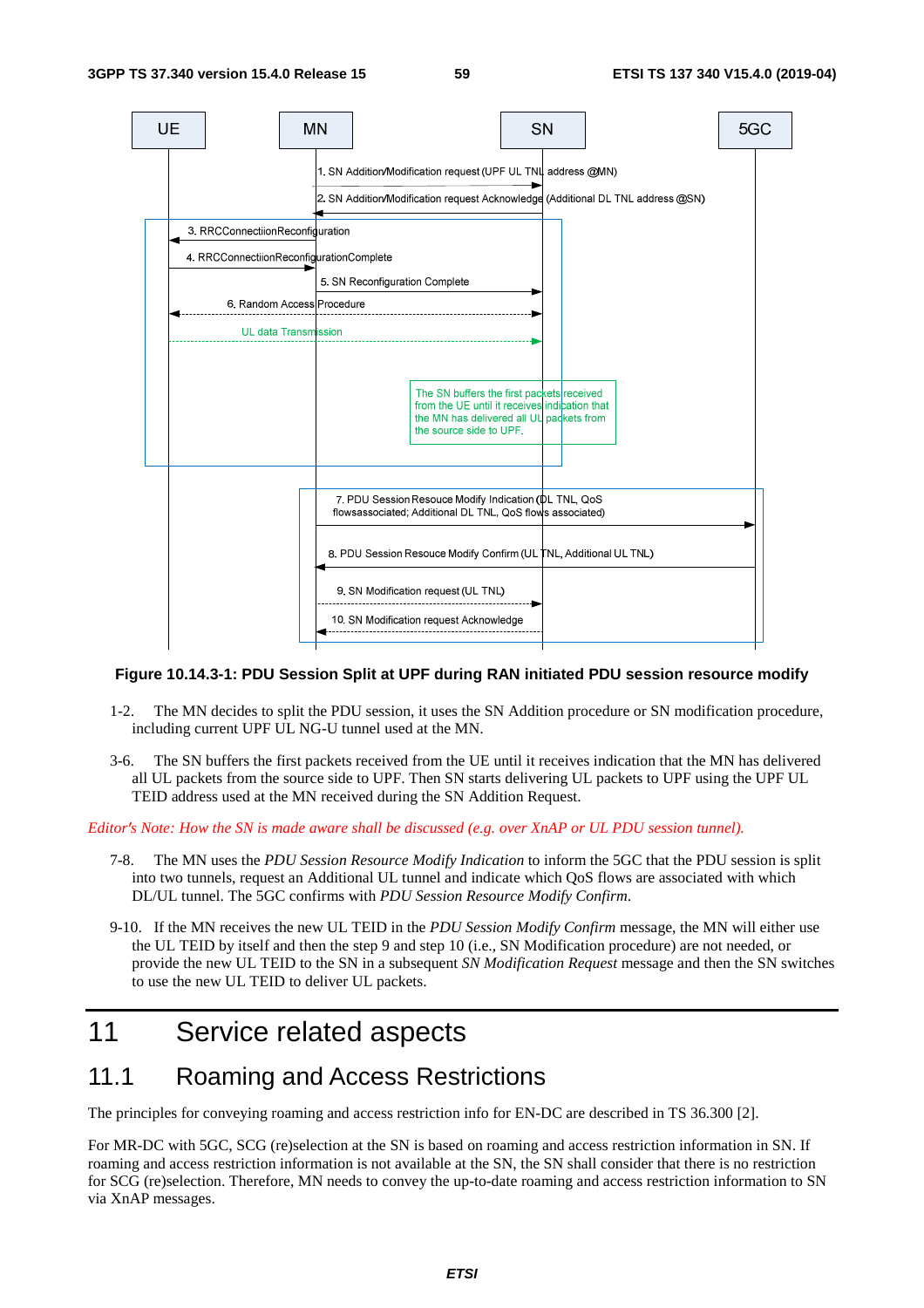# 12 X2/Xn Interface related aspects

Stage 2 specification for X2-C procedures for EN-DC is contained in TS 36.300 [2].

Xn-C procedures for MR-DC with 5GC are specified in TS 38.423 [5].

X2-U procedures for EN-DC and Xn-U procedures for MR-DC with 5GC are specified in TS 38.425 [6].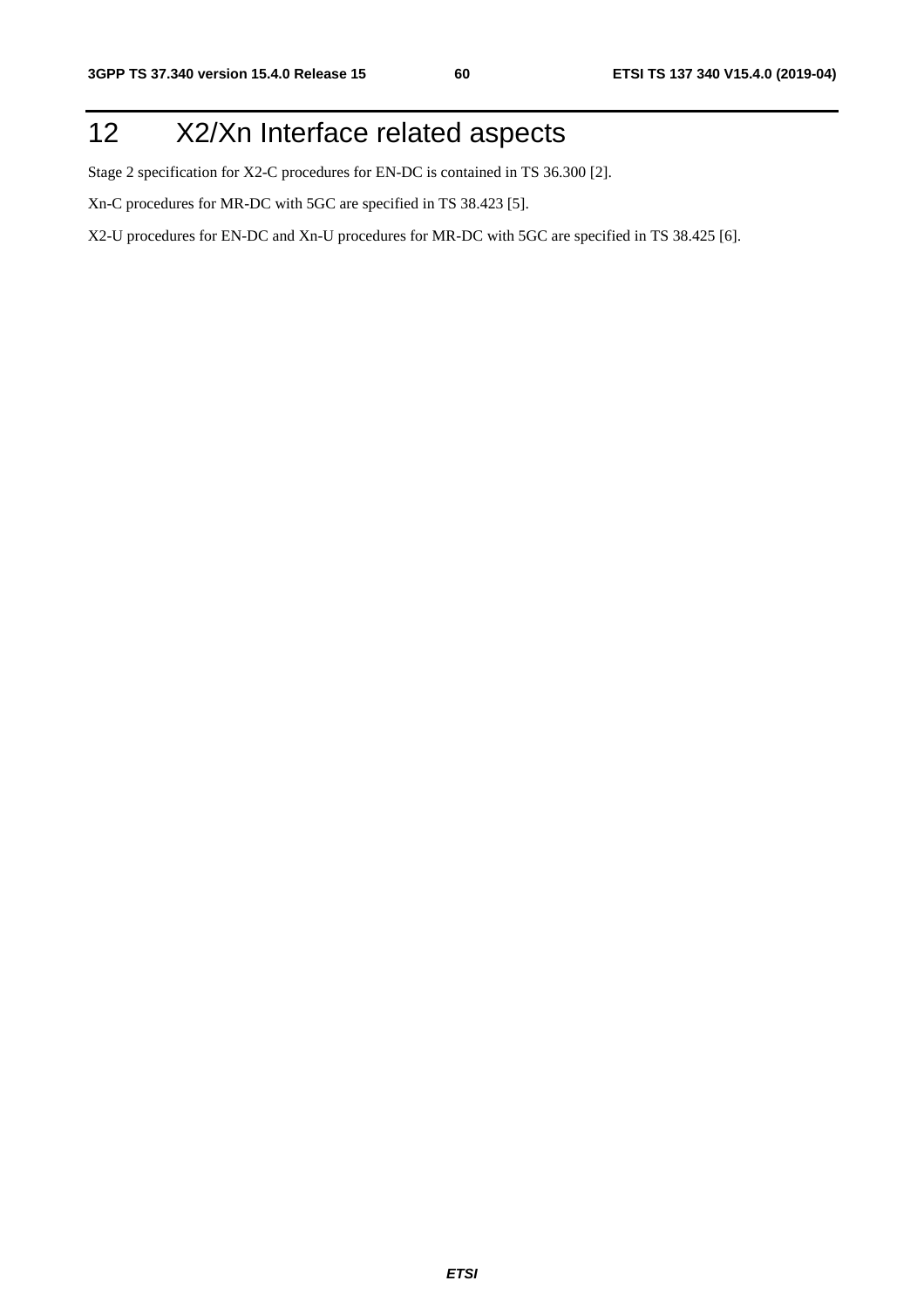# Annex A (informative): Layer 2 handling for bearer type change

This subclause provides for information an overview on L2 handling for bearer type change in MR-DC, with and without security key change , i.e. with and without a change of the termination point.

#### **Table A-1: L2 handling for bearer type change with and without security key change**

| <b>Bearer</b>                           | <b>MCG</b>                                                                                                                                    |                                                                                                                                                  |                                                                                                                                                 | <b>Split</b>                                                                                                                                       | <b>SCG</b>                                                                                                                                      |                                                                                                                                                     |  |
|-----------------------------------------|-----------------------------------------------------------------------------------------------------------------------------------------------|--------------------------------------------------------------------------------------------------------------------------------------------------|-------------------------------------------------------------------------------------------------------------------------------------------------|----------------------------------------------------------------------------------------------------------------------------------------------------|-------------------------------------------------------------------------------------------------------------------------------------------------|-----------------------------------------------------------------------------------------------------------------------------------------------------|--|
| type<br>change<br>from<br>row<br>to col | no key<br>change                                                                                                                              | with key<br>change<br>(change of<br>termination<br>point)                                                                                        | no key<br>change                                                                                                                                | with key<br>change<br>(change of<br>termination<br>point)                                                                                          | no key<br>change                                                                                                                                | with key<br>change<br>(change of<br>termination<br>point)                                                                                           |  |
| <b>MCG</b>                              | N/A                                                                                                                                           | PDCP:<br>Re-establish<br><b>MCG RLC:</b><br>See Note 1<br>MCG MAC:<br>See Note 1<br><b>SCG RLC:</b><br>No action<br><b>SCG MAC:</b><br>No action | PDCP:<br>Reconfigure<br><b>MCG RLC:</b><br>No action<br>MCG MAC:<br>No action<br><b>SCG RLC:</b><br>Establish<br><b>SCG MAC:</b><br>Reconfigure | PDCP:<br>Re-establish<br><b>MCG RLC:</b><br>See Note 1<br>MCG MAC:<br>See Note 1<br><b>SCG RLC:</b><br>Establish<br><b>SCG MAC:</b><br>Reconfigure | PDCP:<br>Recovery<br><b>MCG RLC:</b><br>See Note 3<br>MCG MAC:<br>Reconfigure<br><b>SCG RLC:</b><br>Establish<br><b>SCG MAC:</b><br>Reconfigure | PDCP:<br>Re-establish<br><b>MCG RLC:</b><br>See Note 3<br>MCG MAC:<br>Reconfigure<br><b>SCG RLC:</b><br>Establish<br><b>SCG MAC:</b><br>Reconfigure |  |
| Split                                   | PDCP:<br>Recovery<br><b>MCG RLC:</b><br>No action<br><b>MCG MAC:</b><br>No action<br>SCG RLC:<br>See Note 4<br><b>SCG MAC:</b><br>Reconfigure | PDCP:<br>Re-establish<br>MCG RLC:<br>See Note 1<br>MCG MAC:<br>See Note 1<br>SCG RLC:<br>See Note 4<br><b>SCG MAC:</b><br>Reconfigure            | N/A                                                                                                                                             | PDCP:<br>Re-establish<br><b>MCG RLC:</b><br>See Note 1<br>MCG MAC:<br>See Note 1<br>SCG RLC:<br>See Note 1<br><b>SCG MAC:</b><br>See Note 1        | PDCP:<br>Recovery<br><b>MCG RLC:</b><br>See Note 3<br><b>MCG MAC:</b><br>Reconfigure<br>SCG RLC:<br>No action<br><b>SCG MAC:</b><br>No action   | PDCP:<br>Re-establish<br><b>MCG RLC:</b><br>See Note 3<br>MCG MAC:<br>Reconfigure<br><b>SCG RLC:</b><br>See Note 1<br><b>SCG MAC:</b><br>See Note 1 |  |
| <b>SCG</b>                              | PDCP:<br>Recovery<br>MCG RLC:<br>Establish<br>MCG MAC:<br>Reconfigure<br><b>SCG RLC:</b><br>See Note 4<br>SCG MAC:<br>Reconfigure             | PDCP:<br>Re-establish<br>MCG RLC:<br>Establish<br>MCG MAC:<br>Reconfigure<br><b>SCG RLC:</b><br>See Note 4<br><b>SCG MAC:</b><br>Reconfigure     | PDCP:<br>Reconfigure<br>MCG RLC:<br>Establish<br>MCG MAC:<br>Reconfigure<br><b>SCG RLC:</b><br>No action<br>SCG MAC:<br>No action               | PDCP:<br>Re-establish<br><b>MCG RLC:</b><br>Establish<br>MCG MAC:<br>Reconfigure<br><b>SCG RLC:</b><br>See Note 1<br>SCG MAC:<br>See Note 1        | N/A                                                                                                                                             | PDCP:<br>Re-establish<br><b>MCG RLC:</b><br>No action<br>MCG MAC:<br>No action<br><b>SCG RLC:</b><br>See Note 1<br><b>SCG MAC:</b><br>See Note 1    |  |

NOTE 1: For EN-DC and NGEN-DC MCG, NE-DC SCG: the MAC/RLC behaviour depends on the solution selected by the network. It can be PCell handover (for EN-DC and NGEN-DC) or PSCell change (for NE-DC), which triggers MAC reset and RLC re-establishment. Alternatively, the logical channel identity can be changed, either via RLC bearer release and add (including RLC re-establishment), or via reconfiguration of the RLC bearer with RLC-re-establishment.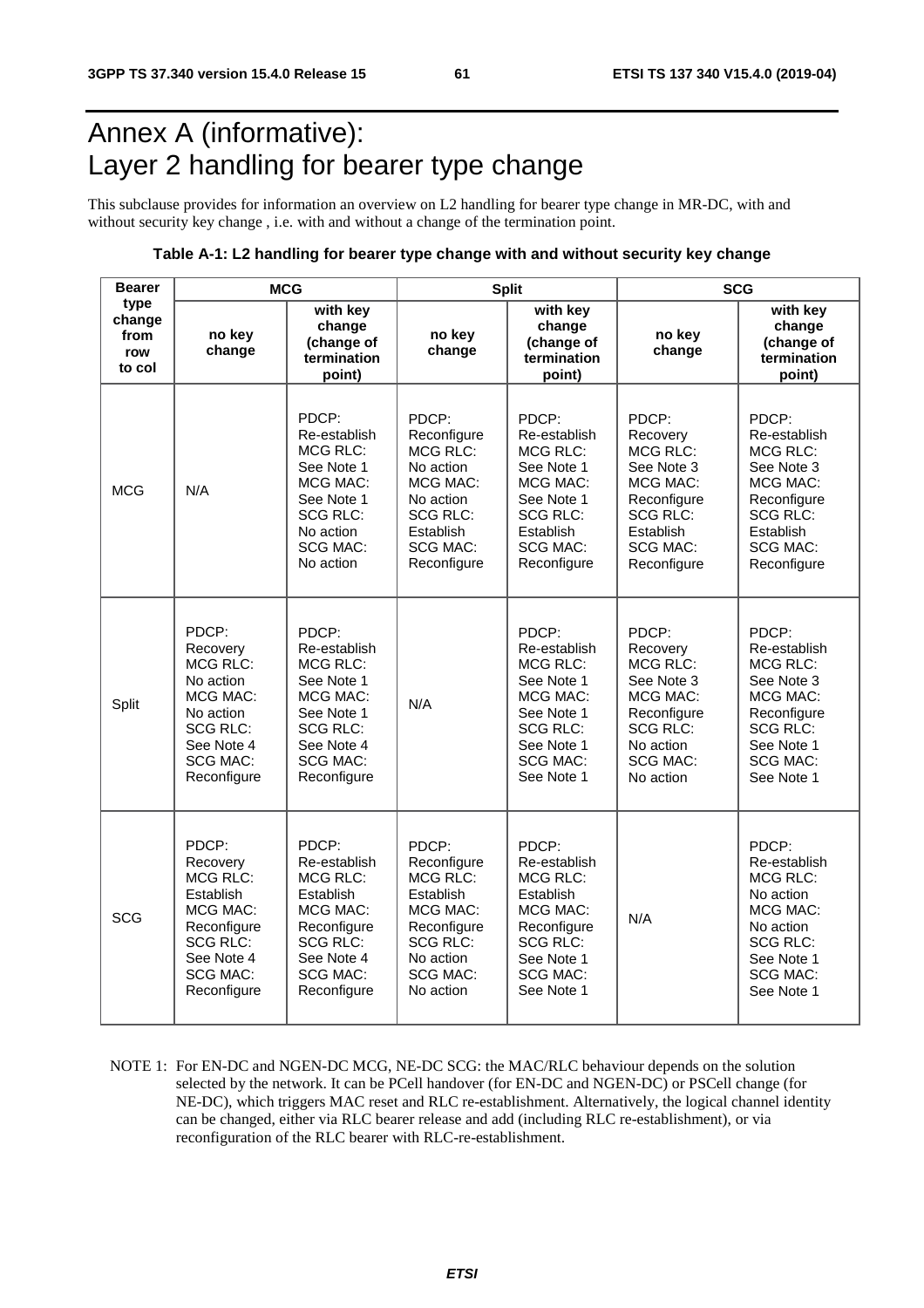For EN-DC and NGEN-DC SCG, NE-DC MCG, NR-DC MCG and SCG: the MAC/RLC behaviour depends on the solution selected by the network. It can be reconfiguration with sync, with MAC reset and RLC re-establishment. Alternatively, the logical channel identity can be changed via RLC bearer release and add.

- NOTE 2: Void
- NOTE 3: For EN-DC and NGEN-DC: Re-establishment and release. For NE-DC and NR-DC: Release.

NOTE 4: For NE-DC: Re-establishment and release. For EN-DC, NGEN-DC and NR-DC: Release.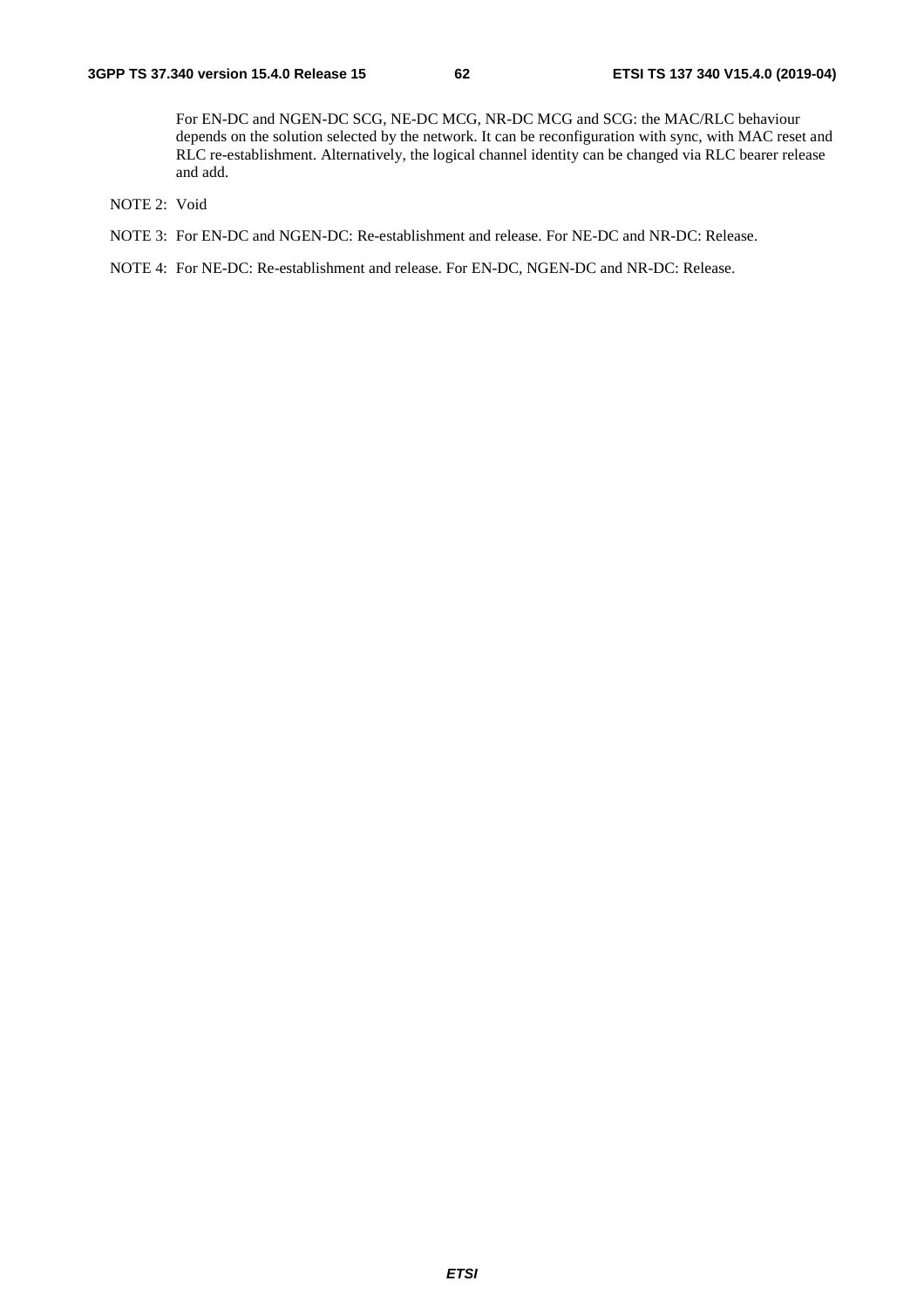Annex B (informative): Change history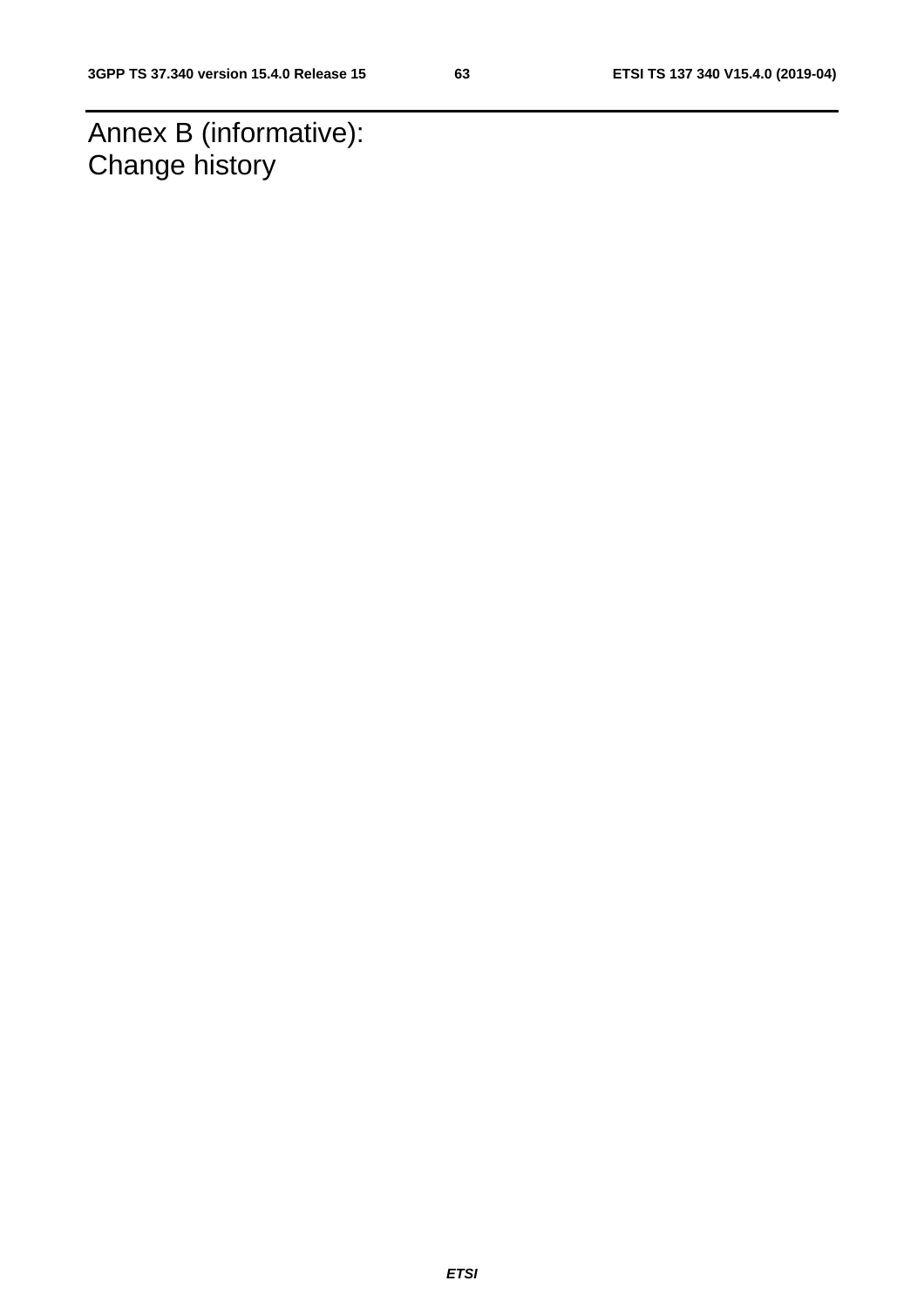| <b>Change history</b> |                                         |                                  |           |                |                |                                                                                                                                                                                                                                                                                                                                                                                                                                 |                  |  |
|-----------------------|-----------------------------------------|----------------------------------|-----------|----------------|----------------|---------------------------------------------------------------------------------------------------------------------------------------------------------------------------------------------------------------------------------------------------------------------------------------------------------------------------------------------------------------------------------------------------------------------------------|------------------|--|
| Date                  | <b>Meeting</b>                          | <b>Tdoc</b>                      | <b>CR</b> | Rev            | Cat            | Subject/Comment                                                                                                                                                                                                                                                                                                                                                                                                                 | <b>New</b>       |  |
| 2017.04               | <b>RAN2#9</b><br>7bis                   | R2-1703828 -                     |           |                | $\blacksquare$ | Draft Skeleton                                                                                                                                                                                                                                                                                                                                                                                                                  | version<br>0.0.1 |  |
| 2017.04               | <b>RAN2#9</b><br>7bis                   | R2-1703923 -                     |           |                | $\blacksquare$ | <b>Endorsed Skeleton</b>                                                                                                                                                                                                                                                                                                                                                                                                        | 0.0.2            |  |
| 2017.05               | <b>RAN2#9</b><br>8                      | R2-1704898                       |           |                |                | Initial version, including:<br>Agreements from TR38.912<br>Agreements from RAN2#97bis on:<br>- System information handling<br>- Measurements<br>- UE capability coordination<br>- Handling of combined MN/SN RRC messages<br><b>SCG SRB</b><br>- MCG split SRB<br>- SN/MN Failure handling<br>QoS aspects<br>Bearer type configuration<br>Security aspects                                                                      | 0.1.0            |  |
| 2017.06               | RAN <sub>2</sub><br><b>NR</b><br>AdHoc2 | R2-1706418                       |           |                | $\blacksquare$ | Agreements from RAN3#96 on:<br>- Network interfaces<br>- Initial EN-DC operation related aspects<br>- UP related aspects<br>Agreements from RAN2#98 on:<br>- Measurement coordination<br>- UE capability coordination<br>- SCG SRB<br>Further RAN2 agreements on EN-DC operation related aspects                                                                                                                                | 0.1.1            |  |
| 2017.06               | RAN <sub>2</sub><br><b>NR</b><br>AdHoc2 | R2-1707467 -                     |           |                | $\blacksquare$ | Endorsed version at RAN2 NR AH2, also including:<br>Initial description of procedures for MR-DC with 5GC<br>Correction to SN initiated SN change procedure for EN-DC                                                                                                                                                                                                                                                            | 0.2.0            |  |
| 2017.08               | <b>RAN2#9</b><br>9                      | R2-1708080 -                     |           |                | $\sim$         | Agreements from RAN3 NR AH2 on:<br>- Data forwarding for SCG split bearer<br>- Path Update procedure<br>Agreements from RAN2 NR AH2 on:<br>- Bearer type harmonization / bearer type change<br>- UE capability coordination<br>- SRB3 (SCG SRB)<br>- MCG Split SRB<br>- SN failure handling<br>- Security handling<br>- SN Addition procedure<br>- MN initiated SN Modification/Release procedures<br>Miscellaneous corrections | 0.2.1            |  |
| 2017.08               | <b>RAN2#9</b><br>9                      | R2-1709831 -                     |           |                |                | Endorsed version at RAN2#99                                                                                                                                                                                                                                                                                                                                                                                                     | 0.3.0            |  |
|                       | 9                                       | 2017.08   RAN2#9   R2-1709939  - |           |                |                | Agreements from RAN2#99 on:<br>Bearer type harmonization / bearer type change<br>- SN failure handling<br>- Measurement result exchange<br>- Security aspects<br>- Embedded RRC transport<br>- Other MR-DC procedures related aspects<br>RAN3 endorsed TPs on miscellaneous corrections to MR-DC<br>procedures (in R3-173187, R3-173380, R3-173381, R3-173384, R3-<br>173386, R3-173388 and R3-173390),                         | 0.4.0            |  |
| 2017.09               | <b>RAN#77</b>                           | RP-171872                        |           |                | $\blacksquare$ | Provided for information to RAN                                                                                                                                                                                                                                                                                                                                                                                                 | 1.0.0            |  |
| 2017.09               | <b>RAN#77</b>                           | RP-172036                        |           | $\blacksquare$ | $\blacksquare$ | Correction of some auto-formatting issues                                                                                                                                                                                                                                                                                                                                                                                       | 1.0.1            |  |
| 2017.09               | <b>RAN2#9</b><br>9bis                   | R2-1711526 -                     |           | $\sim$         | $\blacksquare$ | Alignment to the agreed terminology for the different nodes:<br>- introduction of the en-gNB term<br>- replacement of MeNB and SgNB with MN and SN<br>Clarification on UE capabilities coordination<br>Clarification in Figure 4.2.2-2 that there is one SDAP entity per cell<br>group                                                                                                                                          | 1.0.2            |  |
| 2017.10               | <b>RAN2#9</b><br>9bis                   | R2-1711937 -                     |           |                | $\blacksquare$ | Endorsed version at RAN2#99bis                                                                                                                                                                                                                                                                                                                                                                                                  | 1.1.0            |  |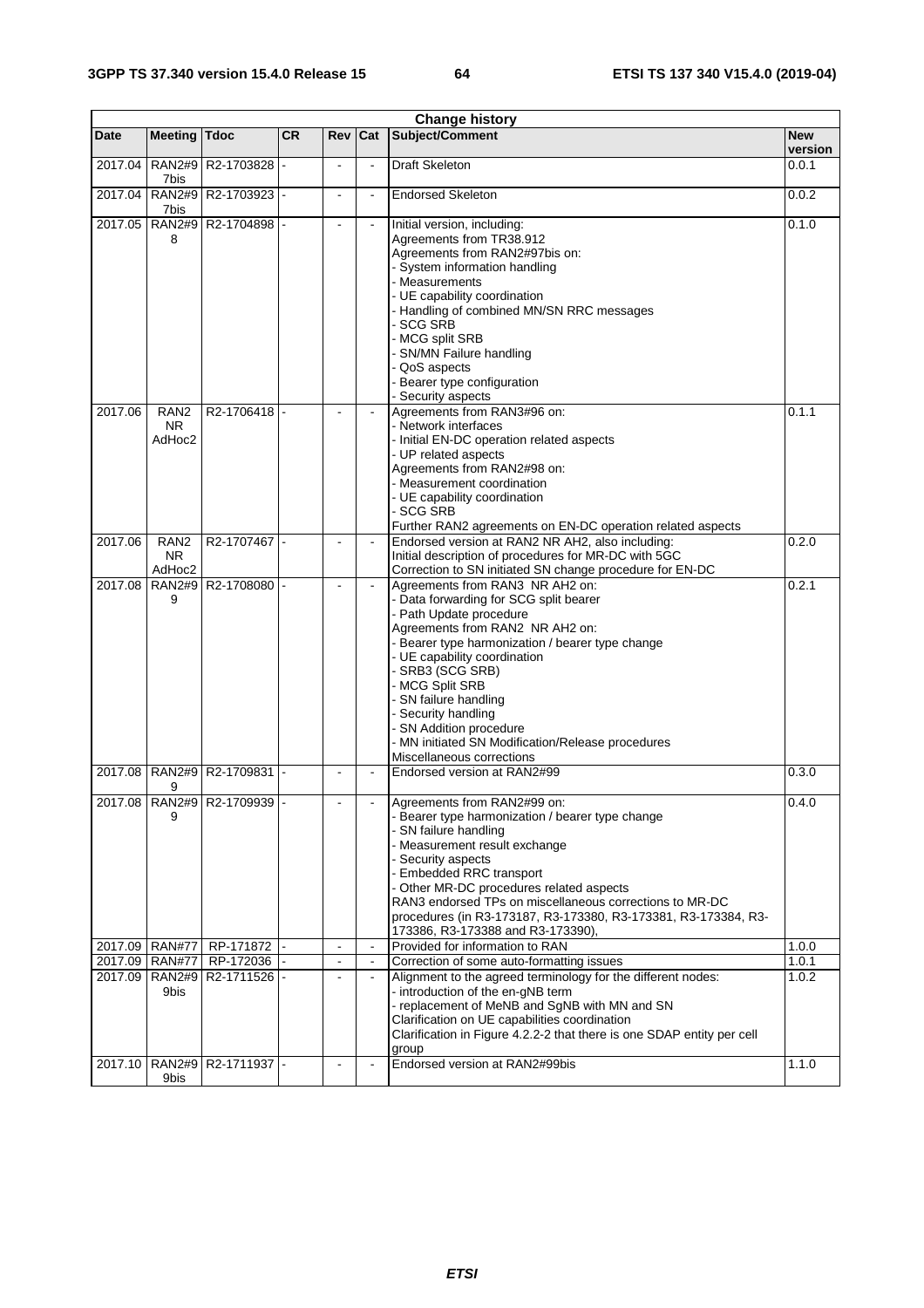| 2017.10                        | 9bis                                | RAN2#9   R2-1712072  - |              |                |                          | Agreements from RAN2#99bis on:<br>- Bearer type harmonization / bearer type change<br>- SCG change and Pscell change<br>- MN/SN measurement coordination<br>- UE capabilities coordination<br>- MR-DC procedures related aspects<br>- Security aspects<br>Agreed Text Proposals in:<br>- R2-1711929 TP on SN modification without MN involvement<br>- R2-1711942 TP on inter-MN HO with SN change<br>Agreements from RAN3#97bis in R3-174254, collecting changes from:<br>- R3-174214 Text Proposal for QoS Handling in 5GC DC<br>- R3-174132 Completion of the RRC tunnelling in MR-DC<br>- R3-174136 Stage 2 TP on bearer type change without MAC reset<br>- R3-174221 TP for Supporting MN Initiate SN Change<br>- R3-174194 UE-AMBR enforcement<br>- R3-174234 Secondary RAT data volume reporting<br>-R3-174160 MN and SN role for QoS flow to DRB mapping<br>- R3-174101 Clean-up of 37.340 RAN3 Related Part                                                                                                                                                                                                                                                                                                                                                                             | 1.1.1            |
|--------------------------------|-------------------------------------|------------------------|--------------|----------------|--------------------------|-------------------------------------------------------------------------------------------------------------------------------------------------------------------------------------------------------------------------------------------------------------------------------------------------------------------------------------------------------------------------------------------------------------------------------------------------------------------------------------------------------------------------------------------------------------------------------------------------------------------------------------------------------------------------------------------------------------------------------------------------------------------------------------------------------------------------------------------------------------------------------------------------------------------------------------------------------------------------------------------------------------------------------------------------------------------------------------------------------------------------------------------------------------------------------------------------------------------------------------------------------------------------------------------------|------------------|
| 2017.11                        | <b>RAN2#1</b><br>00                 | R2-1712301 -           |              |                | $\overline{\phantom{a}}$ | Clean version                                                                                                                                                                                                                                                                                                                                                                                                                                                                                                                                                                                                                                                                                                                                                                                                                                                                                                                                                                                                                                                                                                                                                                                                                                                                                   | 1.2.0            |
| 2017.11                        | <b>RAN2#1</b><br>00                 | R2-1712302 -           |              |                |                          | MR-DC related agreements moved from TS 38.300:<br>- on two C-RNTIs independently allocated ot the UE<br>- on RLF declared separately for the MCG and for the SCG<br>- on roaming and access restrictions for MR-DC with 5GC<br>- on SPS and BSR configuration, triggering and reporting<br>Addition of a note on support of ideal backhaul.<br>Clarification on use of SRB3.<br>Clarification on security key handling.<br>Editorial corrections in various Figures<br>Removal of FFSs for MR-DC with 5GC (moved to a separate list)                                                                                                                                                                                                                                                                                                                                                                                                                                                                                                                                                                                                                                                                                                                                                            | 1.2.1            |
|                                | 2017.12 RAN2#1<br>00                | R2-1714080             |              |                |                          | Agreed Text Proposals in:<br>- R2-1713141 TP on 37.340<br>- R2-1713838 Bearer type change with PDPC version change<br>- R2-1714176 PSCell change clarification and SCG Change removal<br>- R2-1714183 Stage 2 TP to update bearer type description<br>- R2-1714237 Clarification for the MR-DC QoS framework<br>- R3-174308 Cleanup of reference/definitions for 37.340<br>- R3-174565 TP for SCG Change related to Bearer Type Change<br>- R3-174661 TP for querying SCGconfig for MN to eNB/gNB Change<br>- R3-174763 TP for a unified 5G User Plane protocol<br>- R3-174876 Further Clean-up of TS37.340 RAN3 Related Part<br>- R3-174913 Clarifications on Inter-MN handover with SN change<br>- R3-174916 Clarification on the interface between gNB for Option 3<br>- R3-174917 Tunnel ID switching in case of reconfiguration<br>- R3-174921 Introducing bearer harmonization - RAN3 parts<br>R3-174923 On security related IE in MN initiated SN modification<br>R3-174928 TP on UE-AMBR for EN-DC<br>- R3-174930 Stage 2 for secondary RAT data volume reporting<br>- R3-175009 Removing data forwarding from corresponding node<br>- R3-175048 Stage 2 TP for bearer type change<br>- R3-174975 Race conditions in case of SN release Other<br>miscellaneous agreements from RAN2#100 | 1.2.2            |
|                                | 2017.12 RAN2#1<br>00                | R2-1714251             |              |                | $\blacksquare$           | RAN2 agreed version                                                                                                                                                                                                                                                                                                                                                                                                                                                                                                                                                                                                                                                                                                                                                                                                                                                                                                                                                                                                                                                                                                                                                                                                                                                                             | 1.3.0            |
| 2017.12                        | <b>RP-78</b>                        | RP-172464              |              | $\blacksquare$ | $\blacksquare$           | Provided for approval to RAN                                                                                                                                                                                                                                                                                                                                                                                                                                                                                                                                                                                                                                                                                                                                                                                                                                                                                                                                                                                                                                                                                                                                                                                                                                                                    | 2.0.0            |
| 2017/12 RP-78<br>2018/03 RP-79 |                                     |                        | 0004         | 1              | F                        | Upgraded to Rel-15                                                                                                                                                                                                                                                                                                                                                                                                                                                                                                                                                                                                                                                                                                                                                                                                                                                                                                                                                                                                                                                                                                                                                                                                                                                                              | 15.0.0           |
|                                | <b>RP-79</b>                        | RP-180440<br>RP-180440 | 0008         | 1              | F                        | Miscellaneous corrections<br>Baseline CR for TS 37.340 (RAN3 part) covering agreements of RAN3<br>#NR adhoc 1801 and RAN3 #99                                                                                                                                                                                                                                                                                                                                                                                                                                                                                                                                                                                                                                                                                                                                                                                                                                                                                                                                                                                                                                                                                                                                                                   | 15.1.0<br>15.1.0 |
| 2018/06 RP-80                  |                                     | RP-181214              | 0012         | $\overline{c}$ | F                        | Further miscellaneus corrections                                                                                                                                                                                                                                                                                                                                                                                                                                                                                                                                                                                                                                                                                                                                                                                                                                                                                                                                                                                                                                                                                                                                                                                                                                                                | 15.2.0           |
|                                | <b>RP-80</b>                        | RP-181214              | 0014         | 1              | F                        | CR on EN-DC bearer type changes in TS 37.340                                                                                                                                                                                                                                                                                                                                                                                                                                                                                                                                                                                                                                                                                                                                                                                                                                                                                                                                                                                                                                                                                                                                                                                                                                                    | 15.2.0           |
|                                | RP-80                               | RP-181214              | 0015         | $\mathbf{1}$   | F                        | CR on EN-DC reconfiguration procedure via SRB3 in TS 37.340                                                                                                                                                                                                                                                                                                                                                                                                                                                                                                                                                                                                                                                                                                                                                                                                                                                                                                                                                                                                                                                                                                                                                                                                                                     | 15.2.0           |
|                                | <b>RP-80</b>                        | RP-181214              | 0017         | 1              | F<br>F                   | Radio Protocol Architecture figure clarification with SDAP                                                                                                                                                                                                                                                                                                                                                                                                                                                                                                                                                                                                                                                                                                                                                                                                                                                                                                                                                                                                                                                                                                                                                                                                                                      | 15.2.0           |
|                                | <b>RP-80</b><br>$\overline{RP}$ -80 | RP-181215<br>RP-181215 | 0018<br>0021 | $\mathbf{1}$   | F                        | Stage 2 CR on combined bearer type and termination point change<br>Correction to TS 37.340 on PDCP version for SRB                                                                                                                                                                                                                                                                                                                                                                                                                                                                                                                                                                                                                                                                                                                                                                                                                                                                                                                                                                                                                                                                                                                                                                              | 15.2.0<br>15.2.0 |
|                                | <b>RP-80</b>                        | RP-181215              | 0024         | 1              | F                        | L2 handling for bearer type change when PDCP SN length changed                                                                                                                                                                                                                                                                                                                                                                                                                                                                                                                                                                                                                                                                                                                                                                                                                                                                                                                                                                                                                                                                                                                                                                                                                                  | 15.2.0           |
|                                | <b>RP-80</b>                        | RP-181215              | 0025         | 1              | F                        | Correction on SN configured NR measurements after SCG failure                                                                                                                                                                                                                                                                                                                                                                                                                                                                                                                                                                                                                                                                                                                                                                                                                                                                                                                                                                                                                                                                                                                                                                                                                                   | 15.2.0           |
|                                | $RP-80$                             | RP-181215              | 0026         | $\mathbf{1}$   | F                        | Clarification of the usage of SN Status Transfer                                                                                                                                                                                                                                                                                                                                                                                                                                                                                                                                                                                                                                                                                                                                                                                                                                                                                                                                                                                                                                                                                                                                                                                                                                                | 15.2.0           |
|                                | <b>RP-80</b>                        | RP-181215              | 0027         | $\blacksquare$ | F                        | Addition of the full config indicator in SN Change                                                                                                                                                                                                                                                                                                                                                                                                                                                                                                                                                                                                                                                                                                                                                                                                                                                                                                                                                                                                                                                                                                                                                                                                                                              | 15.2.0           |
|                                | <b>RP-80</b>                        | RP-181216              | 0028         | $\overline{2}$ | F                        | Coordination of Inactivity for EN-DC                                                                                                                                                                                                                                                                                                                                                                                                                                                                                                                                                                                                                                                                                                                                                                                                                                                                                                                                                                                                                                                                                                                                                                                                                                                            | 15.2.0           |
|                                | $RP-80$                             | RP-181216              | 0029         | $\blacksquare$ | F                        | CR on maintaining the bearer type on wrap-around for TS37.340                                                                                                                                                                                                                                                                                                                                                                                                                                                                                                                                                                                                                                                                                                                                                                                                                                                                                                                                                                                                                                                                                                                                                                                                                                   | 15.2.0           |
|                                | RP-80                               | RP-181216              | 0030         | 2              | F                        | Enabling re-use of NR PCIs in cells served by the same SN in EN-DC                                                                                                                                                                                                                                                                                                                                                                                                                                                                                                                                                                                                                                                                                                                                                                                                                                                                                                                                                                                                                                                                                                                                                                                                                              | 15.2.0           |
| 2018/09                        | RP-81                               | RP-181939              | 0037         | $\overline{2}$ | F                        | Clarification on number of CC for NR CA                                                                                                                                                                                                                                                                                                                                                                                                                                                                                                                                                                                                                                                                                                                                                                                                                                                                                                                                                                                                                                                                                                                                                                                                                                                         | 15.3.0           |
|                                | RP-81                               | RP-181942              | 0039         | $\overline{2}$ | F                        | CR for 37.340 for CA duplication of LTE bearer                                                                                                                                                                                                                                                                                                                                                                                                                                                                                                                                                                                                                                                                                                                                                                                                                                                                                                                                                                                                                                                                                                                                                                                                                                                  | 15.3.0           |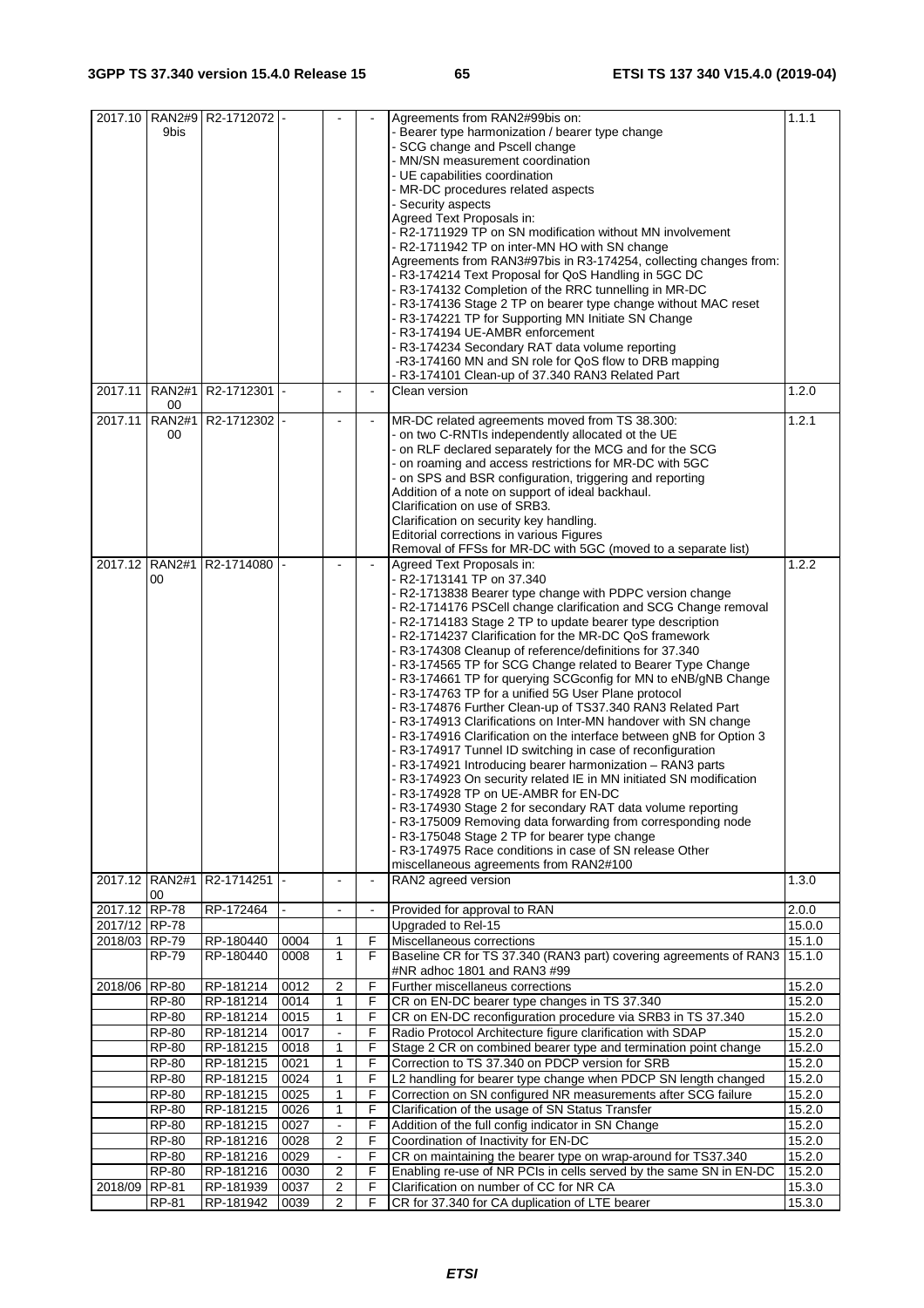|               | RP-81        | RP-181942 | 0042 |                          | F | Capturing the agreement related to Count wrap around handling for<br>split bearer type | 15.3.0 |
|---------------|--------------|-----------|------|--------------------------|---|----------------------------------------------------------------------------------------|--------|
|               | <b>RP-81</b> | RP-181941 | 0043 |                          | F | Miscellaneous clarifications                                                           | 15.3.0 |
|               | <b>RP-81</b> | RP-181941 | 0044 |                          | F | Inclusion of measurement gap related agreements                                        | 15.3.0 |
|               | RP-81        | RP-181942 | 0046 | 2                        | F | Small correction about bear type change                                                | 15.3.0 |
|               | <b>RP-81</b> | RP-181942 | 0047 | 3                        | F | CR to 37.340 on the Layer 2 handling for bearer type change                            | 15.3.0 |
|               | <b>RP-81</b> | RP-181939 | 0048 |                          | F | CR on the support of RLC mode reconfiguration                                          | 15.3.0 |
|               | RP-81        | RP-181939 | 0051 | ۰                        | F | Corrections on 37.340 for bearer type change support                                   | 15.3.0 |
|               | RP-81        | RP-181941 | 0054 |                          | F | NR Corrections (37.340 Baseline CR covering RAN3-101 agreements)                       | 15.3.0 |
| 2018/12 RP-82 |              | RP-182650 | 0067 |                          | F | Split SRB UL configuration                                                             | 15.4.0 |
|               | RP-82        | RP-182656 | 0071 |                          | F | Miscellaneous clarifications                                                           | 15.4.0 |
|               | RP-82        | RP-182669 | 0073 | 4                        | в | Agreements for MR-DC                                                                   | 15.4.0 |
|               | RP-82        | RP-182651 | 0079 | $\overline{\phantom{a}}$ | F | Correction for SN terminated MCG bearer                                                | 15.4.0 |
|               | RP-82        | RP-182667 | 0082 | 3                        | F | Updates to UE capability coordination for MR-DC                                        | 15.4.0 |
|               | RP-82        | RP-182664 | 0084 | 2                        | F | Corrections on RRC transfer procedure in EN-DC                                         | 15.4.0 |
|               | RP-82        | RP-182666 | 0085 | 3                        | F | Correction of SN Initiated SN Modification procedure for Measurement                   | 15.4.0 |
|               |              |           |      |                          |   | Gap                                                                                    |        |
|               | RP-82        | RP-182660 | 0086 |                          | F | Stage 2 CR on Measurement gap configuration scenarios                                  | 15.4.0 |
|               | RP-82        | RP-182669 | 0092 |                          | в | Baseline CR for TS37.340                                                               | 15.4.0 |